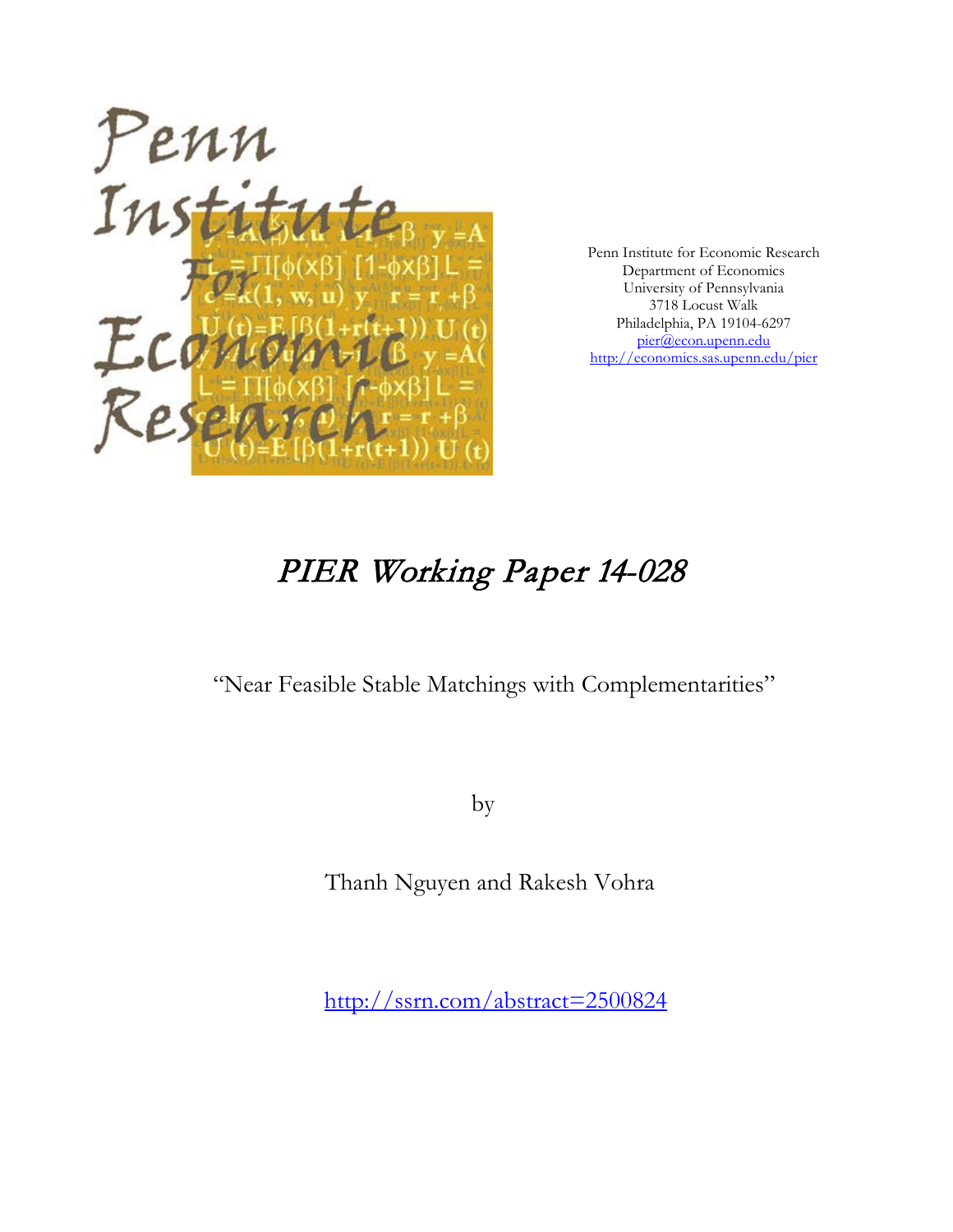# Near Feasible Stable Matchings with Complementarities

Thành Nguyen<sup>∗</sup> and Rakesh Vohra<sup>†</sup>

August 2014

#### Abstract

The National Resident Matching program strives for a stable matching of medical students to teaching hospitals. With the presence of couples, stable matchings need not exist. For any student preferences, we show that each instance of a stable matching problem has a 'nearby' instance with a stable matching. The nearby instance is obtained by perturbing the capacities of the hospitals. Specifically, given a reported capacity  $k_h$  for each hospital h, we find a redistribution of the slot capacities  $k'_h$  satisfying  $|k_h - k'_h| \leq 4$  for all hospitals h and  $\sum_h k_h \leq \sum_k k'_h \leq \sum_h k_h + 9$ , such that a stable matching exists with respect to  $k'$ . Our approach is general and applies to other type of complementarities, as well as matchings with side constraints and contracts.

Keywords: stable matching, complementarities, Scarf's lemma

JEL classification: C78, D47

# 1 Introduction

The problem of finding a stable matching was introduced by [Gale and Shapley](#page-33-0) [\[1962\]](#page-33-0) who also identified a setting where such matchings always exist. Since then, matching theory has become a central topic of market design, and changed the way centralized markets such as medical matching and school choice are organized. Motivated by these applications, there has been a flood of work, including [Fleiner](#page-33-1) [\[2003\]](#page-33-1), [Hatfield and Milgrom](#page-33-2) [\[2005\]](#page-33-2), [Ostrovsky](#page-34-0) [\[2008\]](#page-34-0) and [Hatfield and Kojima](#page-33-3) [\[2010\]](#page-33-3), enlarging the settings in which a stable matching is

<sup>∗</sup>Krannert School of Management, Purdue University, nguye161@purdue.edu

<sup>†</sup>University of Pennsylvania, rvohra@seas.upenn.edu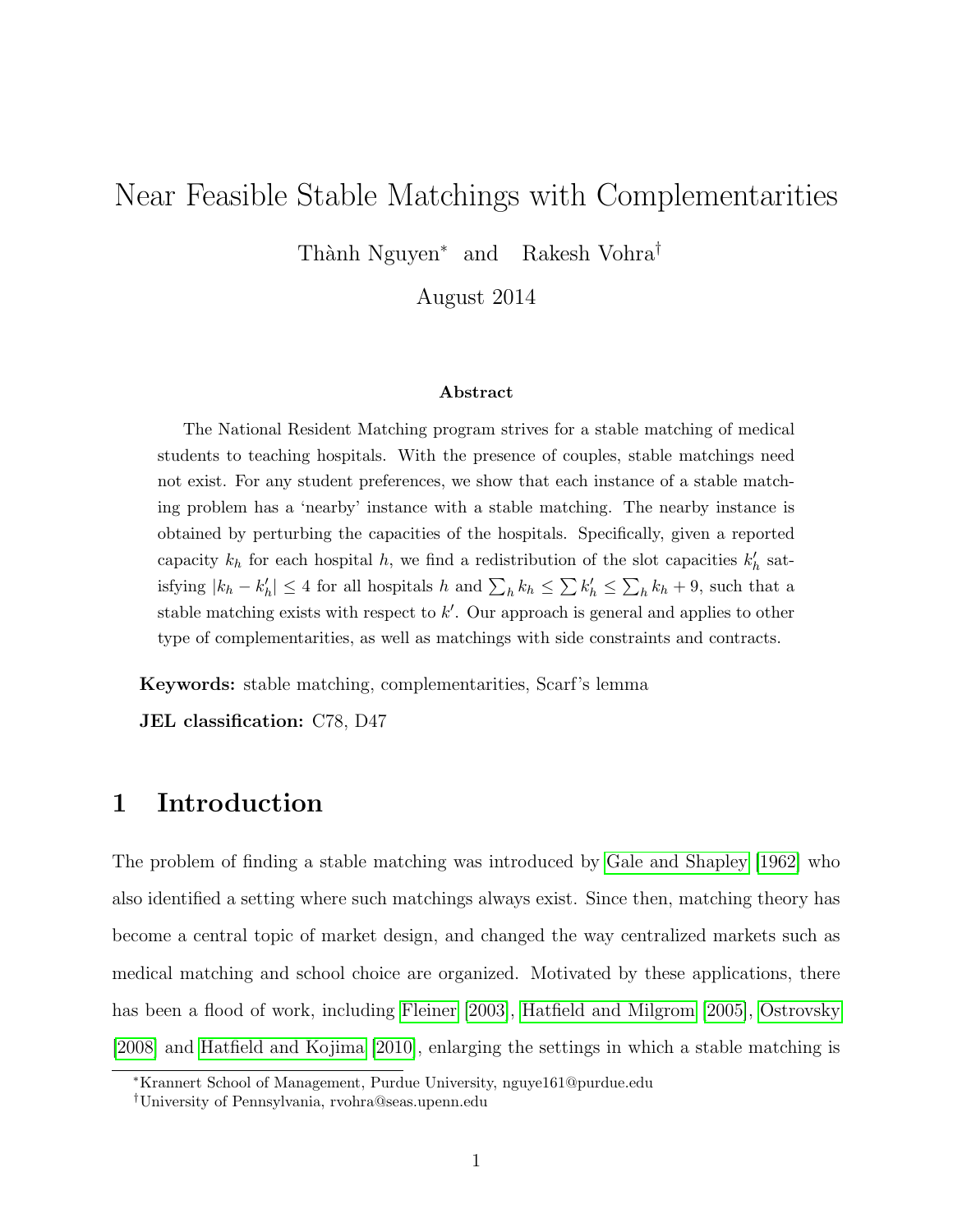guaranteed to exist. A common feature of these generalizations is the absence of complementarities in the preferences of each side of the market. Yet, many settings, claimed as natural applications of these models exhibit such complementarities. Indeed, [Che et al.](#page-32-0) [\[2014\]](#page-32-0) write:

"... complementarities of preferences are a pervasive feature of many matching markets. Firms often seek to hire workers with complementary skills. For instance, in professional athletic leagues, teams demand athletes that complement one another in skills as well as in the positions they play. Some public schools in New York City seek diversity of their student bodies in their skill levels. US colleges tend to exhibit a desire to assemble a class that is complementary and diverse in terms of their aptitudes, life backgrounds, and demographics.

Unless we can get a handle on complementarities, we would not know how to organize such markets, and the applicability of centralized matching will remain severely limited...."

Perhaps the most well known instance of this problem is the matching of medical students to teaching hospitals in the US. Each year at least 20,000 medical school graduates participate in the National Resident Match Program (NRMP).<sup>[1](#page-2-0)</sup> In the absence of couples and complementarities in hospital's preferences, a stable matching is guaranteed to exist. Adding couples who submit joint preference lists rules out the existence of stable matches in some cases (see [Roth](#page-34-1) [\[1984\]](#page-34-1)).[2](#page-2-1) Nevertheless, in the NRMP it has been observed that in spite of the presence of couples, the resulting matches are stable with respect to the reported preferences. This phenomenon is explained in [Kojima et al.](#page-34-2) [\[2013\]](#page-34-2) and also in [Ashlagi et al.](#page-32-1) [\[2014\]](#page-32-1). These papers identify restrictions on applicant preferences and the proportion of couples for which the probability a stable matching exists is high or the number of blocking coalitions is small as the number of agents and slots gets large. Specifically, applicant preferences are assumed to be drawn independently from a distribution, which rules out a

<span id="page-2-1"></span><span id="page-2-0"></span><sup>1</sup><http://www.nrmp.org/wp-content/uploads/2014/04/Main-Match-Results-and-Data-2014.pdf>

<sup>&</sup>lt;sup>2</sup>In fact, the problem of determining whether a stable matching exists in this setting is  $\mathcal{NP}$ -complete (see [Ronn](#page-34-3) [\[1990\]](#page-34-3)).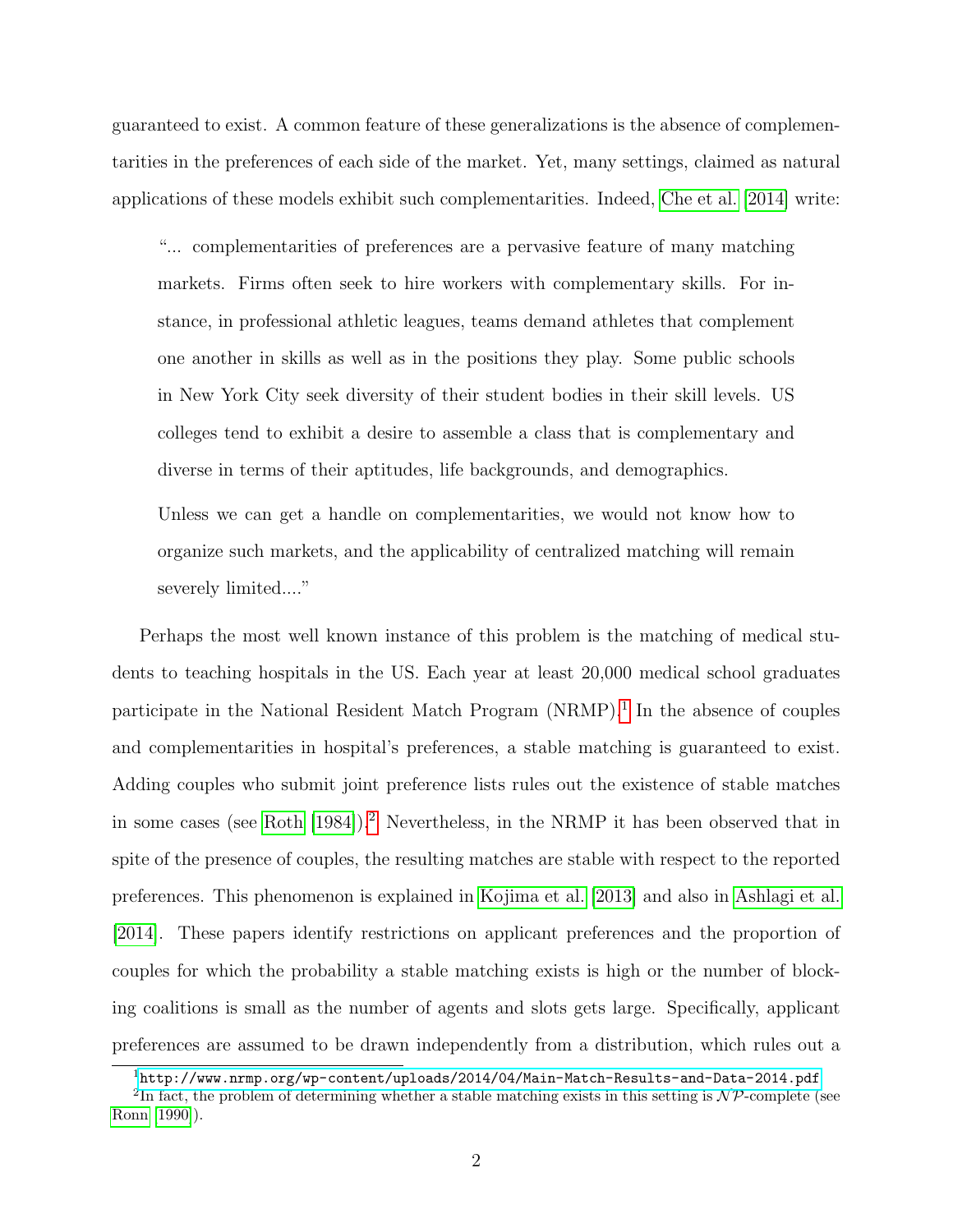certain degree of heterogeneity. Moreover, the results in [Kojima et al.](#page-34-2) [\[2013\]](#page-34-2) and [Ashlagi](#page-32-1) [et al.](#page-32-1) [\[2014\]](#page-32-1) hold only when the proportion of couples approaches 0 as the market gets large.<sup>[3](#page-3-0)</sup>

In this paper we propose an alternative measure of closeness to stability motivated by [Budish](#page-32-2) [\[2011\]](#page-32-2) and [Dean et al.](#page-33-4) [\[2006\]](#page-33-4). Specifically, how many additional resources must be added or removed to ensure the existence of a stable matching? In the context of the NRMP this would be how many additional residency slots are needed to ensure the existence of a stable matching? The answer is at most 9, independent of the number of hospital slots and medical school graduates. Importantly, unlike [Kojima et al.](#page-34-2) [\[2013\]](#page-34-2) our answer to this question does not rely on restrictions on the proportions of couples, probabilistic assumptions about doctor's preferences or asymptotic arguments.

Our result applies to settings more general than the NRMP.[4](#page-3-1) To describe them, label one side of a two-sided market, supply (teaching hospitals, schools) and the other demand (medical students, school students). The supply side has capacity constraints. A matching is feasible if the supply of each agent on the supply side is allocated to the demand side so as to comply with the constraints of the application without exceeding its capacity. Call a matching  $\alpha$ -feasible if the supply of each agent on the supply side allocated to the demand side differs (up or down) from its capacity by at most  $\alpha$ .

The contribution of this paper is to establish the existence of near feasible stable matchings when preferences on the demand side exhibit a limited degree of complementarity. The degree of complementarity in preferences is measured by a parameter  $\alpha$ . Given  $\alpha$ , we establish the existence of a  $(2\alpha - 1)$ -feasible stable matching. We also give an algorithm for identifying it. In the context of the NRMP with couples,  $\alpha = 2$ . Our result implies a stable matching in which each hospital is assigned a number of residents that differs from its re-

<span id="page-3-0"></span><sup>&</sup>lt;sup>3</sup>In the National Resident Match Program the proportion of couples is between 5% and 10%. There are settings where the proportion of couples is high. Biró and Klijn  $[2013]$ , for example, identify a setting where the the proportion of paired applications is almost  $40\%$ . Birô et al. [\[2013\]](#page-32-4) shows that when the proportion of couples is high, the method developed by [Roth and Peranson](#page-34-4) [\[1999\]](#page-34-4) for the the NRMP does not find a stable matching most of the time.

<span id="page-3-1"></span><sup>&</sup>lt;sup>4</sup>The model described in Section [3](#page-9-0) captures matching with contracts and applies to matching with side constraints, generalizing the setting in [Kamada and Kojima](#page-33-5) [\[2014b\]](#page-33-5). This generalization is discussed in Section [5.](#page-27-0)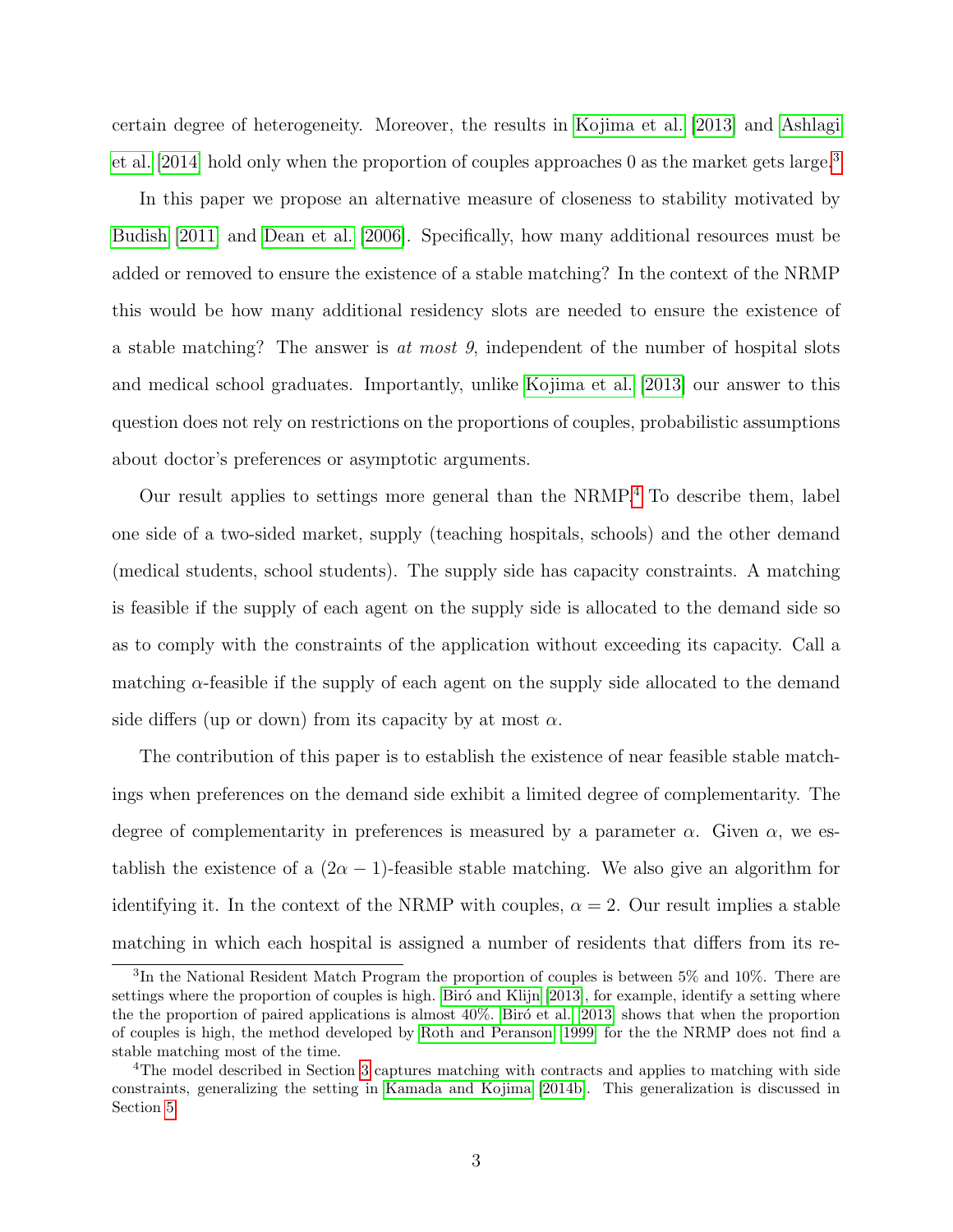ported capacity by at most 3. This seems like a small additional number of positions to lay on or do without. Every additional resident, according to the AMA costs a hospital about \$100,000 on average of which  $40\%$  is covered by the US government.<sup>[5](#page-4-0)</sup> Thus, it is unlikely that any one hospital will be willing to spend the money to increase its capacity or suffer a reduction to ensure stability. However, the total number of residencies and their distribution is determined by the Federal government (via formulae of various kinds). One might speculate that, if in total, the extra number of positions needed is small, it might be willing to spend for it. Hence, our next result. There is a 4-feasible stable matching such that in total, across all hospitals, we do not reduce the number of slots and the additional number of slots needed is at most 9. As the total number of first year residency positions in the US is presently around 30,000, an additional 9 slots, is, in the aggregate, a small proportion of the total.

The technique used to arrive at the result is a combination of Scarf's lemma [\(Scarf](#page-34-5) [\[1967\]](#page-34-5)) and a combinatorial optimization method, called iterative rounding, developed in [Lau et al.](#page-34-6) [\[2011\]](#page-34-6) and [Nguyen et al.](#page-34-7) [\[2014\]](#page-34-7). Both Scarf's lemma and iterative rounding are constructive, therefore, the near feasible matches we identify can be obtained by a finite time algorithm.<sup>[6](#page-4-1)</sup>

In the following, we first discuss the related literature, then, rather than describe the most general setting in which the technique applies, we begin in Section [2,](#page-6-0) for expositional purposes, by considering the stable matching problem with couples. In Section [3](#page-9-0) we introduce a more general model, that might be useful in the context of matching with contracts, and prove the main results. Section [4](#page-19-0) further extends our results to a broader class of choice functions. Section [5](#page-27-0) applies the main results in Section [3](#page-9-0) to matching problems with side constraints. Section [6](#page-31-0) concludes. Proofs are given in the Appendix.

<span id="page-4-0"></span><sup>&</sup>lt;sup>5</sup>These numbers are from an AMA pamphlet in support of the current approach to funding residency programs. [http://savegme.org/wp-content/uploads/2013/01/](http://savegme.org/wp-content/uploads/2013/01/graduate-medical-education-action-kit.2-3.pdf) [graduate-medical-education-action-kit.2-3.pdf](http://savegme.org/wp-content/uploads/2013/01/graduate-medical-education-action-kit.2-3.pdf)

<span id="page-4-1"></span><sup>6</sup>Our approach though constructive does rely on Scarf's lemma which is known to be PPAD complete, [Kintali](#page-33-6) [\[2008\]](#page-33-6). Thus, it has a worst-case complexity equivalent to that of computing a fixed point. We do not see this as an obvious barrier to implementation. For example, building on [Budish](#page-32-2) [\[2011\]](#page-32-2), a course allocation scheme that relies on a fixed point computation has been proposed and implemented at the Wharton School.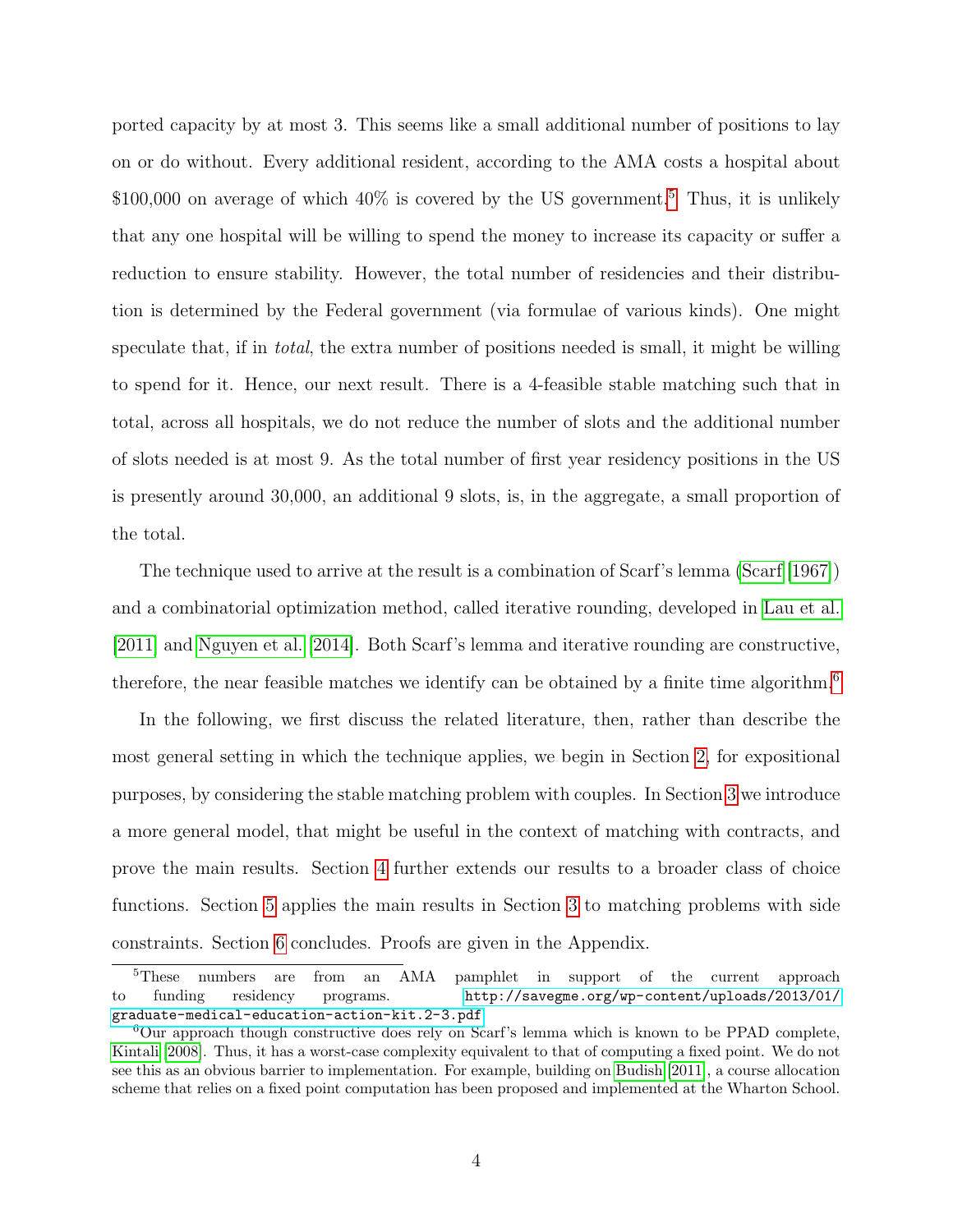#### Related work

[Roth](#page-34-1) [\[1984\]](#page-34-1) is one of the first papers to consider complementarities in matching problems. That paper shows non-existence of a stable matching when some agents are couples. Subsequently, the design of matching in the presence of complementarities has become an impor-tant topic. See Biro and Klijn [\[2013\]](#page-32-3) for a brief survey. The literature has focused on the couples setting and taken three approaches to circumventing the problem of non-existence.

The first, is by imposing restrictions on the preferences of the agents to ensure existence of a stable matching. Examples of this are [Cantala](#page-32-5) [\[2004\]](#page-32-5), [Klaus and Klijn](#page-34-8) [\[2005\]](#page-34-8), [Pycia](#page-34-9) [\[2012\]](#page-34-9) and [Sethuraman et al.](#page-35-0) [\[2006\]](#page-35-0). These restrictions impose some kind of strong alignment in agent preferences. In [Klaus and Klijn](#page-34-8) [\[2005\]](#page-34-8), for example, which focuses on matchings with couples, it is assumed that a unilateral improvement of one partners job is considered beneficial for the couple as well.<sup>[7](#page-5-0)</sup> [Cantala](#page-32-5) [\[2004\]](#page-32-5) and [Sethuraman et al.](#page-35-0) [\[2006\]](#page-35-0) consider an alternative restriction motivated by geographical considerations (couples prefer to be in close proximity to each other).

The second is to argue that instances of non-existence are rare in large markets. For example, [Kojima et al.](#page-34-2) [\[2013\]](#page-34-2), [Ashlagi et al.](#page-32-1) [\[2014\]](#page-32-1) and [Che et al.](#page-32-0) [\[2014\]](#page-32-0) consider large (in some cases the continuum), random markets, where agent's preference are independently drawn from a distribution and the fraction of couples compared with the size of the market approaches zero. They prove that a stable matching exists with high probability in these environments. The assumption that couples form a vanishing proportion of the population is crucial as [Ashlagi et al.](#page-32-1) [\[2014\]](#page-32-1) show that the result does not hold when the fraction of couples is a constant.

The third approach is to 'ignore' the indivisibility of agents, identify and provide interpretations of 'fractional' stable matchings. Examples are [Dean et al.](#page-33-4) [\[2006\]](#page-33-4), [Aharoni and](#page-32-6) [Holzman](#page-32-6) [\[1998\]](#page-32-6), [Aharoni and Fleiner](#page-32-7) [\[2003\]](#page-32-7), Király and Pap [\[2008\]](#page-33-7) and [Biro and Fleiner](#page-32-8) [\[2012\]](#page-32-8). [Dean et al.](#page-33-4) [\[2006\]](#page-33-4), for instance, examines a machine scheduling problem that em-

<span id="page-5-0"></span><sup>7</sup>See also the bilateral substitutes condition of [Hatfield and Kojima](#page-33-3) [\[2010\]](#page-33-3).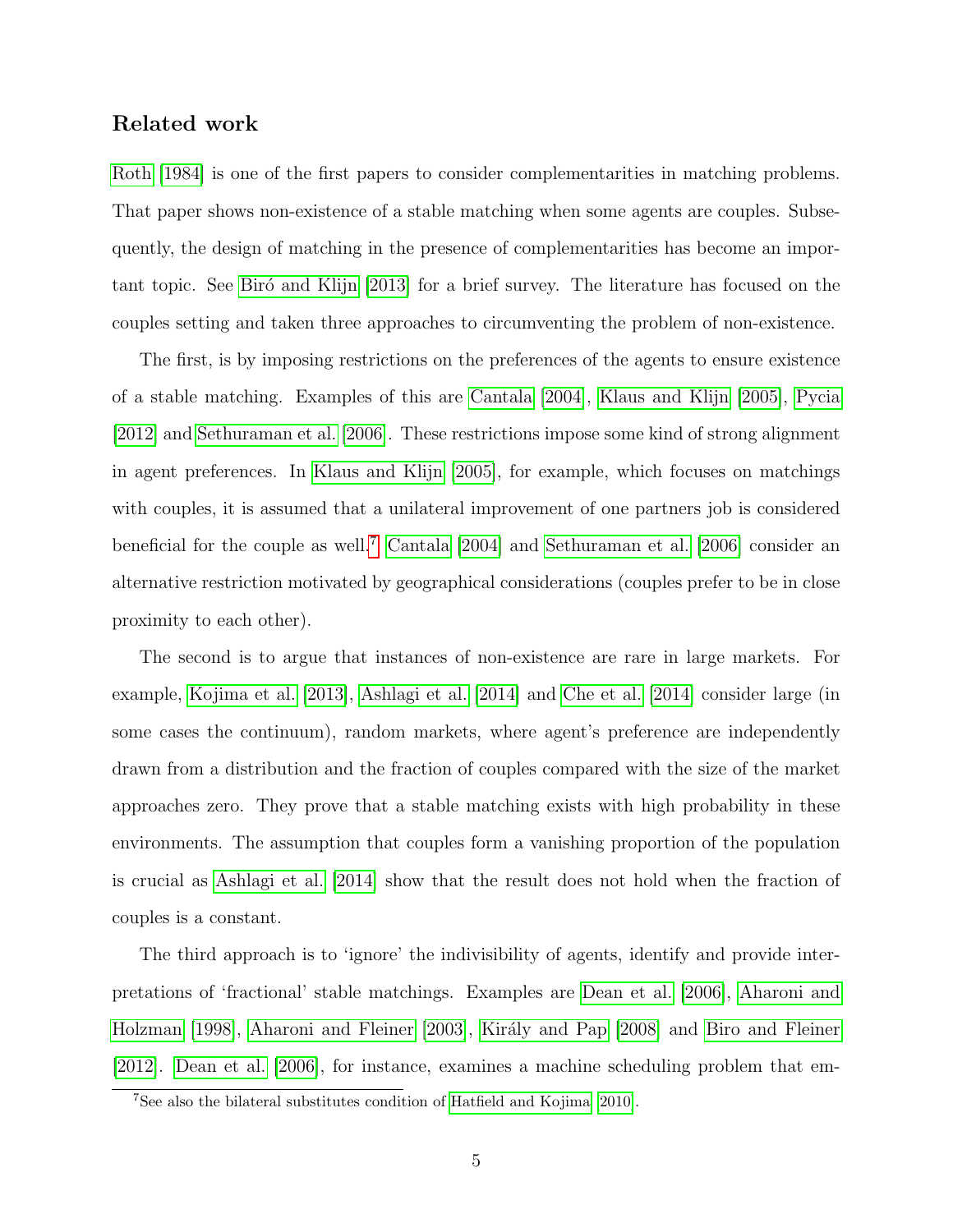beds, as a special case, a restricted instance of the stable matching problem with couples. In that instance, couples prefer to be together rather than apart and a hospital cannot accept just one member of the couple. Under these conditions they show how to find a 2-feasible stable matching. The remaining papers we cite, establish the existence of a fractional stable matching via [Scarf](#page-34-5)'s lemma Scarf [\[1967\]](#page-34-5). Biró et al. [\[2013\]](#page-32-4) reports on numerical experiments that show in many cases the fractional solutions obtained from Scarf's lemma are actually integral and thus are stable matchings.

This paper builds on the technique of [Lau et al.](#page-34-6) [\[2011\]](#page-34-6) to show how to round the fractional stable matchings returned by Scarf's lemma into integral stable matchings that are near feasible. The degree of infeasibility in these stable matchings depends, as noted earlier, on the degree of complementarity exhibited in the preferences of one side of the market. Our approach extends beyond matching with couples to include the general setting of multilateral matching with contracts as well as matching with side constraints.

# <span id="page-6-0"></span>2 Matching with Couples

To fix ideas we begin with a description of the standard matching model with couples, that is studied, for example, in [Roth](#page-34-1) [\[1984\]](#page-34-1) and [Kojima et al.](#page-34-2) [\[2013\]](#page-34-2). Let H be the set of hospitals,  $D^1$  the set of single medical graduates (who are doctors) and  $D^2$  the set of couples. Each couple  $c \in D^2$  is denoted by  $c = (f, m)$ . For each couple  $c \in D^2$  we denote by  $f_c$  and  $m_c$  the first and second member of c. The set of all doctors, D is given by  $D^{1} \cup \{m_{c} | c \in D^{2} \} \cup \{f_{c} | c \in D^{2} \}.$ 

Each single doctor  $s \in D^1$  has a strict preference relation  $\succ_s$  over  $H \cup \{\emptyset\}$  where  $\emptyset$ denotes the outside option for each doctor. If  $h \succ_s \emptyset$ , we say that hospital h is acceptable for s. Each couple  $c \in D^2$  has a strict preference relation  $\succ_c$  over  $H \cup \{\emptyset\} \times H \cup \{\emptyset\}$ , i.e., over pairs of hospitals including the outside option.

Each hospital  $h \in H$  has a fixed capacity  $k_h > 0$ . The preference of a hospital h over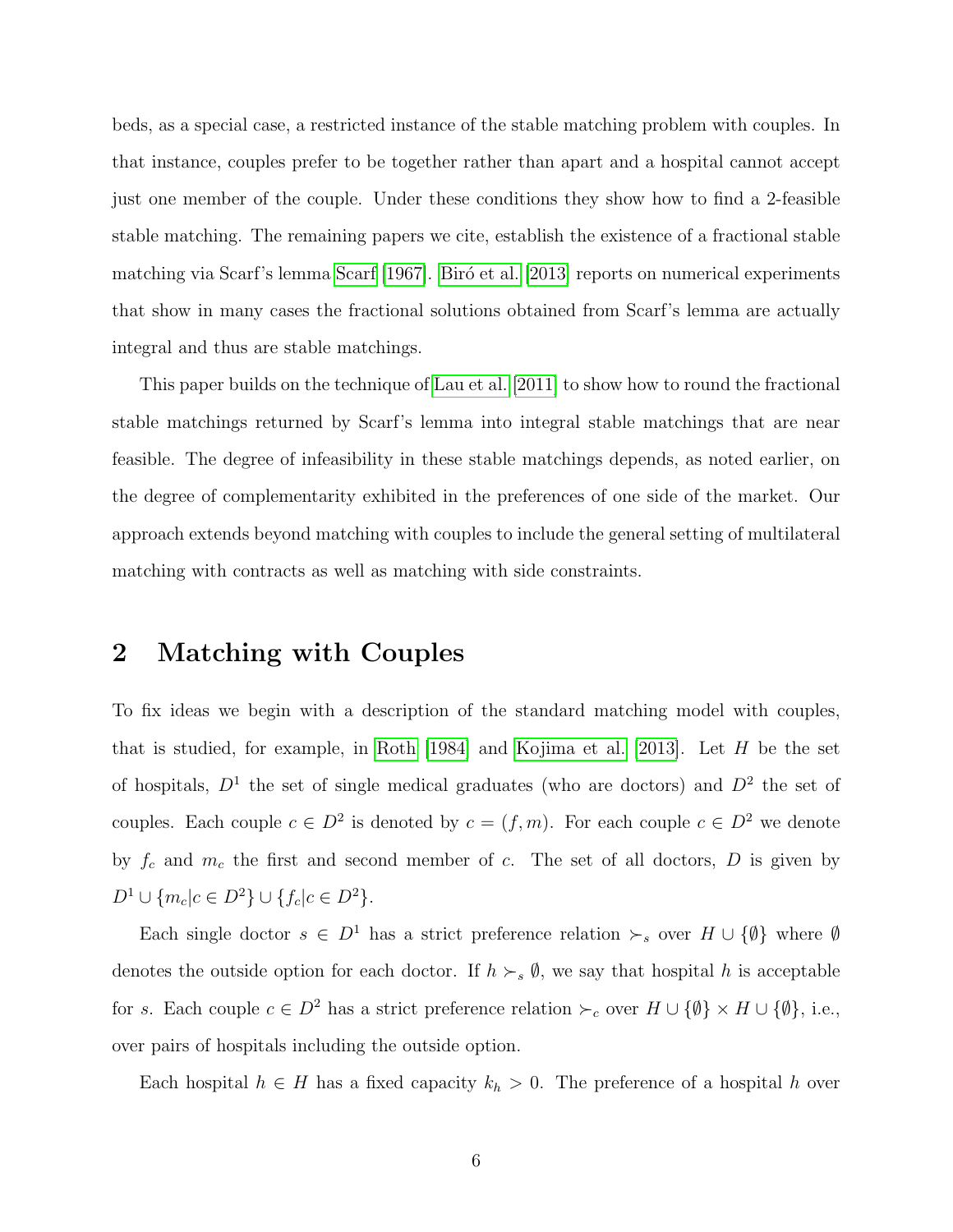subsets of D is summarized by h's choice function  $ch_h(.) : 2^D \to 2^D$ . While a choice function can be associated with every strict preference ordering over subsets of  $D$ , the converse is not true. The information contained in a choice function is sufficient to recover a partial order, only, over the subsets of D. We assume  $ch<sub>h</sub>(.)$  is responsive. This means that h has a strict priority ordering  $\succ_h$  over elements of  $D \cup \{\emptyset\}$ . If  $\emptyset \succ_h d$ , we say d is not feasible for h. For any set  $D^* \subset D$ , hospital h's choice from that subset,  $ch_h(D^*)$ , consists of the (upto)  $k_h$  highest priority doctors among the feasible doctors in  $D^*$ . Formally,  $d \in ch_h(D^*)$ iff  $d \in D^*$ ;  $d \succ_h \emptyset$  and there exists no set  $D' \subset D^* \setminus \{d\}$  such that  $|D'| = k_h$  and  $d' \succ_h d$  for all  $d' \in D'$ .

A matching  $\mu$  in this model describes an assignment of each single doctor to a hospital or his/her outside option, an assignment of couples to at most two positions (in the same or different hospitals) or their outside option, and such that the total number of doctors assigned to any hospital h does not exceed its capacity  $k_h$ . Given matching  $\mu$ , let  $\mu_h$  denote the subset of doctors matched to h;  $\mu_s$  and  $\mu_{f_c}, \mu_{m_c}$  denote the position(s) that the single doctor  $s$ , and the female member, the male member of the couple  $c$  obtain in the matching, respectively.

We say  $\mu$  is individual rational if  $ch_h(\mu_h) = \mu_h$  for any hospital h;  $\mu_s \succeq_s \emptyset$  for any single doctor s and  $(\mu_{f_c}, \mu_{m_c}) \succeq_c (\emptyset, \mu_{m_c}); (\mu_{f_c}, \mu_{m_c}) \succeq_c (\mu_{f_c}, \emptyset); (\mu_{f_c}, \mu_{m_c}) \succeq_c (\emptyset, \emptyset)$  for any couple c.

We list the the ways in which different small coalitions can block a matching  $\mu$ .

- 1. A pair  $s \in D^1$  and  $h \in H$  can block  $\mu$  if  $h \succ_s \mu(s)$  and  $s \in ch_h(\mu(h) \cup s)$ .
- 2. A triple  $(c, h, h') \in D^2 \times (H \cup {\emptyset}) \times (H \cup {\emptyset})$  with  $h \neq h'$  can block  $\mu$  if  $(h, h') \succ_c \mu(c)$ ,  $f_c \in ch_h(\mu(h) \cup f_c)$  when  $h \neq \emptyset$  and  $m_c \in ch_{h'}(\mu(h') \cup m_c)$  when  $h' \neq \emptyset$ .
- 3. A pair  $(c, h) \in D^2 \times H$  can block  $\mu$  if  $(h, h) \succ_c \mu(c)$  and  $(f_c, m_c) \subseteq ch_h(\mu(h) \cup c)$ .

Notice, restricting attention to blocking by the small coalitions listed above, is, as shown in [Roth and Sotomayor](#page-34-10) [\[1992\]](#page-34-10) without loss when each hospital's preferences are responsive.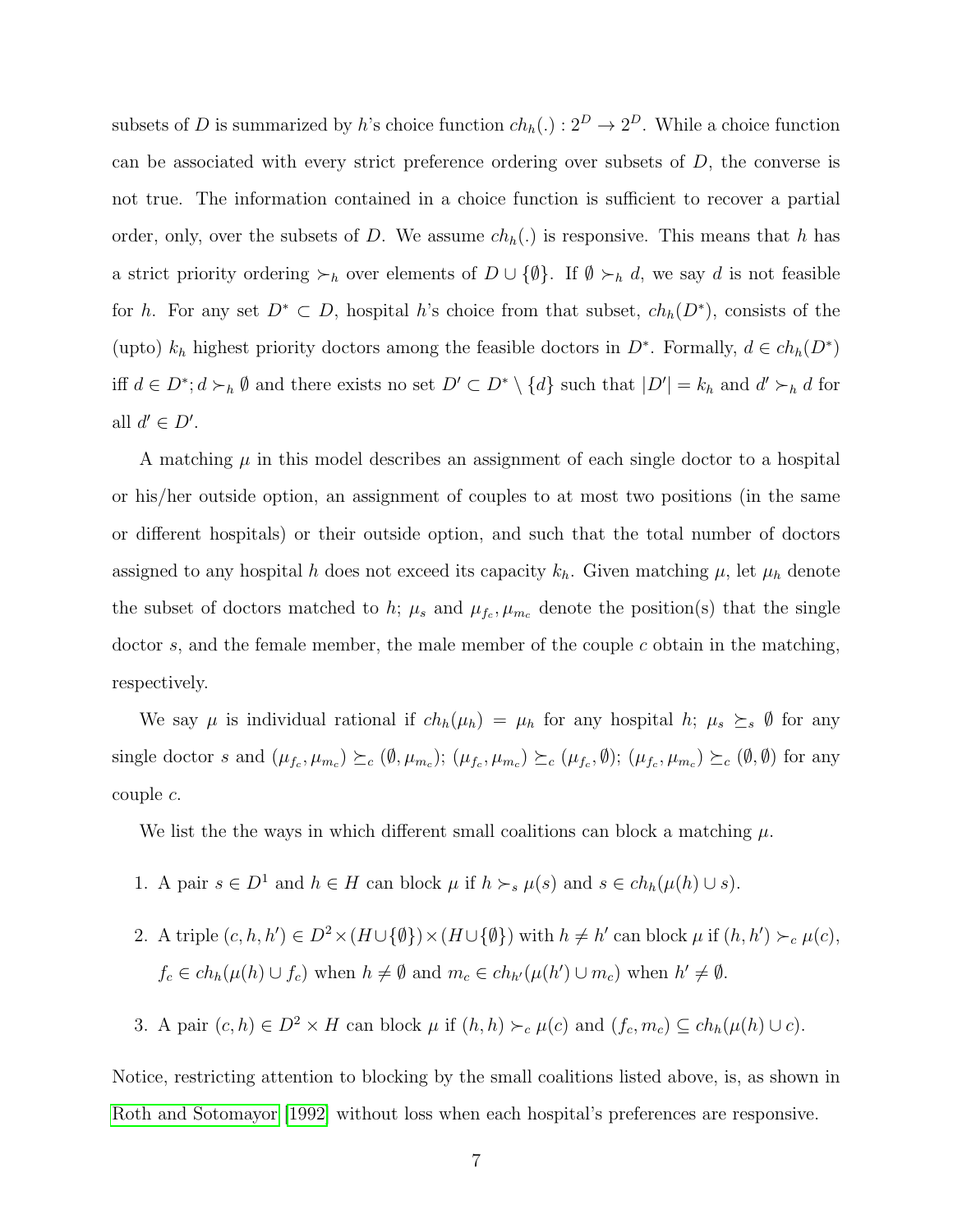Given preference lists for single doctors and couples; a matching  $\mu$  is **stable with respect** to a capacity vector  $k$  if under the responsive choice functions of hospitals defined above,  $\mu$  is individually rational and cannot be blocked in any of the three ways listed above.

<span id="page-8-0"></span>THEOREM 2.1 Suppose each doctor in  $D^1$  has a strict preference ordering over the elements of  $H \cup {\emptyset}$ , each couple in  $D^2$  has a strict preference ordering over  $H \cup {\emptyset} \times H \cup {\emptyset}$ and each hospital has responsive preferences. Then, for any reported capacity vector  $k$ , there exists a k' and a stable matching with respect to k', such that  $\sum_{h\in H} k_h \leq \sum_{h\in H} k'_h$  and  $\max_{h \in H} |k_h - k'_h| \leq 3.$ 

Theorem [2.1](#page-8-0) shows that one can perturb any reported capacity vector up or down slightly to guarantee the existence of stable matching.<sup>[8](#page-8-1)</sup> However, in the aggregate we do not decrease the total number of slots.

Theorem [2.1](#page-8-0) does not limit the *aggregate* excess demand or supply for positions. For example, if each hospital is over allocated by 3 slots, one would require an additional  $3|H|$ positions in total. The next theorem controls for this possibility.

<span id="page-8-2"></span>THEOREM 2.2 Suppose each doctor in  $D^1$  has a strict preference ordering over the elements of  $H \cup {\emptyset}$ , each couple in  $D^2$  has a strict preference ordering over  $H \cup {\emptyset} \times H \cup {\emptyset}$  and each hospital has responsive preferences. Then, for any reported capacity vector k, there exists a k' and a stable matching with respect to k', such that  $\max_{h \in H} |k_h - k'_h| \leq 4$ . Furthermore,  $\sum_{h\in H} k_h \leq \sum_{h\in H} k'_h \leq \sum_{h\in H} k_h + 9.$ 

Under Theorem [2.1](#page-8-0) and [2.2](#page-8-2) it is possible for a hospital to be assigned fewer doctors than its reported capacity. However, the condition  $\sum_{h\in H} k_h \leq \sum_{h\in H} k'_h$ , ensures that in aggregate the matching does not 'burn' positions to ensure stability.

We delay the proofs of Theorem [2.1](#page-8-0) and [2.2](#page-8-2) to the next section, where we derive more general results.

<span id="page-8-1"></span><sup>&</sup>lt;sup>8</sup>If we are not permitted to decrease the number of slots in each hospital, we can apply Theorem [2.1](#page-8-0) to the capacities  $k_h^* := k_h + 3$ . In this case we obtain k' satisfying  $|k_h^* - k_h'| \leq 3$ , which implies  $k_h \leq k_h' \leq k_h + 6$ , such that a stable matching with respect to  $k'$  exists.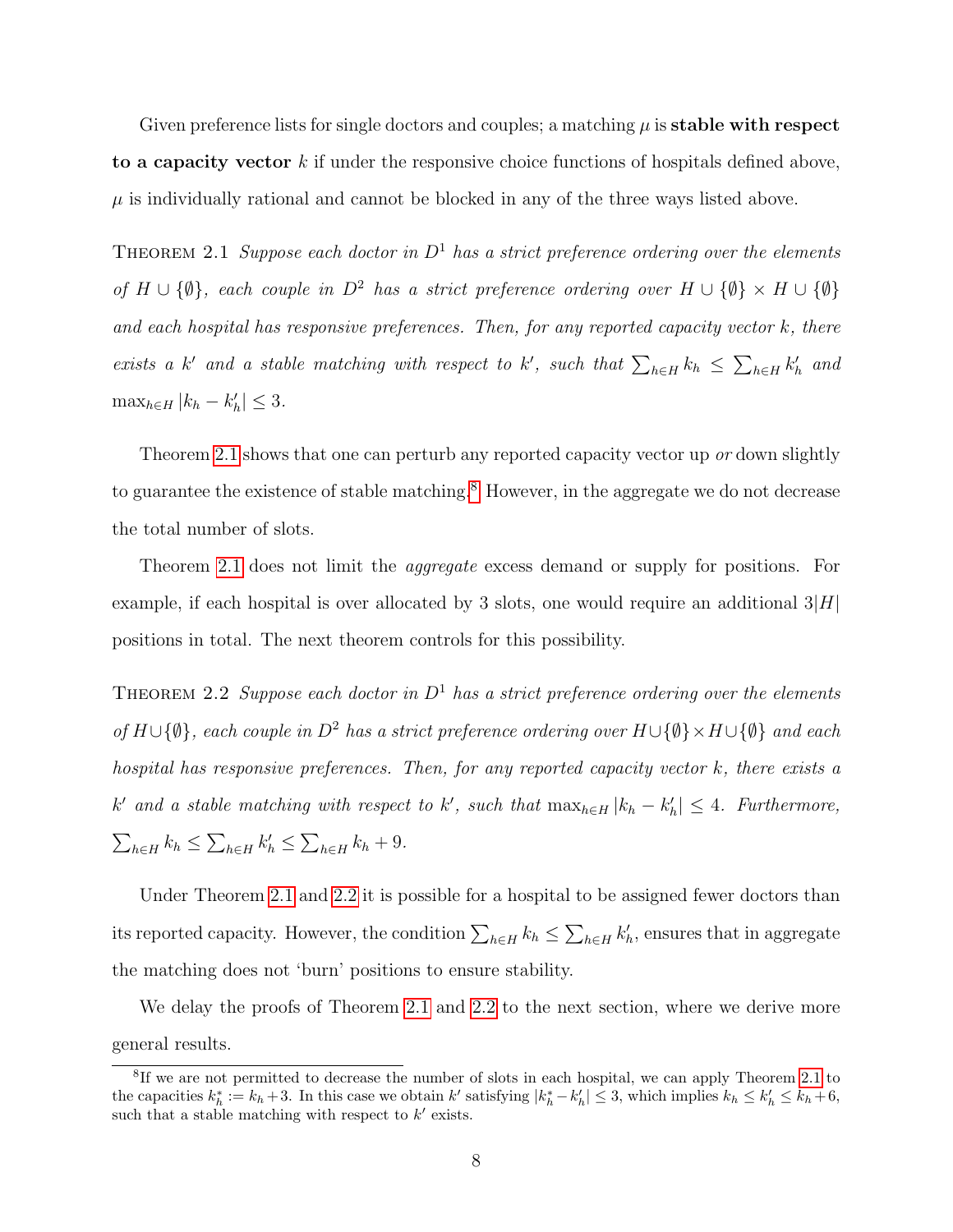# <span id="page-9-0"></span>3 Matching with Complementaries

We now generalize the couples models. Let  $A, B$  represent the sets of agents on the demand and supply side of the market respectively. Associated with each  $b \in B$  is a capacity  $k_b$ . We allow each agent  $a \in A$  to 'consume' a bundle of agents in B. In the context of matching with couples,  $A$  would represent the set of doctors and  $B$  the set of hospitals. A single doctor  $a \in A$  is interested in consuming bundles of agents in B of size at most 1. A couple in A, however is interested in consuming a bundle of size 2, either 2 copies of the same agent in B or two distinct agents in B.

Denote by  $\mathbb{N}^{|B|}$  the set of bundles. Any set containing multiple copies of different agents in B is considered to be a bundle. For each  $S \in \mathbb{N}^{|B|}$ , let  $S_b$  denote the number of copies of  $b \in B$  contained in S. The size of a bundle S is denoted size(S) and size(S) =  $\sum_{b \in B} S_b$ .

Given  $a \in A$  and  $S \in \mathbb{N}^{|B|}$ , denote by  $F_{a,S}$  the finite set of possible ways in which agent a can consume the bundle S. In the matching with couples context, suppose  $a$  is a couple and S consists of one copy each of a pair of hospitals. Then,  $F_{a,S}$  denotes all possible ways in which each member of the couple  $a$  can be assigned to exactly one of the hospitals in  $S$ . A matching in this general environment will assign to each  $a \in A$  a pair  $(f, S)$  where  $S \in \mathbb{N}^{|B|}$ and  $f \in F_{a,S}$ . More generally, one can think of  $F_{a,S}$  as a set of possible contracts between  $a \in A$  and the agents in B that provide resources to form the bundle S, i.e,  $\{b \in B | S_b > 0\}$ .

For each agent  $a \in A$  let  $\mathcal{S}_a$  be the set of feasible bundles that a can be assigned to and let  $\succ_a$  be her strict preference ordering over  $\{f, S\}$ ; where  $S \in \mathcal{S}_a$ ;  $f \in F_{a,S}$ . We assume agent a prefers any of the triples in  $\mathcal{S}_a$  to her outside option.

Notice that the formulation above imposes no restriction on the degree of complementarity that agent a's preferences can exhibit. We now restrict it by assuming that each  $a \in A$  is only interested in bundles of size at most  $\alpha$ . In the couples example,  $\alpha = 2$ . In other words, the set of feasible bundles  $S_a$  only contains bundles of size at most  $\alpha$ .

<span id="page-9-1"></span><sup>9</sup>See [Hatfield and Milgrom](#page-33-2) [\[2005\]](#page-33-2) for a fuller description.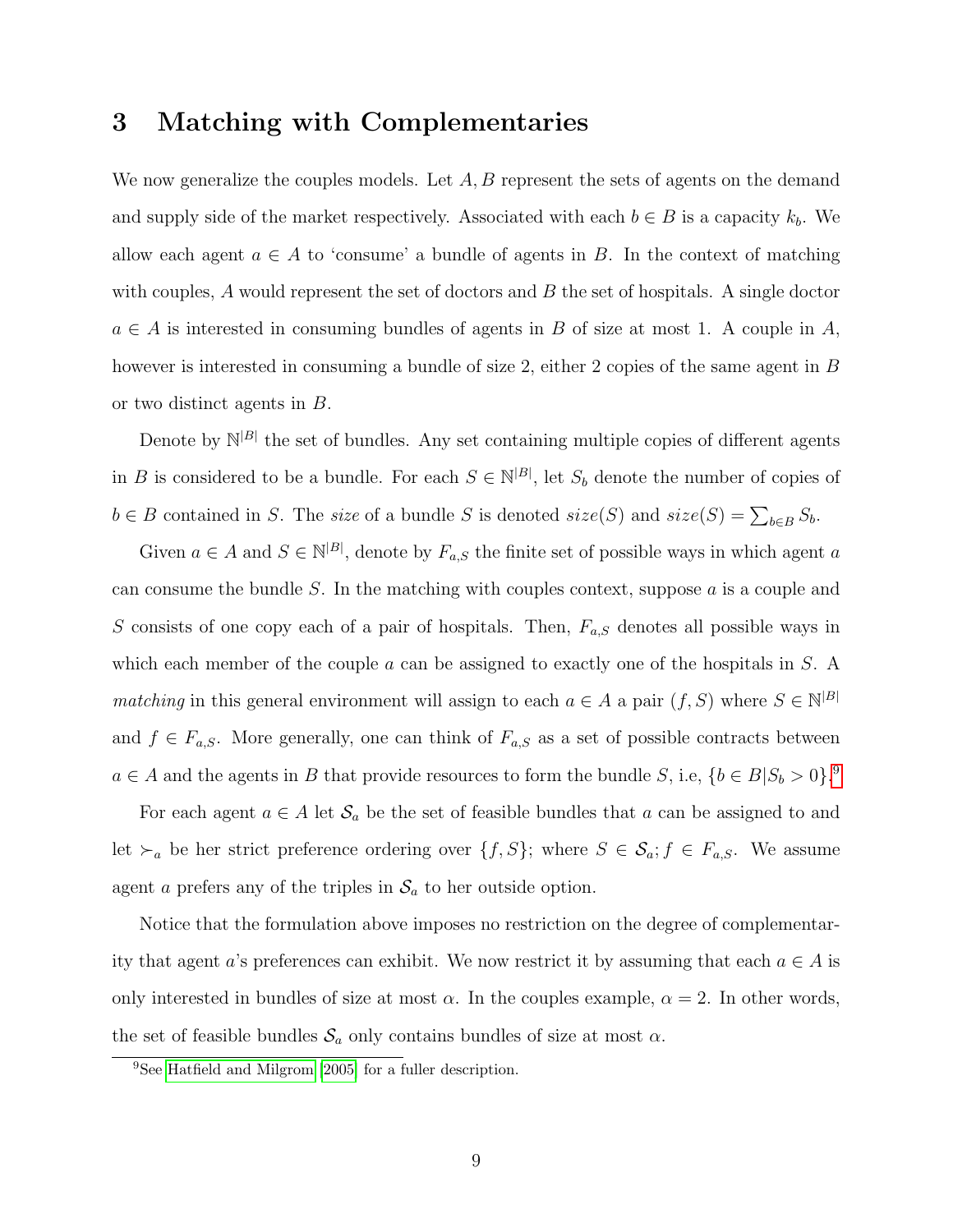Let  $\Phi$  denote the set of all triples, i.e.,

$$
\Phi = \{(a, f, S) | a \in A, S \in \mathcal{S}_a, f \in F_{a,S}\}.
$$

Given  $\mathcal{H} \subset \Phi$ , let  $\mathcal{H}_a = \{(a, f, S) : (a, f, S) \in \mathcal{H}\}\$ , that is,  $\mathcal{H}_a$  contains all triples in  $\mathcal{H}$ that involve a. Similarly, for each agent  $b \in B$ , let  $\mathcal{H}_b$  be the set of all triples whose bundle contains at least one good owned by b, i.e.,  $\mathcal{H}_b = \{(a, f, S) \in \mathcal{H} | S_b > 0\}$ . Similarly,

 $\Phi_a = \{(a, f, S)|S \in \mathcal{S}_a, f \in F_{a,S}\}\$ is the set of all triples involving a,

and

 $\Phi_b = \{(a, f, S)|S_b > 0\}$  is the set of all triples involving b.

Agent b's preference is modeled by a *choice function*  $CH_b(.)$ . For each  $\mathcal{H} \subset \Phi_b$ ,  $CH_b(\mathcal{H})$ returns a subset of  $\mathcal{H}$  (that does not violate b's capacity constraint) representing b's choice when the elements in  $H$  are available.<sup>[10](#page-10-0)</sup>

DEFINITION 3.1 A set of triples  $M \subset \Phi$  is a feasible matching with respect to k if  $|\mathcal{M}_a| \leq 1$  for each agent  $a \in A$  and and for every  $b \in B$  the matching M does not allocate more than  $k_b$  copies of agent b to agents in A, i.e.,

<span id="page-10-1"></span>
$$
\sum_{(a,f,S)\in\mathcal{M}_b} S_b \le k_b.
$$

The following is the analog of blocking introduced in Section [2.](#page-6-0)

DEFINITION 3.2 A feasible matching M is blocked by a triple  $(a, f, S) \notin \mathcal{M}$  if

- (i)  $(a, f, S) \succ_a \mathcal{M}_a$ ,
- (ii) for all  $b \in B$  such that  $S_b > 0$   $(a, f, S) \in CH_b(\mathcal{M}_b \cup \{(a, f, S)\})$ .

A feasible matching  $M$  is stable if the following hold:

<span id="page-10-0"></span> $10\,\text{We will introduce a specific class of choice function that we consider in this section in Definition 3.4.}$  $10\,\text{We will introduce a specific class of choice function that we consider in this section in Definition 3.4.}$  $10\,\text{We will introduce a specific class of choice function that we consider in this section in Definition 3.4.}$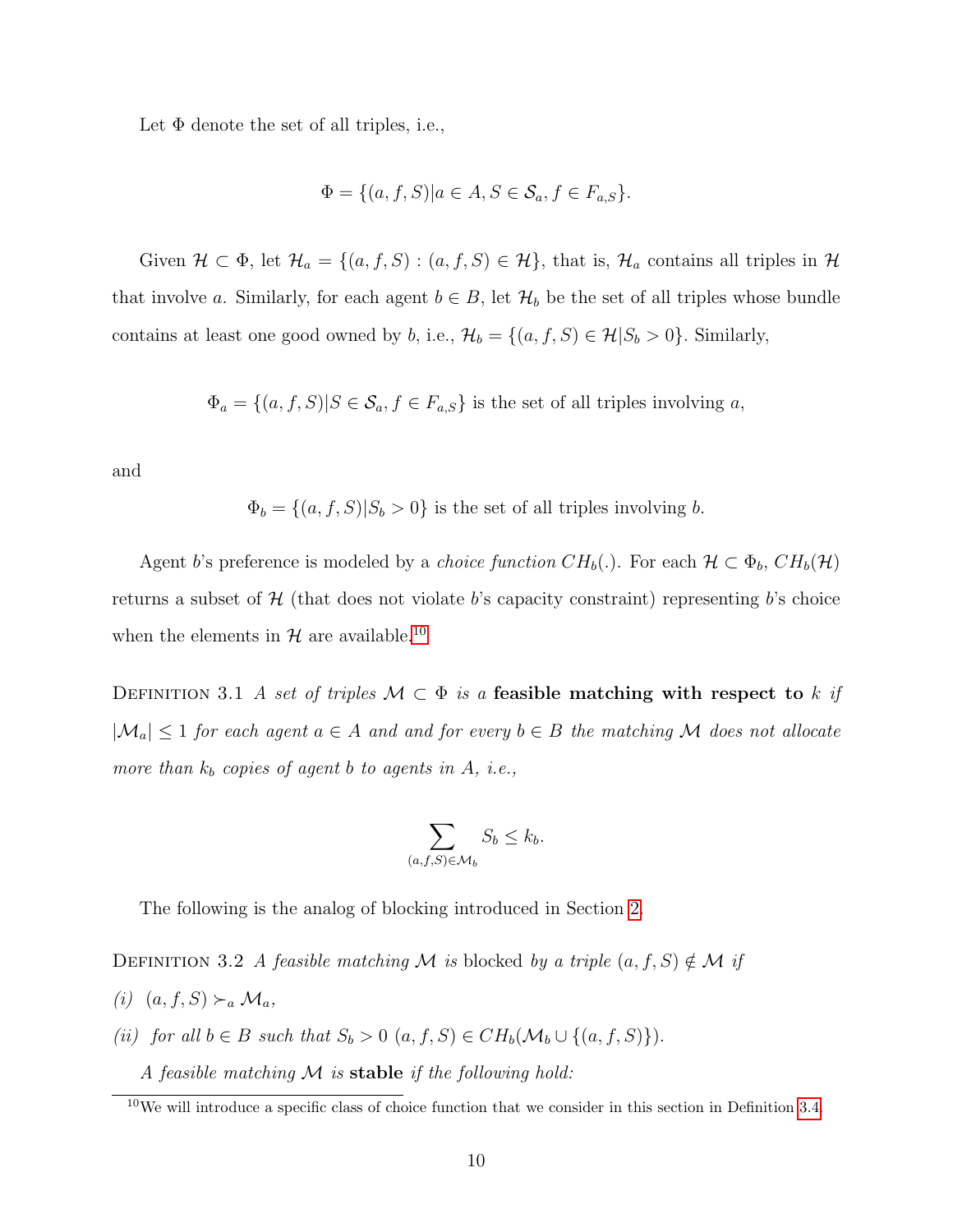1)[Individual rationality]  $\forall b \in B \; CH_b(\mathcal{M}_b) = \mathcal{M}_b$ ,  $2$ ][No blocking] It is not blocked by any triple.

<span id="page-11-2"></span>A stable matching is robust to blocking by a single triple, that is a single agent  $a \in A$ and a coalition of agents in  $B$ . One might also wish to consider the possibility of blocking by subsets of triples.

DEFINITION 3.3 Given a feasible matching M, a nonempty, disjoint set of triples  $\mathcal{H} \subset \Phi$ are said to be a blocking coalition of  $M$  if the following hold:

- (i) For every  $a \in A \vert \mathcal{H}_a \vert \leq 1$  and if  $\vert \mathcal{H}_a \vert = 1$ , then  $\mathcal{H}_a \succ_a \mathcal{M}_a$ ,
- (ii) For every  $b \in B$ ,  $\mathcal{H}_b \subset CH_b(\mathcal{M}_b \cup \mathcal{H}_b)$ .
	- A feasible matching  $\mathcal M$  is group-stable if the following hold:
- 1) [Individual rationality]  $\forall b \in B \; CH_b(\mathcal{M}_b) = \mathcal{M}_b$ ,
- 2)[No blocking] There does not exist a blocking coalition  $\mathcal{H}$ .

<span id="page-11-0"></span>As in the case of couples, by limiting the preferences of agents in B we can restrict attention to blocking by smaller coalitions. In the remainder of this section we restrict to the class of choice function we call generalized responsive.<sup>[11](#page-11-1)</sup>

DEFINITION 3.4 A choice function  $CH_b$  is generalized responsive if the following holds. There is a strict 'priority' ordering  $\succ_b^*$  over the elements in  $\Phi_b$ . Given a  $\mathcal{H} \subset \Phi_b$ , order the elements of H by  $\succ_b^*$ .  $CH_b(\mathcal{H})$  selects the elements of H in order of priority as long as doing so is compatible with the elements already selected. In other words, the triple  $(a, f, S) \in \mathcal{H}$ will be selected by b if no triple containing a has already been selected or the capacity constraint of b is satisfied.

Notice that  $CH_b$  allows  $b \in B$  to express preferences over what agents  $b' \in B$  an agent a is matched to. Under generalized responsive preferences, if a matching is not blocked by any one triple, it is not blocked by any coalition of triples. This property follows directly from the definitions above, thus, we have the following claim.

<span id="page-11-3"></span><span id="page-11-1"></span> $11$ In Section [4](#page-19-0) we show that the results of this section continue to hold for a much larger class of preferences.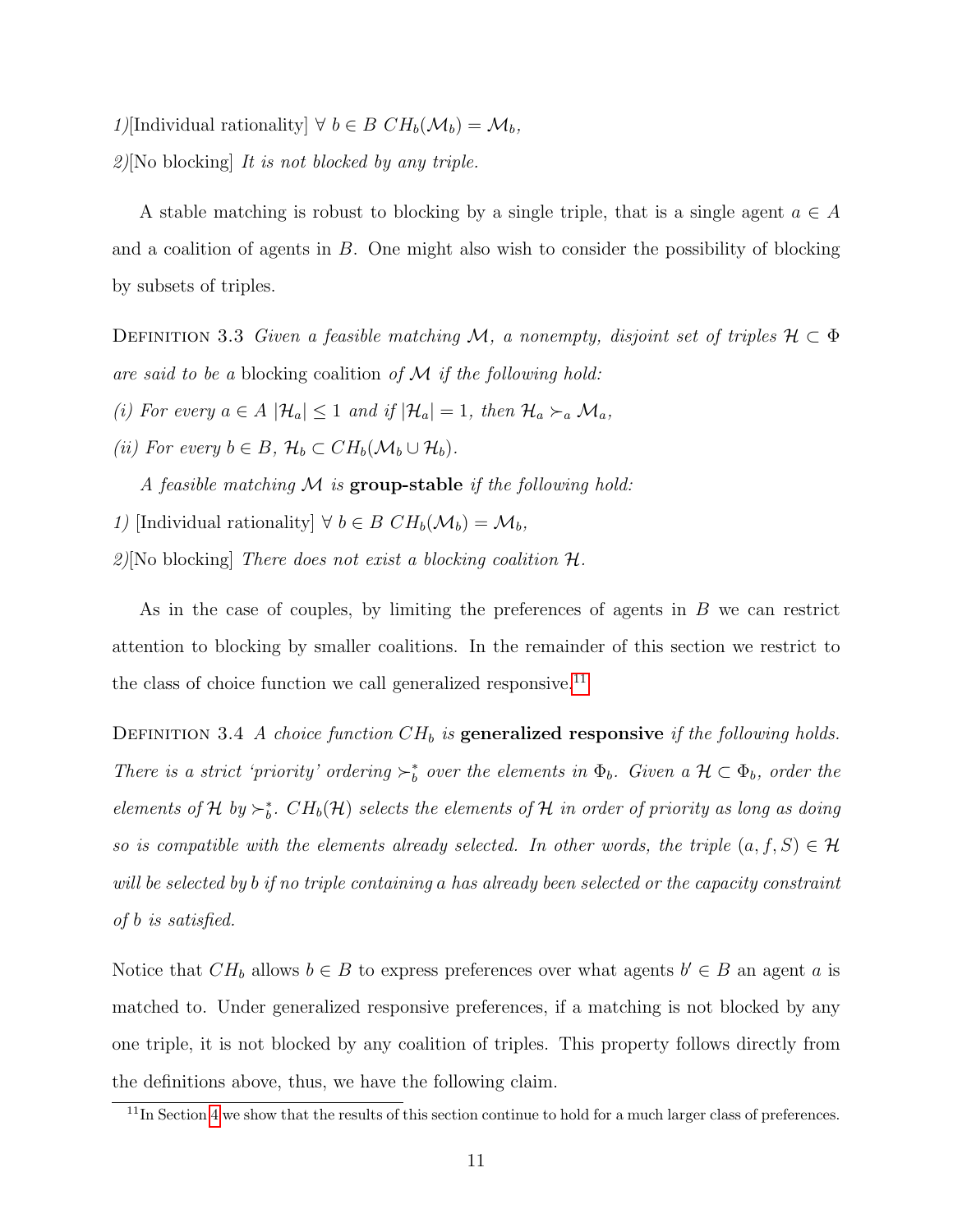Claim 3.1 Assuming generalized responsive preferences for all agents in B, a matching is stable if and only if it is group-stable.

**Proof.** Assume  $M$  is stable, but not group-stable. Then, there exists a blocking coalition,  $\mathcal H$  disjoint from  $\mathcal M$ . Let  $(a, f, S) \in \mathcal H$ , we have:

(i)  $(a, f, S) \succ_a \mathcal{M}_a$ .

(ii) For every b such that  $S_b > 0$ ,  $(a, f, S) \in \mathcal{H}_b \in CH_b(\mathcal{M}_b \cup \mathcal{H}_b)$ . Now because  $CH_b(.)$  is responsive, this implies  $(a, f, S) \in CH_b(\mathcal{M}_b \cup (a, f, S)).$ 

This shows that  $(a, f, S)$  blocks M, contradicting the stability of M.

Now we show how the matching problem with couples can be encoded in this general set up. Let A be the set of doctors listed as single or couples, i.e.,  $A = D^1 \cup D^2$ . Let B be the set of hospitals. The main difficulty will be to represent a hospitals b's priority ordering,  $\succ_b$ , over individual doctors in terms of a priority ordering,  $\succ_b^*$ , over triples  $(a, S, f)$ . Fix a hospital  $b \in B$  and a triple  $(a, f, S)$ .

- If a is a single doctor and S a single position in hospital b, then,  $f$  is redundant and taken to be a NULL element. Set  $(a, f, S)|_b := a$ .
- If a represents a couple and  $S$  a bundle that contains 1 position at hospital b and 1 position at hospital  $b'$ , then,  $f$  represents which member of the couple is assigned to  $b$ and b'. Let  $(a, f, S)|_b$  be the member assigned to b.
- If a represents a couple and S a bundle that contains 2 positions at hospital b, then  $f$ is redundant and is taken to be a NULL element. Among the two members of  $a$ , let  $(a, f, S)|_b$  denote the lower ranked of the pair according to h's priority ordering  $\succ_h$ .

We extend the ordering  $\succ_b$  over doctors to an ordering  $\succ_b^*$  over triples  $(a, f, S) \in \Phi_b$  as follows: given two triples  $(a, f, S)$ ,  $(a', f', S') \in \Phi_b$  where  $a \neq a'$  we set  $(a, f, S) \succ_b^* (a', f', S')$ if  $(a, f, S)|_b \succ_b (a', f', S')|_b$ . However, here it is possible that indifference occur when we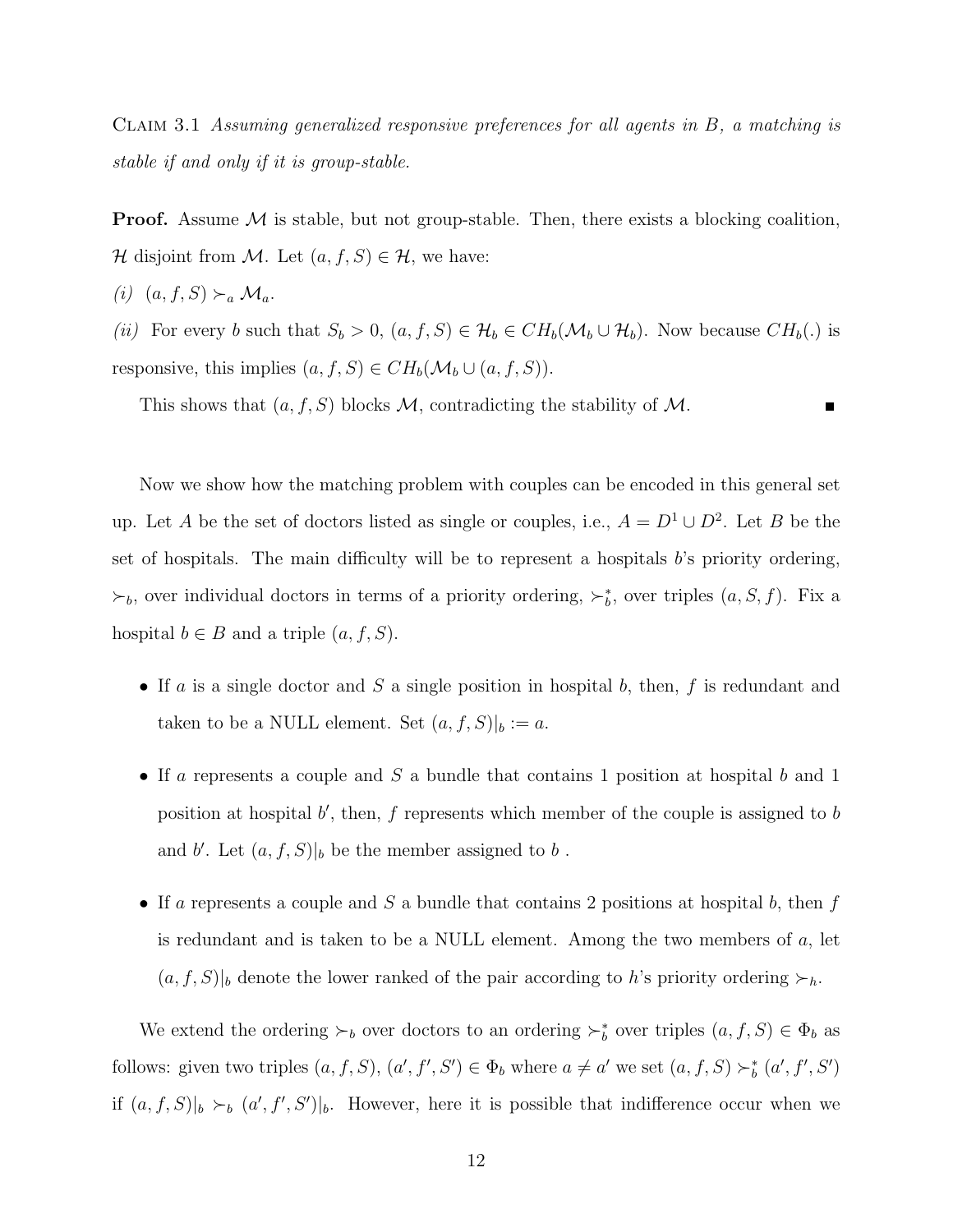<span id="page-13-0"></span>combine the two members. In this case we will use the preference of the couple to break tie. That is, for  $(a, f, S)$ ,  $(a, f', S') \in \Phi_b$  and  $(a, f, S)|_b = (a, f', S')|_b$  we set  $(a, f, S) \succ_b^* (a, f', S')$ if  $(a, f, S) \succ_a (a, f', S')$ . Under this priory ordering, we obtain the following result.

CLAIM 3.2 (BIRO ET AL. [\[2013\]](#page-32-4)) Let M be a stable matching with respect to the priory ordering  $\{\succ_b^*\}_{b\in B}$ . Then, M is stable in the couples problem with respect to the ordering  $\{\succ_b\}$  $\}_{b\in B}$ .

Proof. See Appendix [A.1.](#page-35-1)

The converse of Lemma [3.2](#page-13-0) is false in the sense that a matching stable with respect  $\{\succ_b\}_{b\in B}$  need not be stable with respect to  $\{\succ_b^*\}_{b\in B}$ .

#### 3.1 Existence of Near Feasible Stable Matches

In the remainder of this section we show the existence of near feasible stable matches. Our main result is the following.

<span id="page-13-1"></span>THEOREM 3.1 Suppose each agent  $b \in B$  has generalized responsive preferences, and each agent  $a \in A$  is interested in bundles of size at most  $\alpha$ . For any capacity vector  $\{k_b | b \in B\}$ the following are true:

- There exists a capacity vector  $\{\bar{k}_b|b \in B\}$  satisfying  $\max_{b \in B} |k_b \bar{k}_b| \leq 2\alpha 1$  and  $\sum_{b \in B} k_b \leq \sum_{b \in B} \bar{k}_b$ , such that a stable matching with respect to  $\bar{k}$  exists.
- There exists a capacity vector  $\{\hat{k}_b | b \in B\}$  satisfying  $\max_{b \in B} |k_b \hat{k}_b| \leq 2\alpha$  and  $\sum_{b \in B} k_b \leq$  $\sum_{b\in B}\hat{k}_b \leq \sum_{b\in B}k_b + (2\alpha+1)\alpha-1$  such that a stable matching with respect to  $\hat{k}$  exists.

Moreover, the near feasible matches identified above can be determined by a finite time algorithm.

Corollary 3.1 Theorems [2.1](#page-8-0) and [2.2](#page-8-2) are implied by Theorem [3.1.](#page-13-1)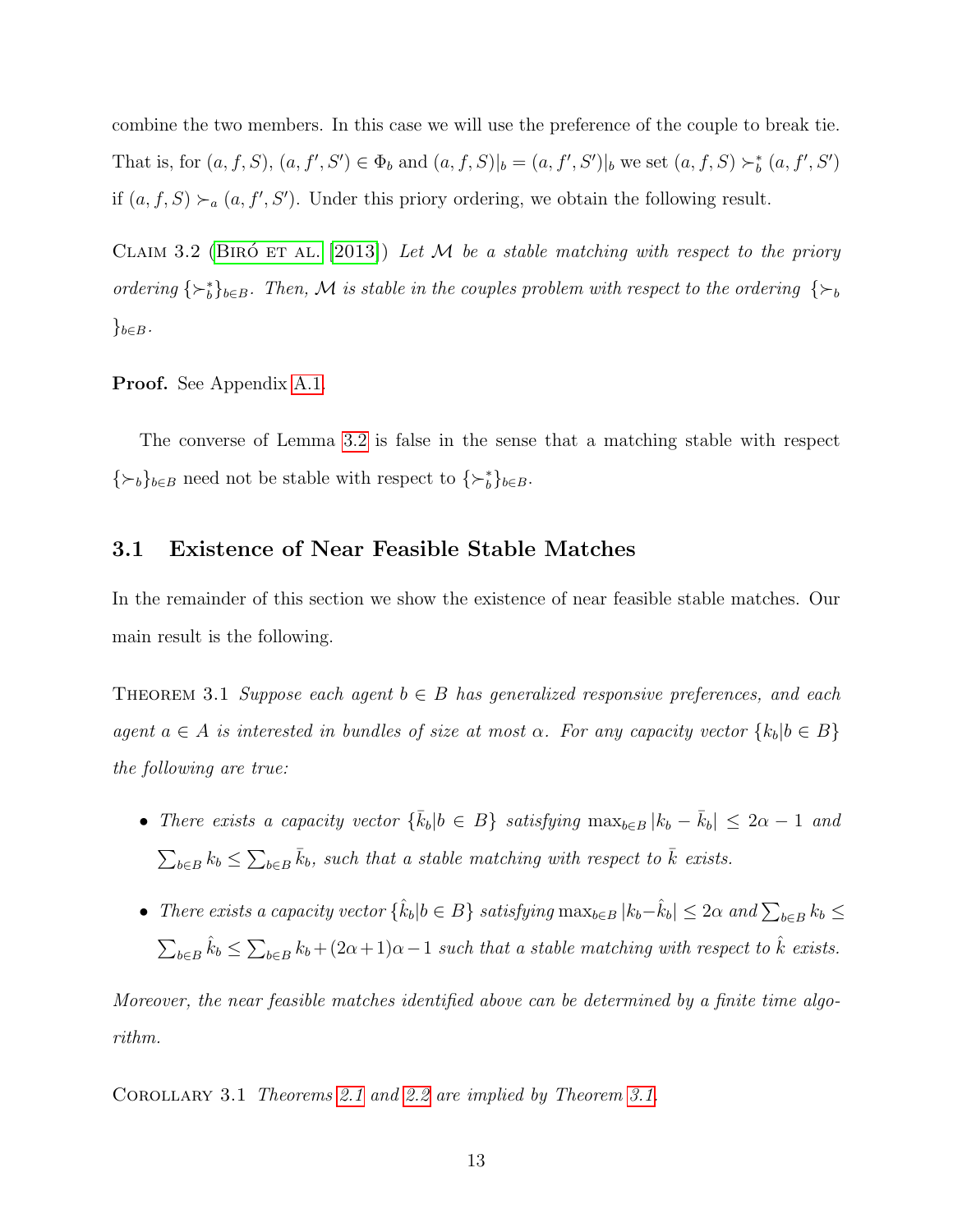**Proof.** In the residency matching with couples,  $\alpha = 2$ . Substituting this into Theorem [3.1](#page-13-1) and according to Claim [3.2,](#page-13-0) we obtain Theorems [2.1](#page-8-0) and [2.2.](#page-8-2)  $\blacksquare$ 

**Remark.** In some applications, the agents in  $B$  (i.e. hospitals) are partitioned into different classes that may represent different regions and their regional capacity constraints in addition to capacity constraints for each  $b \in B^{12}$  $b \in B^{12}$  $b \in B^{12}$ . The proof of Theorem [3.1](#page-13-1) extends to this case. Namely, if there is a partition of  $B$  in to regions, then there is a stable matching that allocates at most  $(2\alpha + 1)\alpha - 1$  items more than the total reported capacity in *each* region.

The proof of Theorem [3.1](#page-13-1) employs Scarf's lemma. To state the lemma we need the following definition.

DEFINITION 3.5 Let Q be an  $n \times m$  nonnegative matrix and  $r \in \mathbb{R}^n_+$ . Denote  $\mathcal{P} = \{x \in \mathbb{R}^m_+ :$  $Qx \leq r$ . Associated with each row  $i \in [n]$  of Q is a strict order  $\succ_i$  over the set of columns j for which  $q_{i,j} > 0$ . A vector  $x \in \mathcal{P}$  dominates column j if there exists a row i such that  $q_ix = r_i$  and  $k \succeq_i j$  for all  $k \in [m]$  such that  $q_{i,k} > 0$  and  $x_k > 0$ . Here  $q_i$  represents the i<sup>th</sup> row of matrix Q. In this case, we also say x dominates column j at row i.

We use the following version of Scarf's lemma due to Király and Pap [\[2008\]](#page-33-7):

LEMMA 3.1 (SCARF [\[1967\]](#page-34-5)) Let Q be an  $n \times m$  nonnegative matrix,  $r \in \mathbb{R}_+^n$  and  $\mathcal{P} = \{x \in$  $\mathbb{R}^m_+$ :  $Qx \leq r$ . Then,  $P$  has a vertex that dominates every column of  $Q$ .

To apply Scarf's lemma we require a linear inequality representation of the set of matchings M. Let  $x_{a,f,S} = 1$  if the bundle S is assigned to a according to  $f \in F_{a,S}$  and zero otherwise. To ensure each agent  $\alpha$  is assigned at most one bundle:

<span id="page-14-2"></span><span id="page-14-1"></span>
$$
\sum_{(f,S)} x_{a,f,S} \le 1 \text{ for every agent } a \in A. \tag{1}
$$

<span id="page-14-0"></span><sup>12</sup>See [Kamada and Kojima](#page-33-5) [\[2014b\]](#page-33-5) for an example.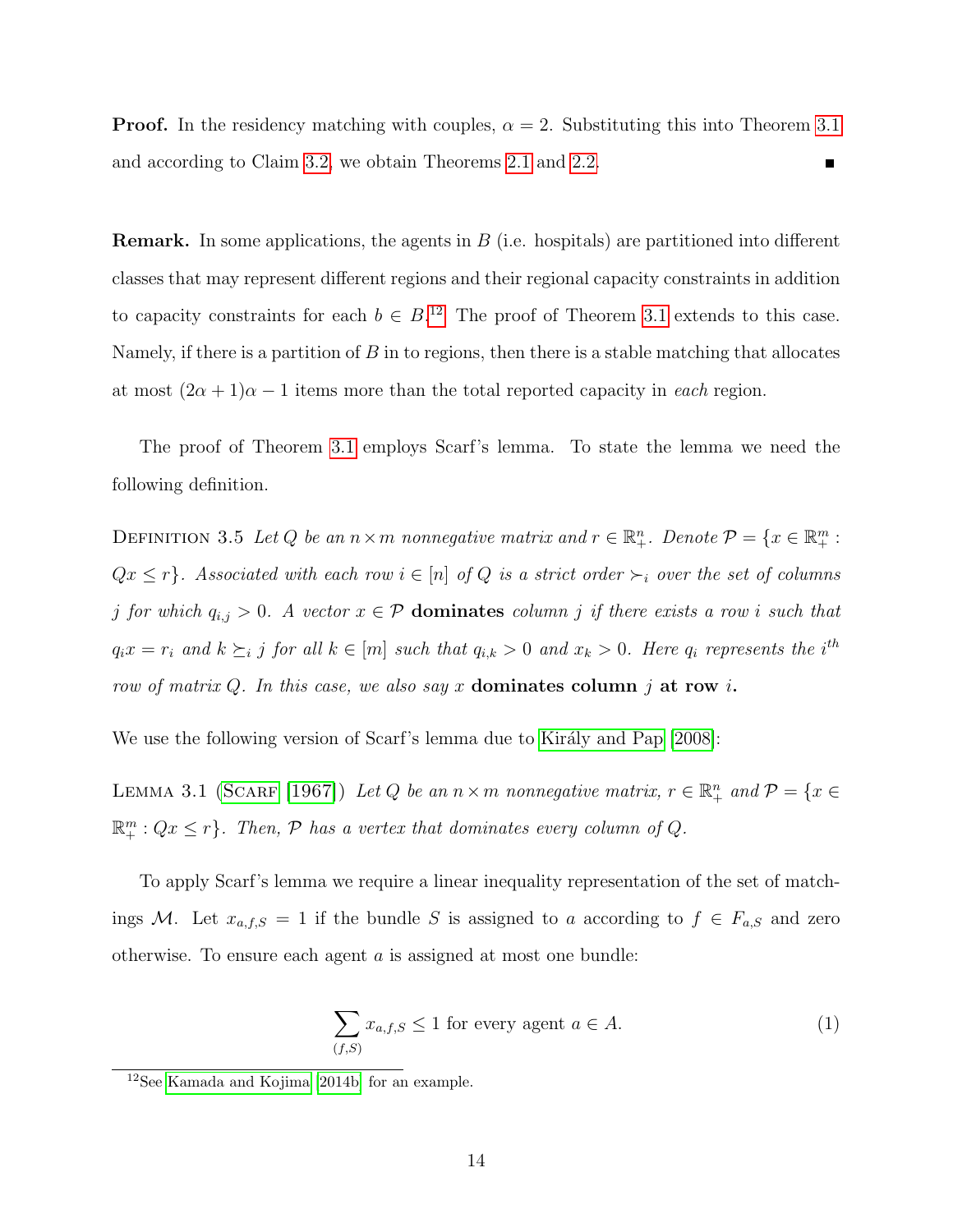To ensure we satisfy b's capacity constraint:

<span id="page-15-0"></span>
$$
\sum_{(a,f,S)\in\Phi} S_b \cdot x_{a,f,S} \le k_b \text{ for every agent } b \in B. \tag{2}
$$

Now, relax the condition that  $x_{a,f,S} \in \{0,1\}$  to  $x_{a,f,S} \geq 0$  and let  $Qx \leq r$  be the matrix representation of [\(2\)](#page-15-0) and [\(1\)](#page-14-1). Notice, each row corresponds to an element of  $A \cup B$  and each column of Q corresponds to a triple  $(a, f, S)$ . Each row  $a \in A$  orders the columns  $(a, f, S)$  according to  $\succ_a$ . Each  $a \in B$  orders the columns  $(a, f, S)$  according to the priority ordering  $\succ_b^*$ .

According to Lemma [3.1](#page-14-2) there exists a vertex  $x^* \geq 0$  that dominates all columns of Q. Thus, for every triple  $(a^0, f^0, S^0)$ , at least one of the following is true:

- 1.  $\sum_{(f,S)} x_a^*$  $\chi^*_{a^0,f,S} = 1$ , and there is no triple  $(a^0, f, S)$  for which  $x^*_{a^0,f,S}$  $_{a^0,f,S}^*$  is positive but  $(a^0, f^0, S^0) \succ_{a^0} (a^0, f, S)$
- 2. There exists  $b \in B$ , such that  $S^0$  contain at least one copy of b (i.e,  $S_b^0 \ge 1$ ) and

$$
\sum_{(a,f,S)\in\Phi} S_b \cdot x^*_{a,f,S} = k_b.
$$

Furthermore, b assigns weakly higher priority to all triples  $(a, f, S) \in \Phi_b$  such that  $x^*_{a,f,S} > 0$  than to  $(a^0, f^0, S^0)$ .

Therefore, if  $x^*$  is an integral vector, then,  $x^*$  is a stable matching because the conditions above rule out a blocking triple  $(a^0, f^0, S^0)$ . Unfortunately, the polytope defined by [\(1\)](#page-14-1) and [\(2\)](#page-15-0) is not integral. We take advantage of  $x^*$ 's structure to construct a near feasible stable matching. The following observation is important for our results.

<span id="page-15-1"></span>LEMMA 3.2 Let  $x^* \in \mathcal{P}$  dominate every column of Q. Let  $\bar{x}$  be a  $\{0,1\}$  vector whose support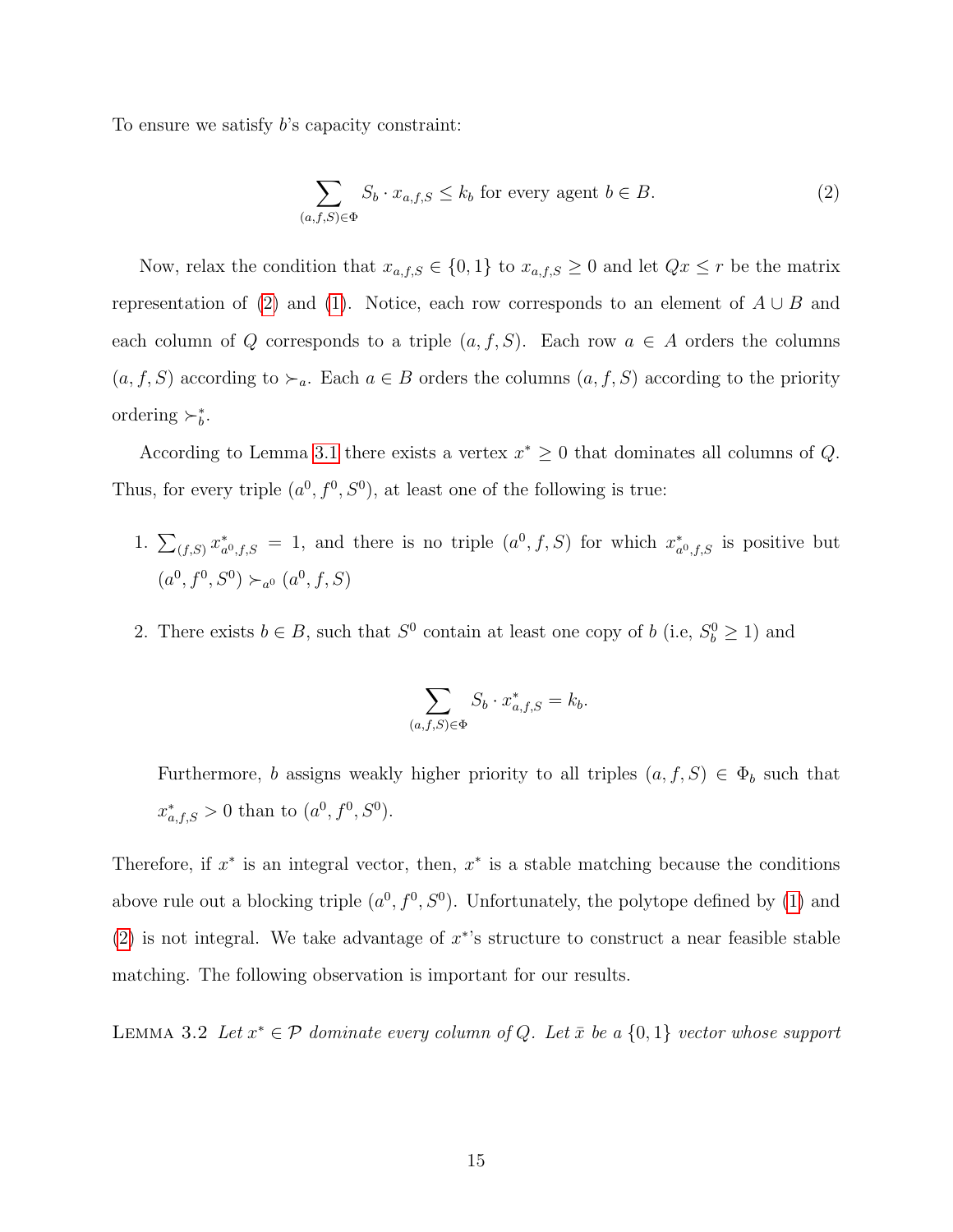is a subset of  $x^*$ 's support, i.e,  $x^*_{a,f,S} = 0 \Rightarrow \bar{x}_{a,f,S} = 0$ , such that

<span id="page-16-0"></span>
$$
\left[\sum_{(f,S)} x^*_{a,f,S}\right] \le \sum_{(f,S)} \bar{x}_{a,f,S} \le \left[\sum_{(f,S)} x^*_{a,f,S}\right] \quad \forall a \in A.
$$
 (3)

Let  $k$  be the following capacity vector

$$
\bar{k}_b = \begin{cases}\n\sum_{(a,f,S) \in \Phi} S_b \cdot \bar{x}_{a,f,S} & \text{if } \sum_{(a,f,S) \in \Phi} S_b \cdot x^*_{a,f,S} = k_b \\
k_b, & \text{otherwise.} \n\end{cases}
$$

Then,  $\bar{x}$  is a stable matching with respect to  $\bar{k}$ .

**Proof.** Using the fact that  $x^*$  dominates all columns of  $Q$ , we will show that under the new capacity  $k, \bar{x}$  dominates all columns of  $Q$ .

Given any triple  $(a^0, f^0, S^0)$ ,  $x^*$  dominates  $(a^0, f^0, S^0)$  either at  $a^0$  or at a  $b \in B$  where  $S_b^0 > 0$ . Suppose first  $x^*$  dominates  $(a^0, f^0, S^0)$  at  $a^0$ . Then,  $\sum_{(f,S)} x^*_{a,f,S} = 1$ , and  $a^0$  weakly prefers all the triples containing  $a^0$  in the support of  $x^*$  to  $(a^0, f^0, S^0)$ . Because  $\bar{x}$  is a  $0-1$ vector on the support of  $x^*$ ,  $a^0$  also weakly prefers all the triples containing  $a^0$  in the support of  $\bar{x}$  to  $(a^0, f^0, S^0)$ . However, because  $\bar{x}$  is an integral vector rounded from  $x^*$ , it is possible that there is no triples containing  $a^0$  in  $\bar{x}$ . But this cannot be because [\(3\)](#page-16-0) guarantees that  $\sum_{(f,S)} x^*_{a,f,S} = 1 \Rightarrow \sum_{(f,S)} \bar{x}_{a,f,S} = 1.$  Hence,  $\bar{x}$  dominates  $(a^0, f^0, S^0)$  at  $a^0$ .

Next, suppose  $x^*$  dominates  $(a^0, f^0, S^0)$  at b. This implies  $\sum_{(a,f,S)\in\Phi} S_b \cdot x^*_{a,f,S} = k_b$ , and b weakly prefers all triples  $(a, f, S)$  in the support of  $x^*$  for which S contains at least one copy of b to  $(a^0, f^0, S^0)$ . Hence, when the capacity at b is  $\bar{k}_b$ ,  $\bar{x}$  dominates  $(a^0, f^0, S^0)$  at b.

Therefore, when the capacity of b is  $k_b$ ,  $\bar{x}$  dominates all triples  $(a, f, S)$ , which shows that the matching corresponding to  $\bar{x}$  is a stable matching with respect to the new capacity vector  $\bar{k}$ . П

Lemma [3.2](#page-15-1) provides the main ingredient to prove our result. The next lemma shows that a given fractional vector  $x^*$  can be rounded into a 0-1 vector  $\bar{x}$  whose support is a subset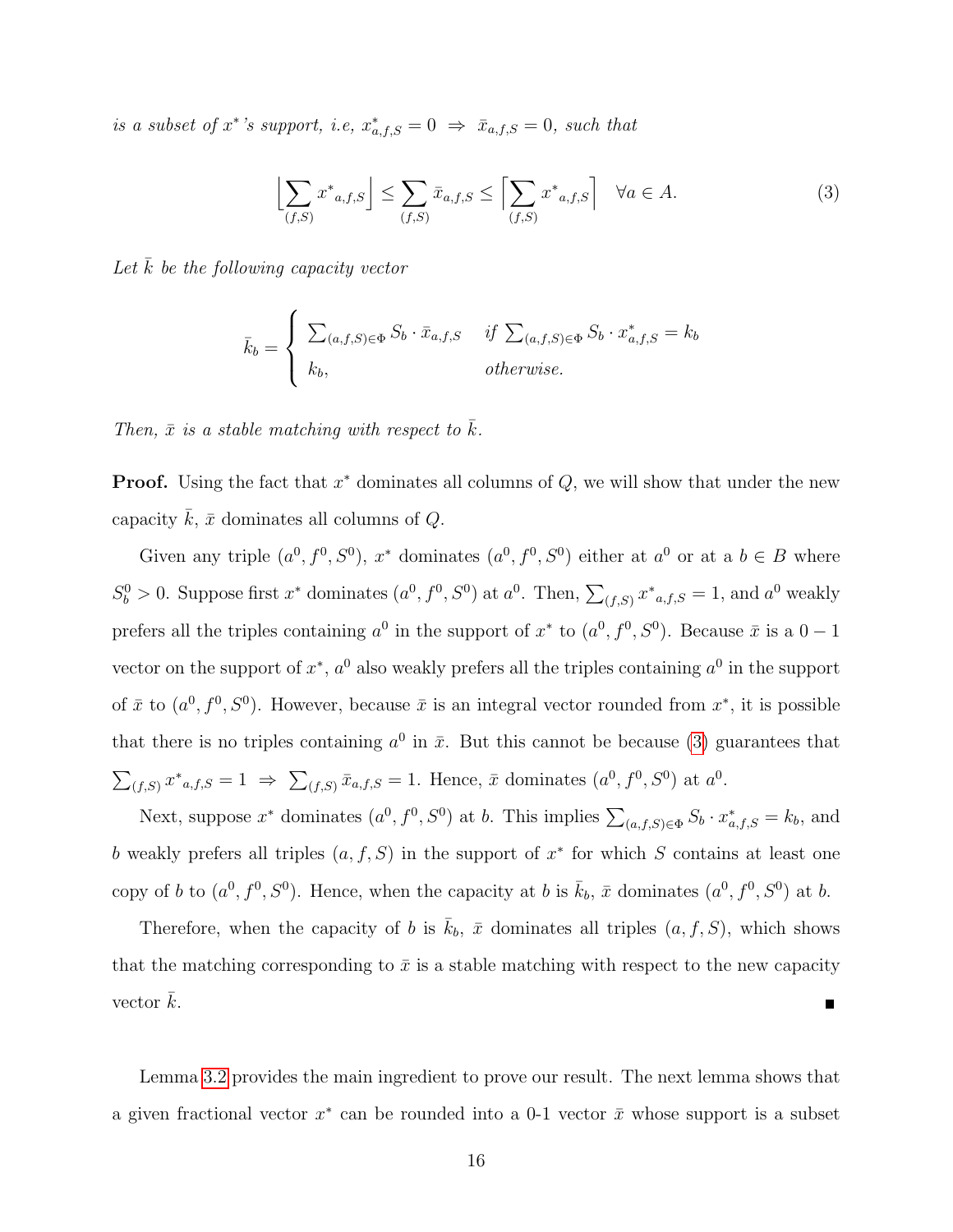of  $x^*$ 's support such that [\(3\)](#page-16-0) is satisfied and  $\overline{k}$  is close to k. Furthermore, this rounding procedure can accommodate aggregate constraints as well.

<span id="page-17-0"></span>LEMMA 3.3 Let  $x^*$  be a (fractional) nonnegative vector satisfying

$$
\sum_{(f,S)\in\Phi} x_{a,f,S}^* \le 1 \text{ for every } a \in A. \tag{4}
$$

<span id="page-17-4"></span><span id="page-17-3"></span><span id="page-17-2"></span>
$$
\sum_{(a,f,S)\in\Phi} S_b \cdot x^*_{a,f,S} \le k_b \text{ for every } b \in B
$$
 (5)

Suppose  $x^*_{a,f,S} = 0$  whenever  $\sum_{b \in B} S_b > \alpha$ , then for every cost vector c the following are true.

(A): There exists a  $0-1$  vector  $\bar{x}$  such that

$$
x_{a,f,S}^* = 0 \Rightarrow \bar{x}_{a,f,S} = 0 \tag{6}
$$

$$
c \cdot \bar{x} \geq c \cdot x^* \tag{7}
$$

$$
\left\lfloor \sum_{(f,S)} x^*_{a,f,S} \right\rfloor \le \sum_{(f,S)} \bar{x}_{a,f,S} \le \left\lceil \sum_{(f,S)} x^*_{a,f,S} \right\rceil \quad \forall a \in A \tag{8}
$$

$$
\left\lfloor \sum_{(a,f,S)\in\Phi} S_b \cdot x^*_{a,f,S} \right\rfloor - 2\alpha + 1 \le \sum_{(a,f,S)\in\Phi} S_b \cdot \bar{x}_{a,f,S} \le \left\lceil \sum_{(a,f,S)\in\Phi} S_b \cdot x^*_{a,f,S} \right\rceil + 2\alpha - 1 \quad \forall b \in B
$$
\n(9)

(B): There exists a  $0-1$  vector  $\hat{x}$  such that

<span id="page-17-5"></span>
$$
x_{a,f,S}^* = 0 \Rightarrow \hat{x}_{a,f,S} = 0 \tag{10}
$$

$$
c \cdot \hat{x} \geq c \cdot x^* \tag{11}
$$

$$
\left[\sum_{(f,S)} x^*_{a,f,S}\right] \le \sum_{(f,S)} \hat{x}_{a,f,S} \le \left[\sum_{(f,S)} x^*_{a,f,S}\right] \quad \forall a \in A
$$
\n(12)

<span id="page-17-1"></span>
$$
\left\lfloor \sum_{(a,f,S)\in\Phi} S_b \cdot x^*_{a,f,S} \right\rfloor - 2\alpha \le \sum_{(a,f,S)\in\Phi} S_b \cdot \hat{x}_{a,f,S} \le \left\lceil \sum_{(a,f,S)\in\Phi} S_b \cdot x^*_{a,f,S} \right\rceil + 2\alpha \quad \forall b \in B \tag{13}
$$

<span id="page-17-6"></span>
$$
\sum_{(a,f,S)\in\Phi} \hat{x}_{(a,f,S)} \cdot size(S) \le \left[ \sum_{(a,f,S)\in\Phi} x^*_{(a,f,S)} \cdot size(S) \right] + (2\alpha + 1)\alpha - 1 \tag{14}
$$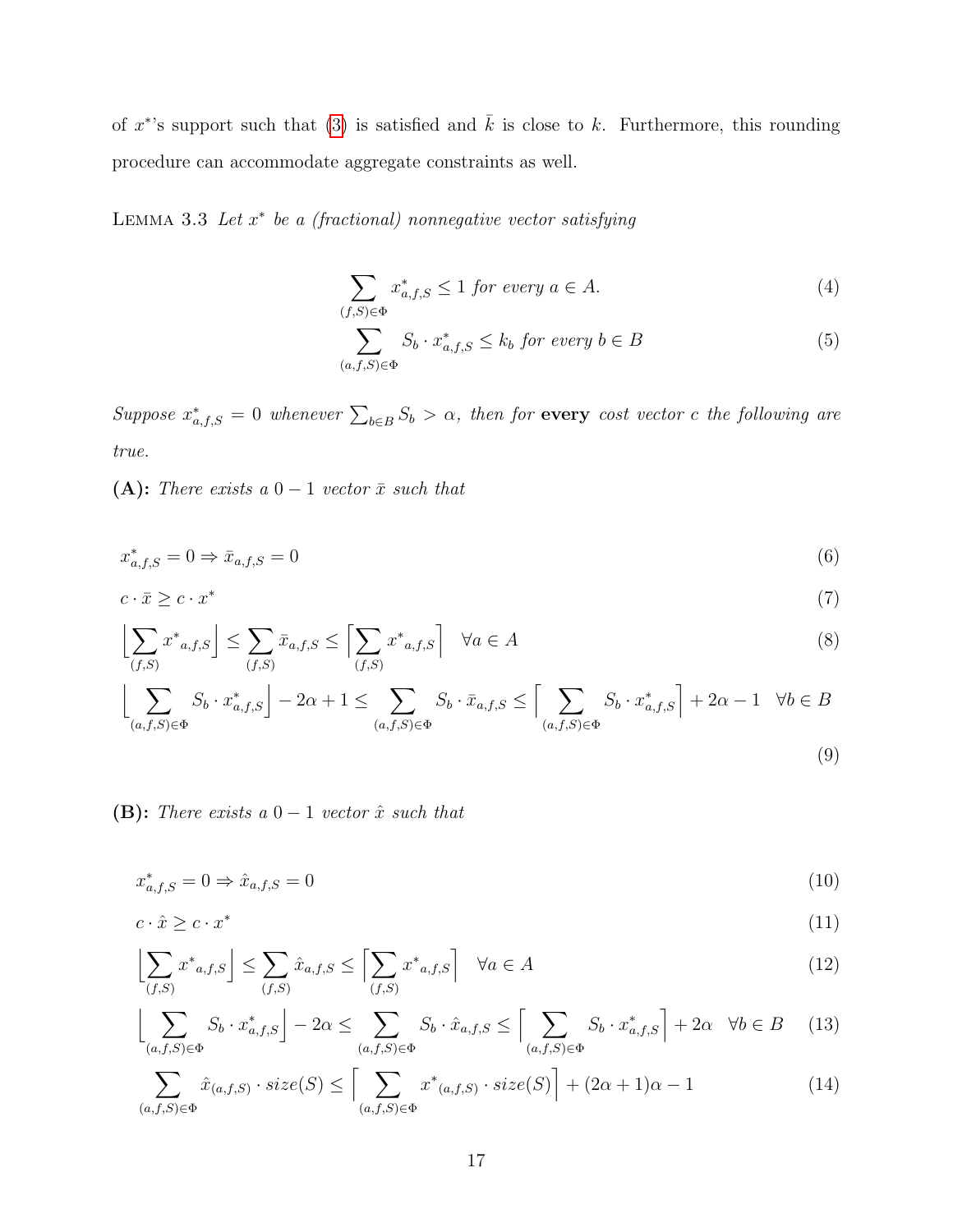Proof. See Appendix [B.](#page-37-0)

**Remark.** Notice, the  $\hat{x}$  obtained in part (B) of Lemma [3.3](#page-17-0) satisfies an additional constraint compared to part (A): all agents in A do not consume more than  $(2\alpha + 1)\alpha - 1$  units in excess of the total supply. On the other hand, for each individual  $b \in B$ , the bound in [\(13\)](#page-17-1) is slightly worse than the bound in [\(9\)](#page-17-2) of part (A).

Proof of Theorem [3.1](#page-13-1) The proof follows from Lemma [3.2](#page-15-1) and [3.3.](#page-17-0) In particular, starting from the vertex  $x^*$  found using Scarf's lemma, we use Lemma [3.3](#page-17-0) to obtain  $\bar{x}$  and  $\hat{x}$  and construct  $\bar{k}$  and  $\hat{k}$ , respectively, according to Lemma [3.2.](#page-15-1) In fact, the proof is constructive. [Scarf](#page-34-5) [\[1967\]](#page-34-5) gives a finite algorithm for identifying a dominating vertex in Lemma [3.1.](#page-14-2) Our Lemma [3.3](#page-17-0) is established via a polynomial time algorithm. Therefore, the near feasible matches we identify can be constructed in finite time.

However, Lemma [3.3](#page-17-0) does not guarantee that  $\sum_b \bar{k}_b \geq \sum_b k_b$  and  $\sum_b \hat{k}_b \geq \sum_b k_b$ . In particular, in order to apply Lemma [3.3,](#page-17-0) we need to specify a cost vector  $c$ . We will carefully choose c so that those conditions are satisfied.

Given a fractional solution  $x^*$  found using Scarf's lemma, let  $B^*$  be a subset of B where the capacity constraint for agent  $b \in B^*$  binds. That is,

$$
\sum_{(a,f,S)\in\Phi} S_b \cdot x^*_{a,f,S} = k_b \text{ for } b \in B^*.
$$

Let the cost of the triple  $(a, f, S)$ , denoted  $c_{a,f,S}$ , be the total number of items in  $B^*$  contained in  $S$ , i.e.

$$
c_{a,f,S} := \sum_{b \in B^*} S_b.
$$

The total cost of  $x^*$  is

$$
c \cdot x^* = \sum_{(a,f,S) \in \Phi} \sum_{b \in B^*} S_b \cdot x^*_{(a,f,S)} = \sum_{b \in B^*} \sum_{(a,f,S) \in \Phi} S_b \cdot x^*_{(a,f,S)} = \sum_{b \in B^*} k_b.
$$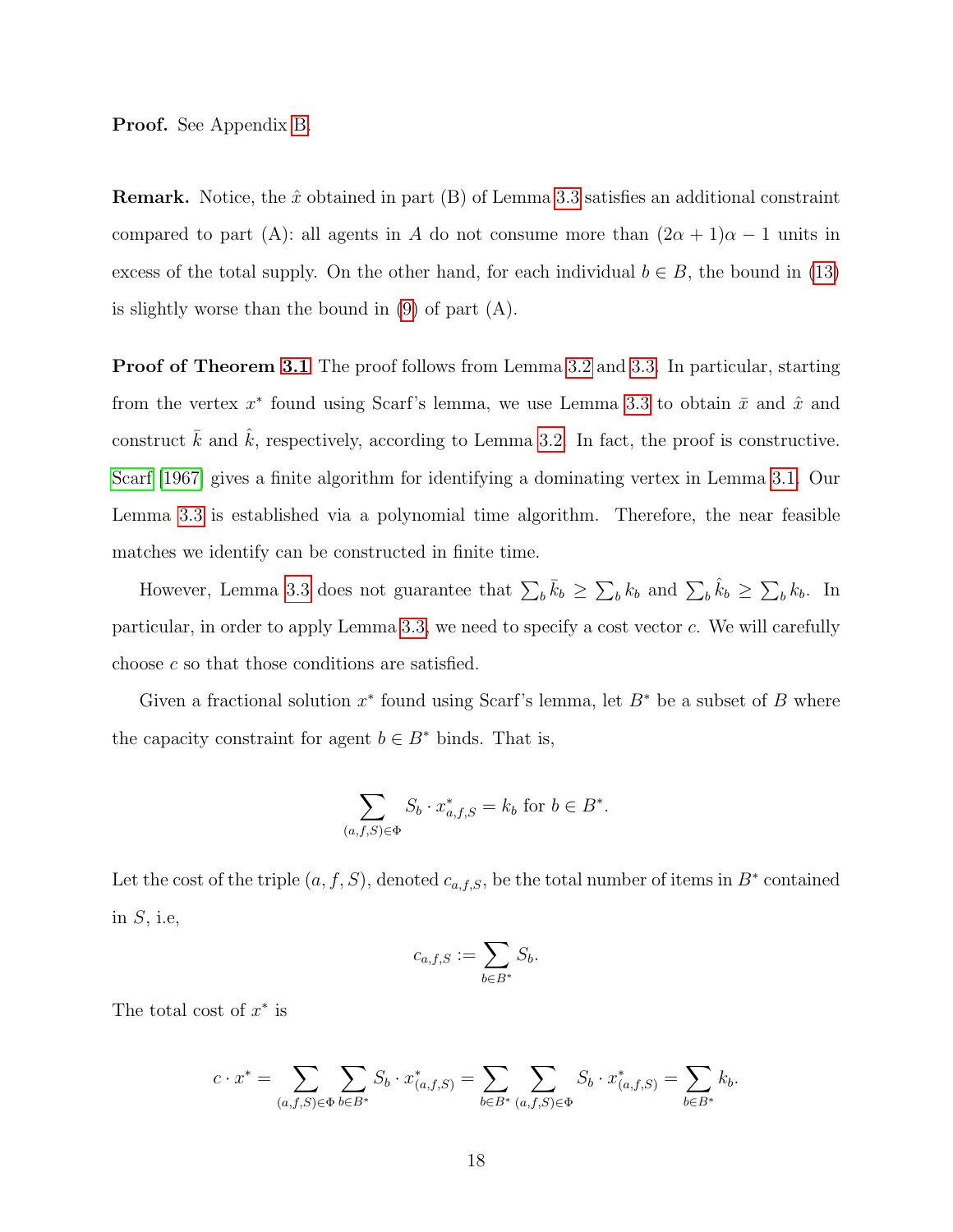According to Lemma [3.3,](#page-17-0) the rounding procedure does not reduce the total cost, thus

$$
c \cdot \bar{x} \ge c \cdot x^* = \sum_{b \in B^*} k_b \text{ and } c \cdot \hat{x} \ge c \cdot x^* = \sum_{b \in B^*} k_b.
$$

Notice, in Lemma [3.2,](#page-15-1) for  $b \in B^*$   $\bar{k}_b = \sum_{(a,f,S) \in \Phi} S_b \cdot \bar{x}_{(a,f,S)}$ , therefore,

$$
c \cdot \bar{x} = \sum_{(a,f,S) \in \Phi} \sum_{b \in B^*} S_b \cdot \bar{x}_{(a,f,S)} = \sum_{b \in B^*} \sum_{a,f,S \in \Phi} S_b \cdot \bar{x}_{(a,f,S)} = \sum_{b \in B^*} \bar{k}_b.
$$

Thus,

$$
\sum_{b \in B^*} \bar{k}_b \ge \sum_{b \in B^*} k_b.
$$

Furthermore, we do not alter the capacities for agents outside of  $B^*$ , i.e.,  $\bar{k}_b = k_b$  for  $b \in$  $B \setminus B^*$ . Hence,

$$
\sum_{b\in B} \bar{k}_b = \sum_{b\in B^*} \bar{k}_b + \sum_{b\in B\setminus B^*} \bar{k}_b \ge \sum_{b\in B^*} k_b + \sum_{b\in B\setminus B^*} k_b = \sum_{b\in B} k_b.
$$

Similarly, for the rounding procedure of  $\hat{k}$ , we also obtain  $\sum_{b} \hat{k}_{b} \ge \sum_{b} k_{b}$ .

# <span id="page-19-0"></span>4 Optimization Based Choice Function

In this section we introduce a new class of choice functions that subsumes the responsive choice function in Section [3.](#page-9-0) The example below motivates this class.

<span id="page-19-1"></span>EXAMPLE 1 There is one hospital with capacity 2, one couple of doctors  $(m, f)$  and two single doctor  $s_1, s_2$ . The preferences of the hospital are  $(m, f) > s_1 > s_2 > (m, \emptyset) >$  $(\emptyset, f)$ . Here  $(m, f), (m, \emptyset)$  and  $(\emptyset, f)$  represent the hospital hiring both members, only the male and only the female, respectively. Given a subset of the available choices, i.e.,  $H \subset$  ${(m, f), s_1, s_2, (m, \emptyset), (\emptyset, f)}$ , what would be reasonable choices of the hospital?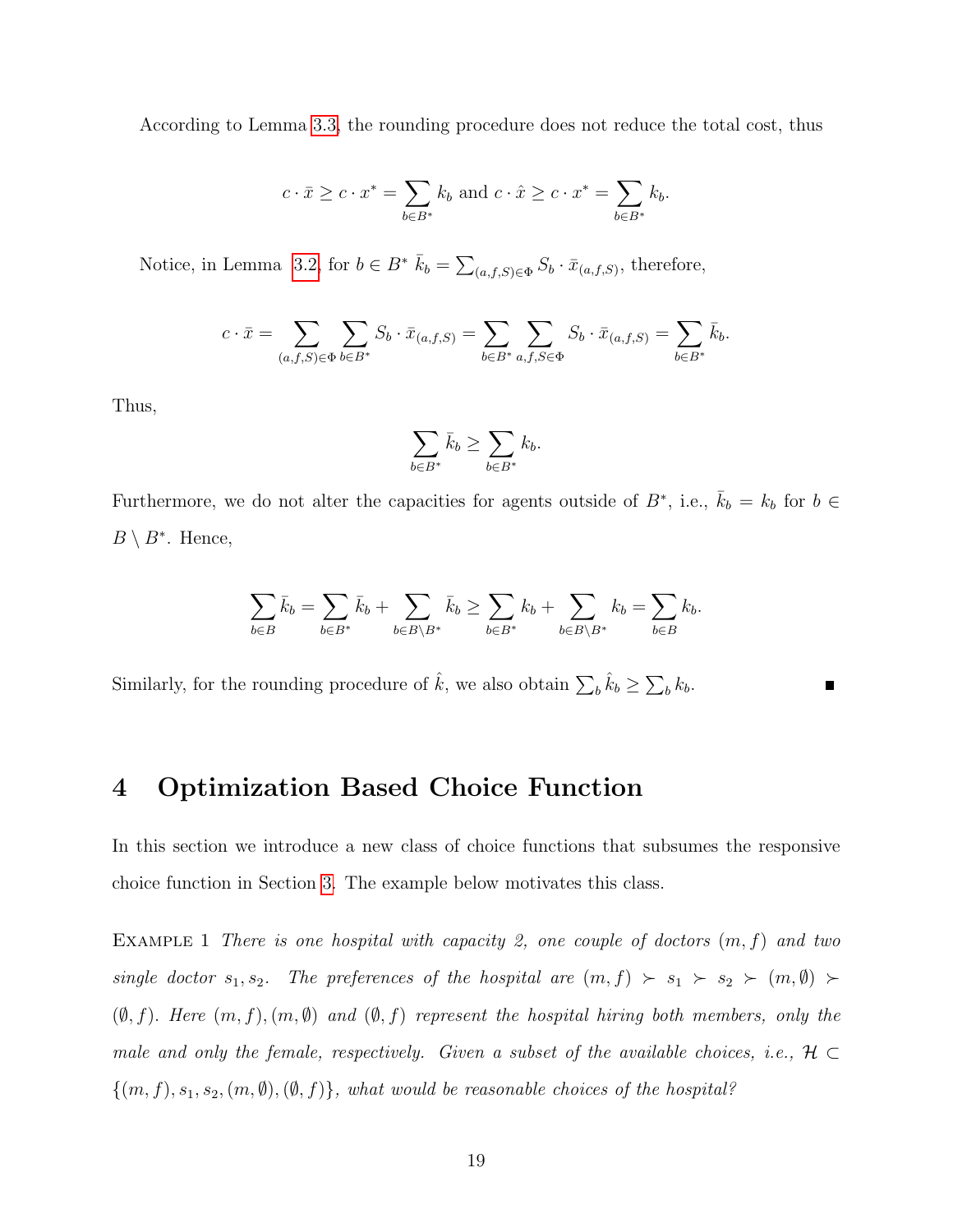First of all, under the responsiveness assumption as in Section [3,](#page-9-0)

$$
CH({{(m,f),s_1,s_2,(m,\emptyset),(\emptyset,f)}}) = {(m,f)} \quad and \quad CH({{(m,f),s_1}}) = {(m,f)}.
$$

Now suppose these preferences corresponded to the following cardinal utilities:

$$
V((m, f)) = 4; V(s1) = 3; V(s2) = 2; V((m, \emptyset)) = 1; V((\emptyset, f)) = 1/2.
$$

If utility is additive between  $s_1, s_2, a$  more reasonable choice would give

$$
CH({{(m,f),s_1,s_2,(m,\emptyset),(\emptyset,f)}}) = {s_1,s_2} \quad and \quad CH({{(m,f),s_1}) = {(m,f)}}.
$$

The choice function consistent with utility maximization can be represented in the following way. Given a subset of candidates  $\mathcal{H} \subset \{(m, f), s_1, s_2, (m, \emptyset), (\emptyset, f)\}$ , the hospital's choice,  $CH(H)$ , is a subset of H and defined as  $\{\tau \in \mathcal{H} : x_{\tau} = 1\}$ , where x is the solution of the following optimization problem.

$$
\max \sum_{\tau \in \mathcal{H}} V(\tau) \cdot x_{\tau}
$$
\n
$$
s.t: \sum_{\tau \in \mathcal{H}} c_{\tau} \cdot x_{\tau} \le 2
$$
\n
$$
x_{(m,f)} + x_{(m, \emptyset)} + x_{(\emptyset, f)} \le 1
$$
\n
$$
x_{\tau} \in \{0, 1\}
$$

Here  $c_{\tau}$  is the number of positions needed for  $\tau$ . In particular,  $c_{(m,f)} = 2, c_{s_1} = c_{s_2} = 1$ ; and  $c_{(m, \emptyset)} = c_{(\emptyset, f)} = 1.$ 

Notice the choice function defined above does not only captures the complementarity between m and f, but also among  $(m, f), s_1$  and  $s_2$ . In particular,  $CH({(m, f), s_1, s_2}) =$  ${s_1, s_2}$  and  $CH({{(m, f), s_1}) = CH({{(m, f), s_2}) = {(m, f)}},$  thus,  $CH(.)$  does not satisfy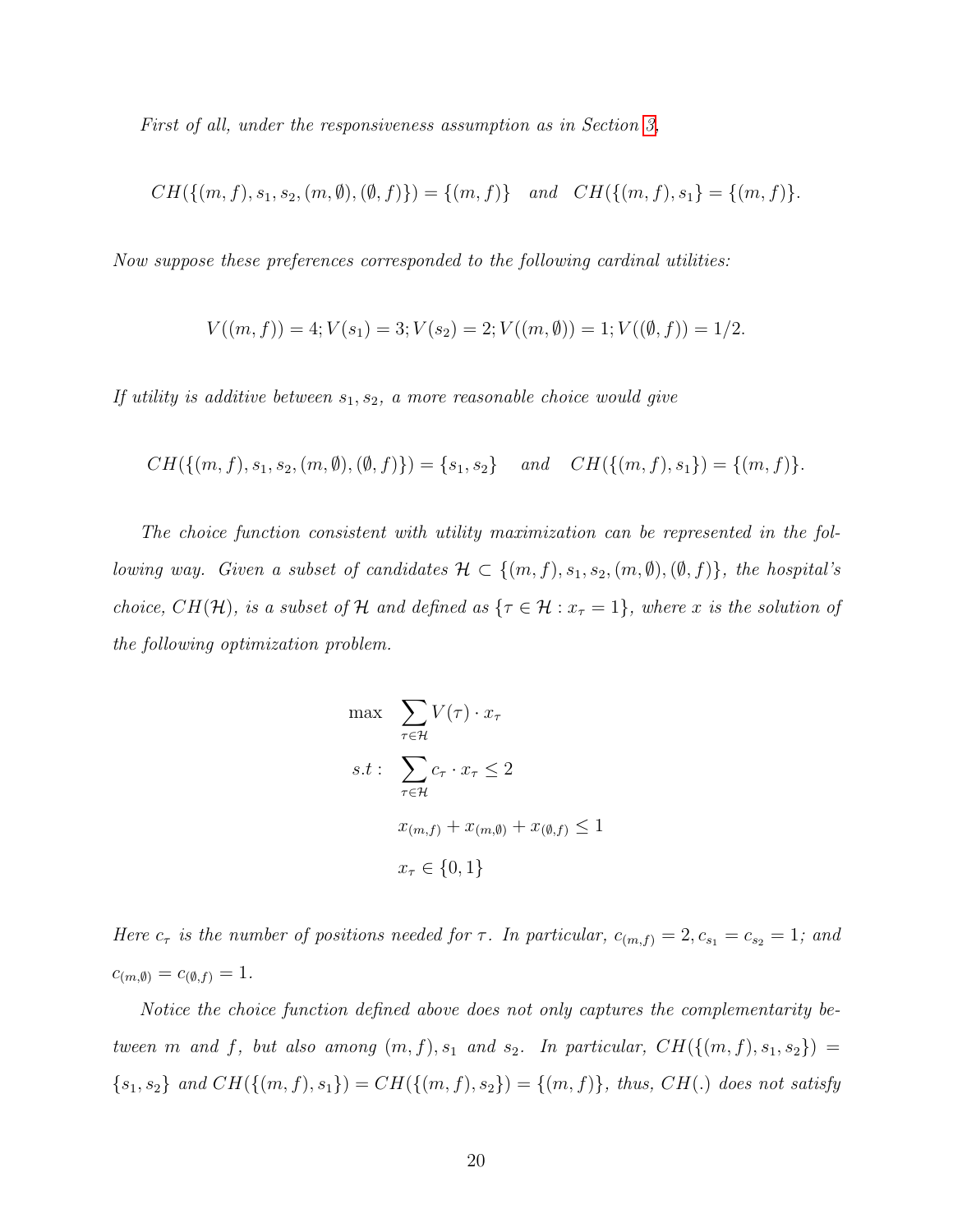substitutablity.<sup>[13](#page-21-0)</sup>

Using the same notation as in Section [3,](#page-9-0) we define the class of optimization based choice functions for each  $b \in B$ . First, for a triple  $(a, f, S) \in \Phi_b$ ,<sup>[14](#page-21-1)</sup> let  $V_{a,f,S}^b \geq 0$  be the utility that b enjoys when a consumes  $\{S, f\}.$ 

<span id="page-21-2"></span>DEFINITION 4.1 Given a subset  $\mathcal{H} \subset \Phi_b$ , an **optimization based** choice function,  $CH_b(\mathcal{H})$ , is defined as  $\{(a, f, S) \in \mathcal{H} | x_{a,f,S} = 1\}$ , where  $x_{a,f,S} \in \{0,1\}$  is the solution of the following problem.

$$
\max \sum_{(a,f,S)\in\mathcal{H}} V_{a,f,S}^b \cdot x_{a,f,S}
$$
\n
$$
s.t: \sum_{(f,S):(a,f,S)\in\mathcal{H}} x_{a,f,S} \le 1 \ \forall \ a \in A
$$
\n
$$
\sum_{(a,f,S)\in\mathcal{H}} x_{a,f,S} \cdot S_b \le k_b
$$
\n
$$
x_{a,f,S} \in \{0, 1\}
$$

If there are multiple solutions, we break ties lexicographically. Choose the first solution in a lexicographical order for a fixed linear order  $\succ_b^{tie}$  over  $\Phi_b$ .

It can be shown that generalized responsive preferences are a special case of optimization based choice functions. Optimization-based choice functions can encode knapsack problem, thus given H, finding  $CH(H)$  is an NP-hard problem. In the following we give a necessary condition to check if  $\mathcal{H}^* = CH(\mathcal{H})$ , which we use later.

<span id="page-21-3"></span>LEMMA 4.1 Given  $\mathcal{H}^* \subset \mathcal{H} \subset \Phi_b$  such that for every a there is at most 1 triple  $(a, f^*, S^*) \in$  $\mathcal{H}^*$ , i.e,  $|\mathcal{H}_a^*| \leq 1$ , furthermore,  $\sum_{(a^*,f^*,S^*)\in\mathcal{H}^*} S_b^* = k_b$ ; in addition, for every  $(a^*,f^*,S^*) \in$ 

<span id="page-21-0"></span><sup>&</sup>lt;sup>13</sup>A choice function models substitute preference if  $x \in CH(H)$  and  $x \neq y \in H$ , then  $x \in C(H \setminus y)$ . See [Hatfield and Kominers](#page-33-8) [\[2012\]](#page-33-8), for example, for a discussion.

<span id="page-21-1"></span><sup>&</sup>lt;sup>14</sup> Recall that  $\Phi_b$  contains all the triples, for which the third member, S, contains at least 1 copy of the good owned by b.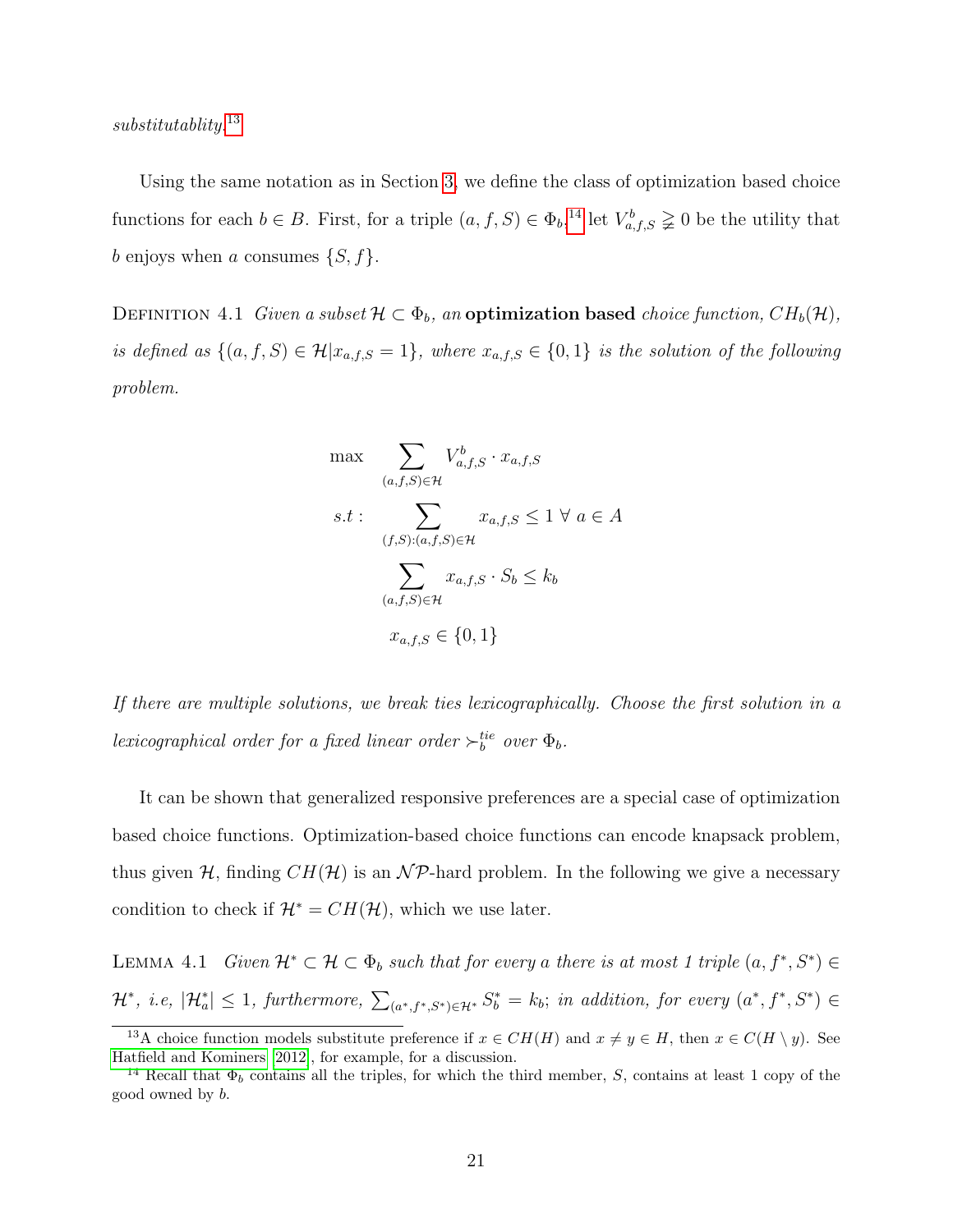$\mathcal{H}^*$  and every  $(a, f, S) \in \mathcal{H} \setminus \mathcal{H}^*$ 

$$
\frac{V_{(a^*,f^*,S^*)}^b}{S_b^*} > \frac{V_{(a,f,S)}^b}{S_b}
$$

or

$$
\frac{V_{(a^*,f^*,S^*)}^b}{S_b^*} = \frac{V_{(a,f,S)}^b}{S_b} \text{ and } (a^*,f^*,S^*) \succ_b^{tie} (a,f,S),
$$

then  $CH_b(\mathcal{H}) = \mathcal{H}^*$ .

Proof. Appendix [A.2](#page-36-0)

We introduce a stability concept stronger than stable, but weaker than group-stable, as defined in Definition [3.2](#page-10-1) and [3.3.](#page-11-2)

DEFINITION 4.2 Given a feasible matching M, an agent  $b \in B$  and a nonempty set of triples  $\mathcal{H} \subset \Phi_b$  are said to be a blocking coalition of M if the following conditions hold

- 1)  $\mathcal{H} \subset CH_b(\mathcal{M}_b \cup \mathcal{H})$
- 2) For all  $(a, f, S) \in \mathcal{H}$ :  $(a, f, S) \succ_a \mathcal{M}_a$
- 3) For all  $(a, f, S) \in \mathcal{H}$  and all b' such that  $S_{b'} > 0$ :  $(a, f, S) \in CH_{b'}(\mathcal{M}_{b'} \cup \{(a, f, S)\})$ .

A feasible matching  $M$  is strongly stable if the following conditions hold:

- 1) [Individual rationality]  $\forall b \in B$ ,  $CH_b(\mathcal{M}_b) = \mathcal{M}_b$ .
- 2)[No blocking] There does not exist a blocking coalition  $(b, \mathcal{H})$ .

Strong stability differs from stability in that considers blocking by subsets of triples. However, unlike group-stability, the coalition of triples must share a common agent in B. The interpretation of such coalition is that the agent  $b$  is the "initiating" blocker, and other agents  $b' \in B$  involved with the potential deviation of agents in H are passive. Thus, strong stability allows certain joint deviations to happen, but rules out deviations more complex involving larger groups. [15](#page-22-0)

<span id="page-22-0"></span><sup>&</sup>lt;sup>15</sup>In the application of matching with couples our notion of strong stability is similar, but slightly stronger than the one defined in [Kojima et al.](#page-34-2) [\[2013\]](#page-34-2).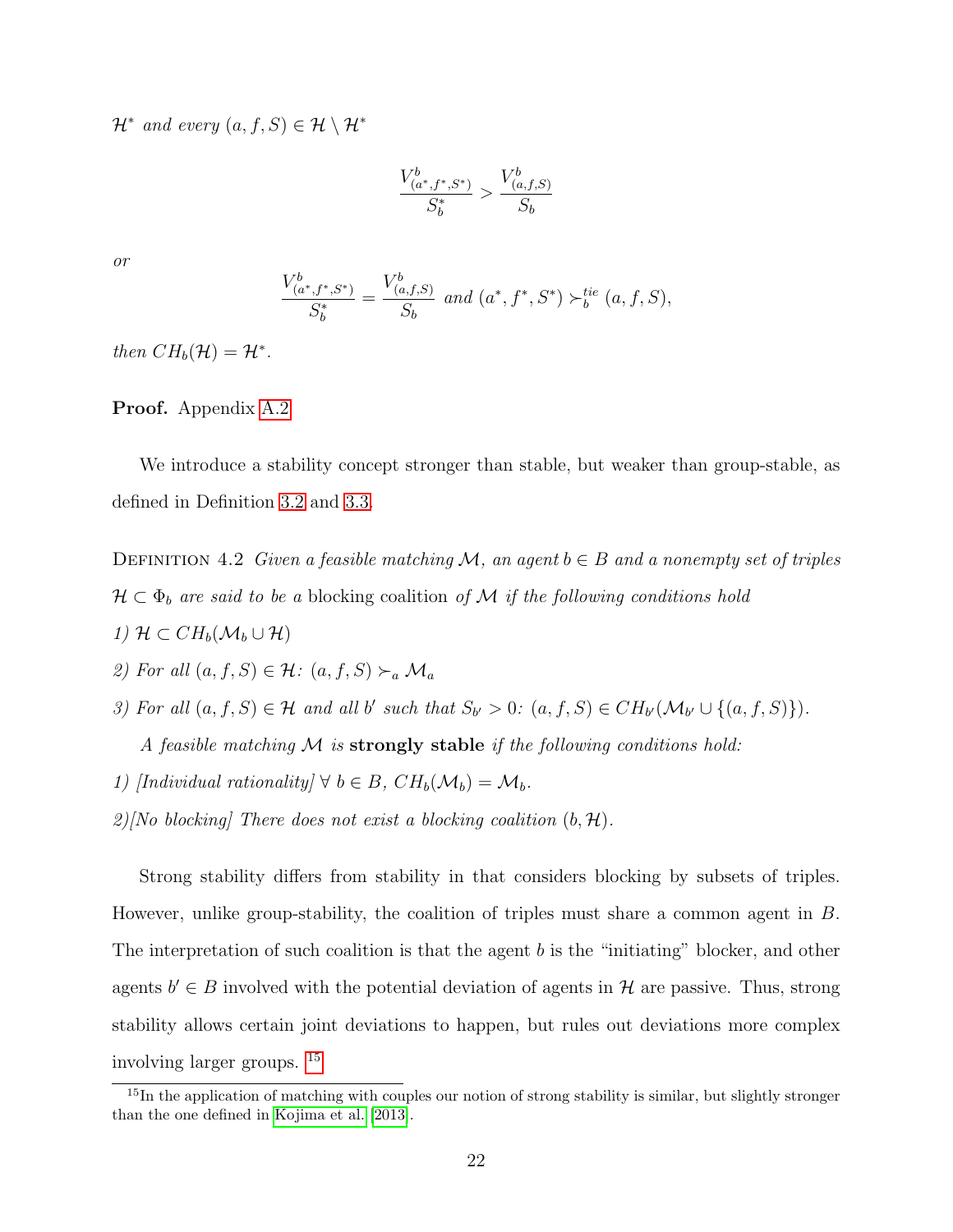Under optimization based preferences, stable matches are not necessarily strongly stable. The example below illustrates this.

<span id="page-23-0"></span>EXAMPLE 2 There are two hospitals  $h_1$  and  $h_2$ , each with 2 positions. There is one couple  $(m, f)$  and two single doctors  $s_1, s_2$ . Both  $s_1, s_2$  prefer  $h_1$  over  $h_2$ . The couple's preference ordering is

$$
(h_1, h_1) \succ_{mf} (h_2, h_2) \succ_{mf} (h_1, h_2) \succ_{mf} (h_2, h_1) \succ_{mf}
$$
  

$$
(h_1, \emptyset) \succ_{mf} (h_2, \emptyset) \succ_{mf} (\emptyset, h_1) \succ_{mf} (\emptyset, h_2) \succ_{mf} (\emptyset, \emptyset).
$$

The choice function of the hospital  $h_1$  is defined as in example [1.](#page-19-1) Hospital 2's has generalized responsive preferences (as defined in Definition [3.4\)](#page-11-0), where the preference order is

$$
s_1 \succ_{h2} s_2 \succ_{h2} (m, f) \succ_{h2} (m, \emptyset) \succ_{h2} (\emptyset, f).
$$

Consider the matching in which  $(m, f)$  is matched with  $h_1$  and  $s_1, s_2$  are matched with  $h_2$ . This matching is unblocked but not stable. In particular, if both  $s_1, s_2$  would like to switch to  $h_1$ , then  $h_1$  would choose  $s_1, s_2$  over  $(m, f)$ . However if only one of the agents  $s_1$  or  $s_2$ would like to switch to  $h_1$ , hospital  $h_1$  still prefers the couple.

Example [2](#page-23-0) shows that by generalizing the choice function we further restrict the set of stable matches. Nevertheless, if we relax the capacity constraints slightly, strongly stable matchings still exist.

THEOREM 4.1 If each agent  $b \in B$  has an optimization based choice function and each agent  $a \in A$  is interested of bundles of size at most  $\alpha$ , then for any capacity vector  $\{k_b | b \in B\}$  the following is true.

• There exists a capacity vector  $\{\bar{k}_b | b \in B\}$  satisfying  $\max_{b \in B} |k_b - \bar{k}_b| \leq 2\alpha - 1$  and  $\sum_{b} k_b \leq \sum_{b} \bar{k}_b$  such that a strongly stable matching with respect to  $\bar{k}$  exists.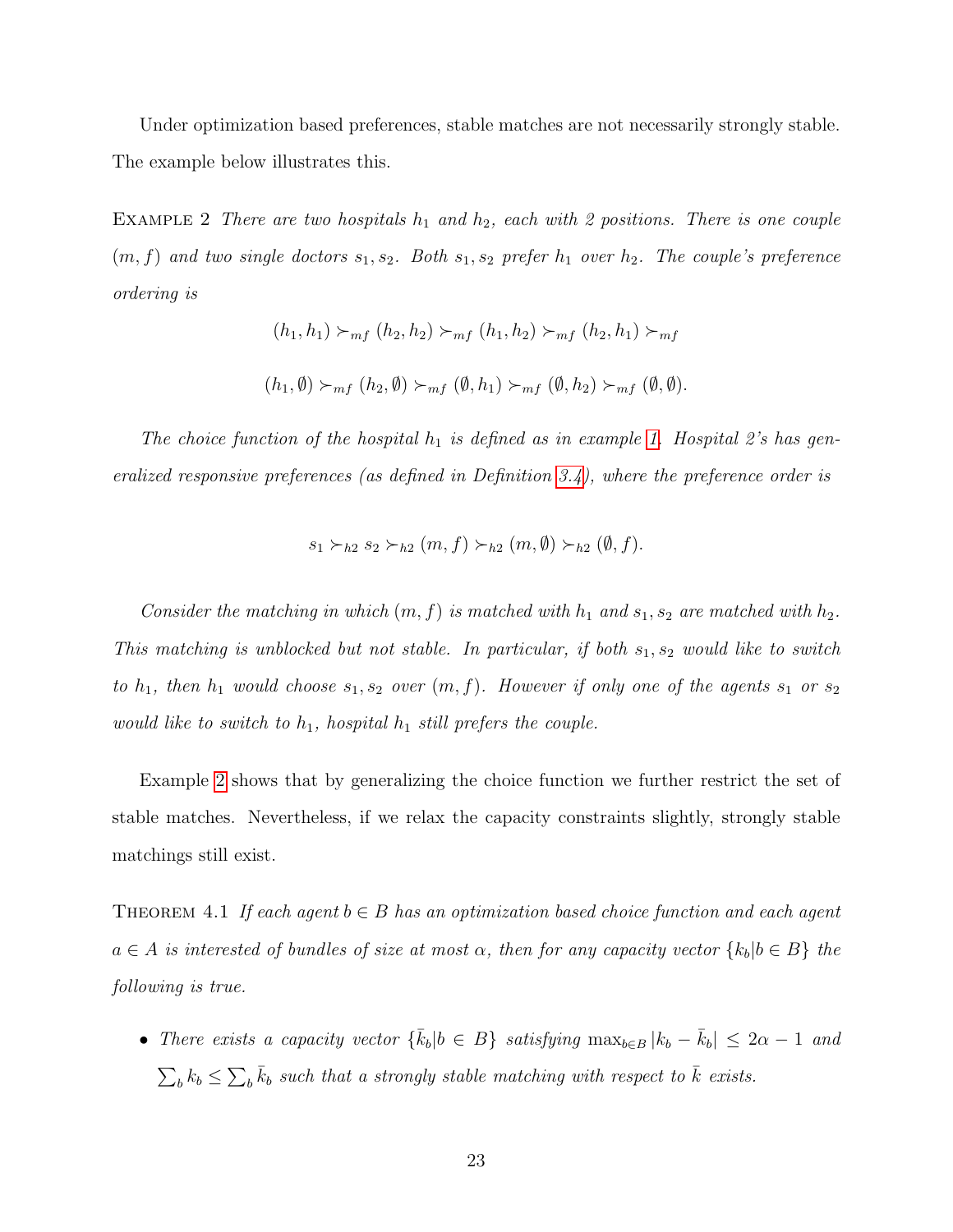• There exists a capacity vector  $\{\hat{k}_b | b \in B\}$  satisfying  $\max_{b \in B} |k_b - \hat{k}_b| \leq 2\alpha$  and  $\sum_b k_b \leq$  $\sum_{b} \hat{k}_{b} \leq \sum_{b} k_{b} + (2\alpha + 1)\alpha - 1$  such that a strongly stable matching with respect to  $\hat{k}$ exists.

**Proof.** We use the optimization based choice function of each  $b \in B$  to induce a priority ordering over  $\Phi_b$  for all  $b \in B$ . Subsequently, we invoke Scarf's lemma to obtain a fractional dominating solution  $x^*$  and use the rounding Lemma [3.3](#page-17-0) to get an approximate stable matching as in the proof of Theorem [3.1.](#page-13-1)

Given  $(a, f, S), (a', f', S') \in \Phi_b$  (therefore  $S_b, S'_b > 0$ ), we define the priority order  $\succ_b$  as follows:

If 
$$
\frac{V_{(a,f,S)}^b}{S_b} > \frac{V_{(a',f',S')}^b}{S'_b}
$$
, then  $(a, f, S) \succ_b (a', f', S')$ .  
\nIf  $\frac{V_{(a,f,S)}^b}{S_b} = \frac{V_{(a',f',S')}^b}{S'_b}$  and  $(a, f, S) \succ_b^{tie} (a', f', S')$ , then  $(a, f, S) \succ_b (a', f', S')$ ,

where  $\succ_b^{tie}$  is a fixed order that is used for a tie-breaking rule in Definition [4.1.](#page-21-2) For simplicity, in the remaining of the proof, we assume  $V_{a,f,S}^b$  are generic, and thus, we do not need to use the tie-breaking rule. The proof easily extends to include such tie-breaking conditions.

Consider

$$
\sum_{(f,S)} x_{a,f,S} \le 1 \text{ for every agent } a \in A
$$
  

$$
\sum_{(a,f,S) \in \Phi} S_b \cdot x_{a,f,S} \le k_b \text{ for every agent } b \in B
$$
  

$$
x_{a,f,S} \ge 0.
$$

Scarf's lemma tells us that the linear system above has a dominating vertex  $x^*$  with respect to  $\{\succ_a, a \in A\}$  and  $\{\succ_b, b \in B\}$  as defined above.

<span id="page-24-0"></span>We need the following lemma.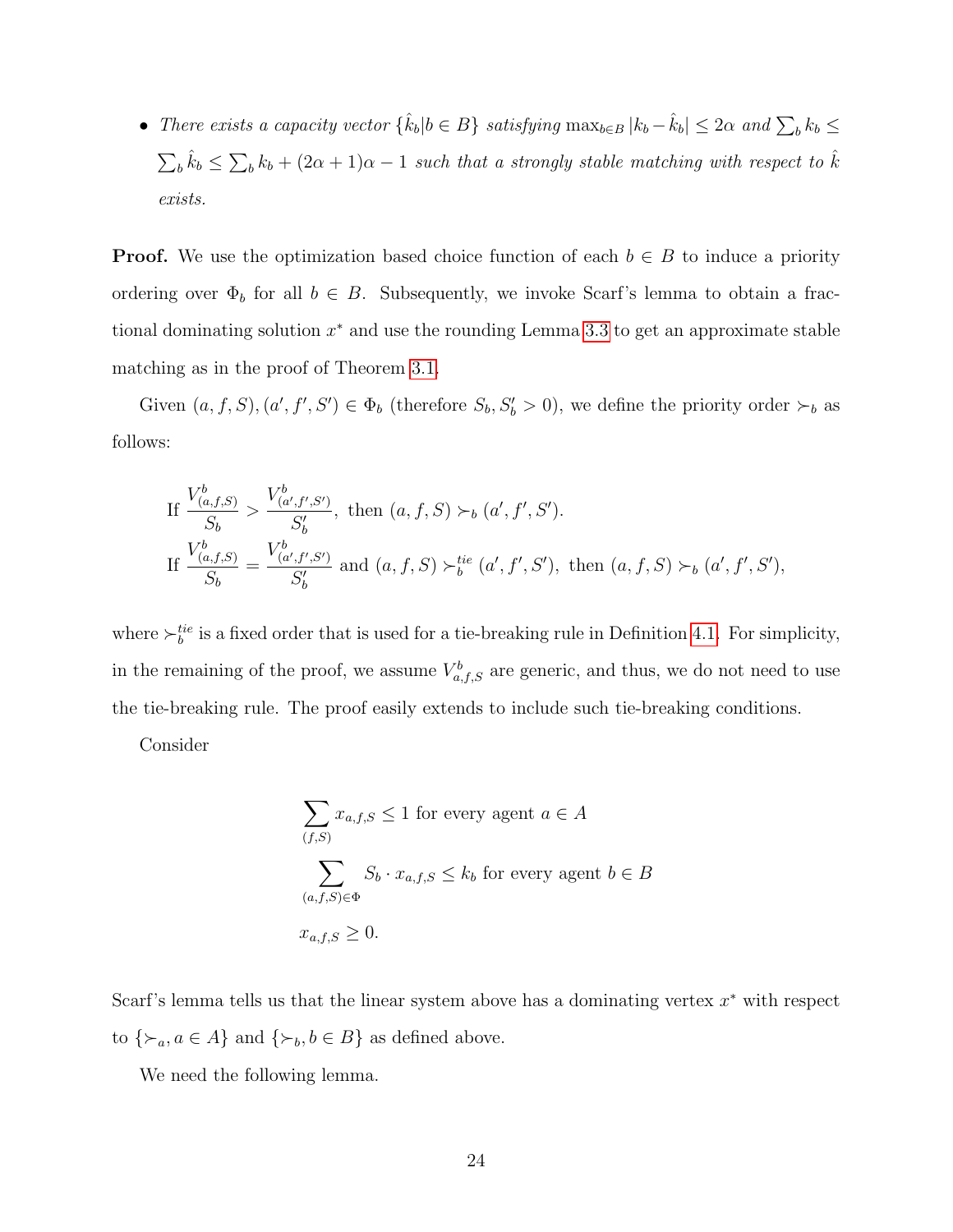LEMMA 4.2 Let  $\bar{x}$  be a  $\{0,1\}$  vector whose support is a subset of  $x^*$ 's support, i.e,  $x^*_{a,f,S}$  $0 \Rightarrow \bar{x}_{a,f,S} = 0$ , such that

$$
\left[\sum_{(f,S)} x^*_{a,f,S}\right] \le \sum_{(f,S)} \bar{x}_{a,f,S} \le \left[\sum_{(f,S)} x^*_{a,f,S}\right] \quad \forall a \in A.
$$
 (15)

Let  $k$  be the following capacity vector

$$
\bar{k}_b = \begin{cases}\n\sum_{(a,f,S) \in \Phi} S_b \cdot \bar{x}_{a,f,S} & \text{if } \sum_{(a,f,S) \in \Phi} S_b \cdot x^*_{a,f,S} = k_b \\
k_b, & \text{otherwise.} \n\end{cases}
$$

If each agent in B has an optimization based choice function,  $\bar{x}$  is a feasible matching with respect to  $\overline{k}$  that is strongly stable.

Once Lemma [4.2](#page-24-0) is proved, we can again use Lemma [3.3](#page-17-0) to show the existence of an approximate stable matching as in Theorem [3.1.](#page-13-1) Thus, it remains to show Lemma [4.2.](#page-24-0)

**Proof of Lemma [4.2](#page-24-0)** The proof of Lemma 4.2 is similar to that of Lemma [3.2.](#page-15-1) However, in Lemma [3.2](#page-15-1) preferences of  $b \in B$  are assumed to be responsive. Thus, according to Claim [3.1](#page-11-3) it was enough to check that  $\bar{x}$  is not blocked by any triple. Here, because of optimization-based choice functions, we will need a more elaborate argument.

Let M be the matching corresponding to  $\bar{x}$ , that is  $\mathcal{M} = \{(a, f, S) : \bar{x}_{a,f,S} = 1\}$ . If M is not strongly stable, there exists a blocking coalition  $(b, \mathcal{H})$ , where  $b \in B$  and non-empty  $\mathcal{H} \subset \Phi_b$  disjoint from M such that

- (i)  $\mathcal{H} \subset CH_b(\mathcal{M}_b \cup \mathcal{H}).$
- (ii)  $(a, f, S) \succ_a \mathcal{M}_a$  for all  $(a, f, S) \in \mathcal{H}$ , and
- (iii) for all  $(a, f, S) \in \mathcal{H}$  as well as  $b \neq b' \in B$  such that  $S_{b'} > 0$ :  $(a, f, S) \in CH_{b'}(\mathcal{M}_{b'} \cup$  $(a, f, S)$ ).

We first show that if (ii) and (iii) hold then  $x^*$  dominates all triples in  $\mathcal H$  at  $b$ .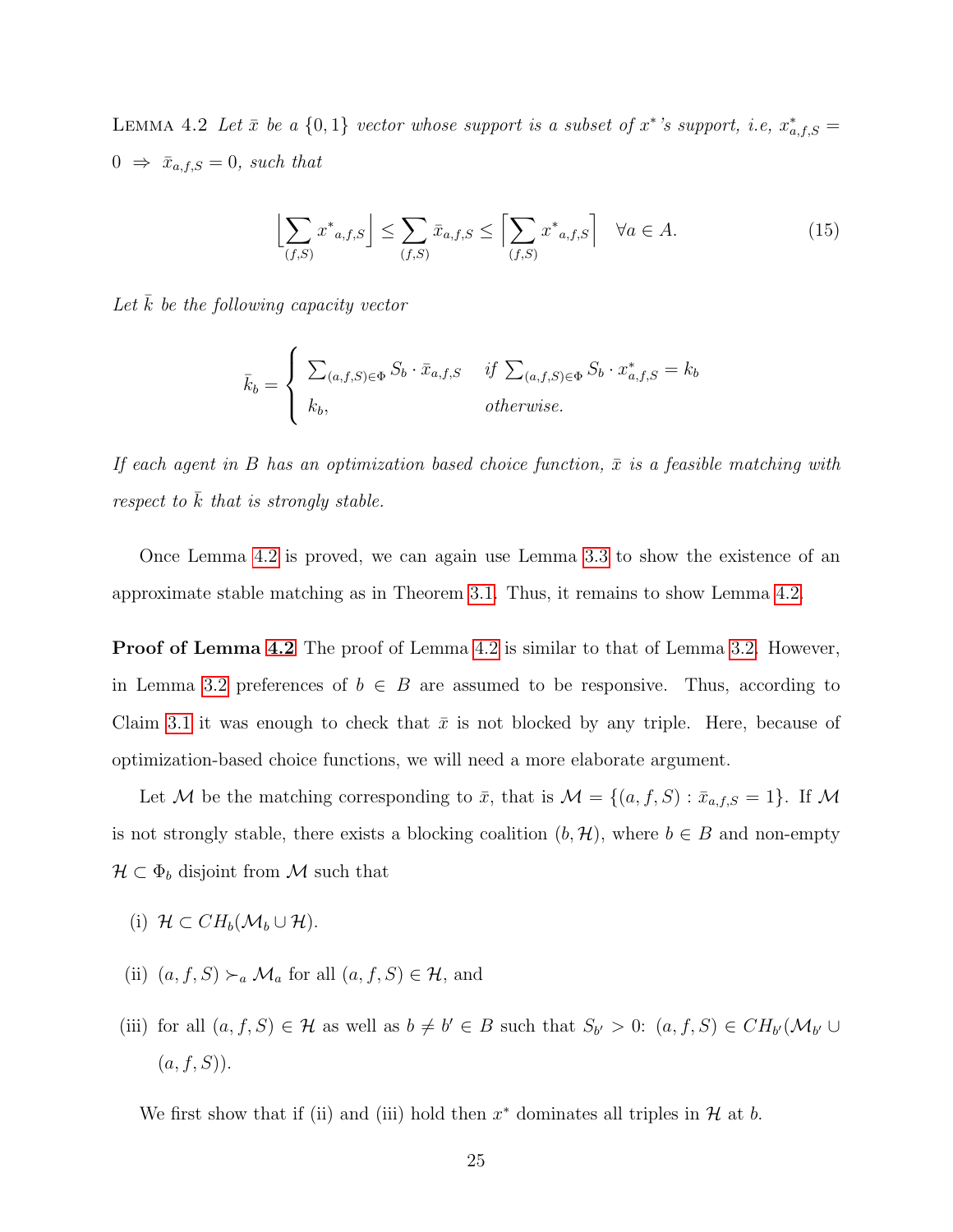Now (ii) implies that  $x^*$  cannot dominate  $(a, f, S)$  at a for any  $(a, f, S) \in \mathcal{H}$ . This is true because if  $x^*$  dominates  $(a, f, S)$  at  $a$ , then  $\sum_{f', S'} x^*_{a, f', S'} = 1$  and for all  $x^*_{a, f', S'} > 0$ :  $(a, f', S') \succ_a (a, f, S)$  which implies that  $\sum_{f', S'} \bar{x}_{a, f', S'} = 1$ , and thus  $\emptyset \neq \mathcal{M}_a \succ_a (a, f, S)$ , contradicting (ii).

Similarly, because of (iii)  $x^*$  cannot dominate  $(a, f, S)$  at b' for any  $b' \neq b$  such that  $S_{b'} > 0$ . To see why, assume not. Then,  $\sum_{a',f',S'\in\Phi} S'_{b'} \cdot x^*_{a',f',S'} = k_{b'}$  and for all  $x^*_{a',f',S'} > 0, S_{b'} > 0$ :  $(a', f', S') \succ_{b'} (a, f, S)$ . This implies

$$
\sum_{(a',f',S')\in\mathcal{M}} S'_{b'} = \bar{k}_{b'} \ \forall \ (a',f',S') \succ_{b'} (a,f,S) \text{ for all } (a',f',S') \in \mathcal{M}_{b'}.
$$

Thus

<span id="page-26-1"></span><span id="page-26-0"></span>
$$
\frac{V^b_{(a',f',S')}}{S'_{b'}} > \frac{V^b_{(a,f,S)}}{S_{b'}} \ \forall \ (a',f',S') \in \mathcal{M}_{b'}.
$$

However, according to Lemma [4.1](#page-21-3)  $(a, f, S) \notin CH_{b'}(\mathcal{M}_{b'} \cup (a, f, S))$ , which contradicts (iii).

Now, because  $x^*$  dominates all triples in  $\mathcal{H}, x^*$  dominates  $\mathcal{H}$  at b. This implies

$$
\sum_{(a,f,S)\in\Phi} S_b \cdot x^*_{a,f,S} = k_b
$$
\n
$$
(16)
$$
\n
$$
(a',f',S') \succ_b (a'',f'',S'') \quad \forall (a',f',S') \in \Phi_b \text{ with } x^*_{a',f',S'} > 0 \text{ and } \forall (a'',f'',S'') \in \mathcal{H}.
$$

From [\(16\)](#page-26-0), [\(17\)](#page-26-1), we prove that  $\mathcal{H} \not\subset CH_b(\mathcal{M}_b \cup \mathcal{H})$ , contradicting (i), which proves the Lemma.

Because the matching M is on the support of  $x^*$ , if [\(17\)](#page-26-1) is true then

$$
(a', f', S') \succ_b (a'', f'', S'')
$$
  $\forall (a', f', S') \in \mathcal{M}_b$  and  $\forall (a'', f'', S'') \in \mathcal{H}$ .

This implies

<span id="page-26-2"></span>
$$
\frac{V_{(a',f',S')}^b}{S_b'} > \frac{V_{(a'',f'',S'')}^b}{S_b''} \quad \forall (a',f',S') \in \mathcal{M}_b \text{ and } \forall (a'',f'',S'') \in \mathcal{H}.
$$
 (18)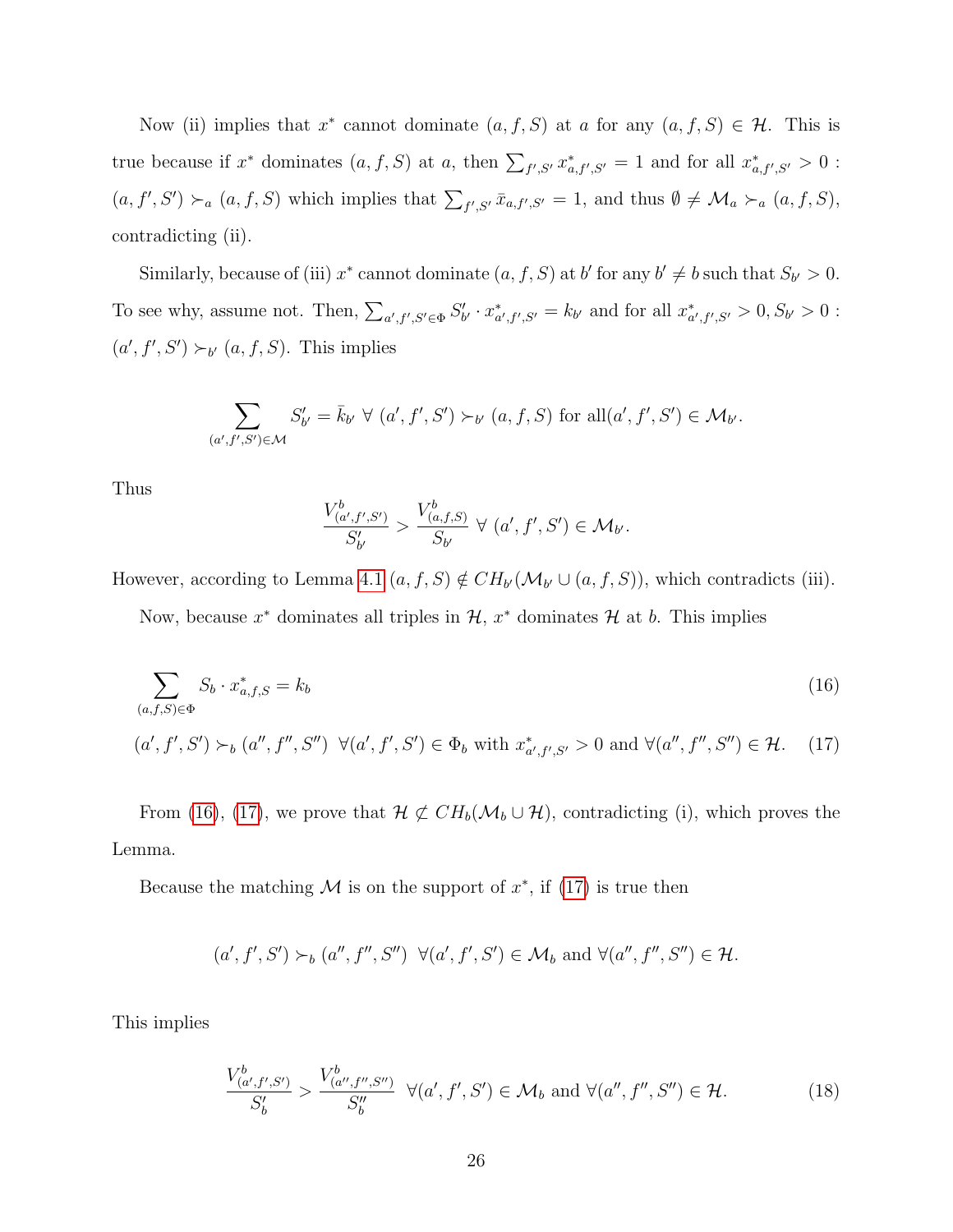Furthermore because of [\(16\)](#page-26-0), and the definition of  $\bar{k}$ , we have

<span id="page-27-1"></span>
$$
\sum_{(a,f,S)\in\mathcal{M}} S_b = \bar{k}_b. \tag{19}
$$

From [\(18\)](#page-26-2) and [\(19\)](#page-27-1) if the capacity of b is  $\bar{k}_b$ , and the choice function of b is defined as in Definition [4.1](#page-21-2) then according to Lemma [4.1,](#page-21-3)  $CH_b(\mathcal{M}_b \cup \mathcal{H}) = \mathcal{M}_b$ . This shows the contradiction with (i).  $\blacksquare$ 

# <span id="page-27-0"></span>5 Matching with Side Constraints

In this section we show how our methods can be applied to matching problems with side constraints. To illustrate, we consider a residency matching problem with regional caps, and will show how the approach extends to other types of side constraints. The matching problem with regional caps was identified by [Kamada and Kojima](#page-33-5) [\[2014b\]](#page-33-5) and is motivated by a need to ensure a sufficiency of medical residents in less 'attractive' locations. We discuss it because the obstacle to existence of a stable matching here does not arise from complementarity in preferences but the interaction between the regional capacity constraints and the capacity constraints of each hospital.

We describe the model of [Kamada and Kojima](#page-33-5) [\[2014b\]](#page-33-5) in our notation. As before let A be the set of doctors, B the set of hospitals;  $k_b$  is the capacity of hospital b. Denote by { $\succ_a$ }<sub>*a∈A*</sub> the preferences of doctors over  $B \cup \{\emptyset\}$ . Note, there are no couples.

Denote by  $\{\succ_b\}_{b\in B}$  the preferences of hospitals over  $A\cup \{\emptyset\}.$ <sup>[16](#page-27-2)</sup> Hospitals preferences are assumed to be responsive.

There is a partition of the set of hospitals  $B = B_1 \biguplus \cdots \biguplus B_p$ . Each element of the partition  $B_i$  corresponds to a region and has a capacity  $K_i$ . For each  $b \in B$  let  $\pi(b)$  be the index of the region that b is in, that is,  $b \in B_{\pi(b)}$ .

<span id="page-27-2"></span><sup>&</sup>lt;sup>16</sup> If  $\emptyset \succ_a b$  then b is not feasible for a; if  $\emptyset \succ_b a$  then a is not feasible for b.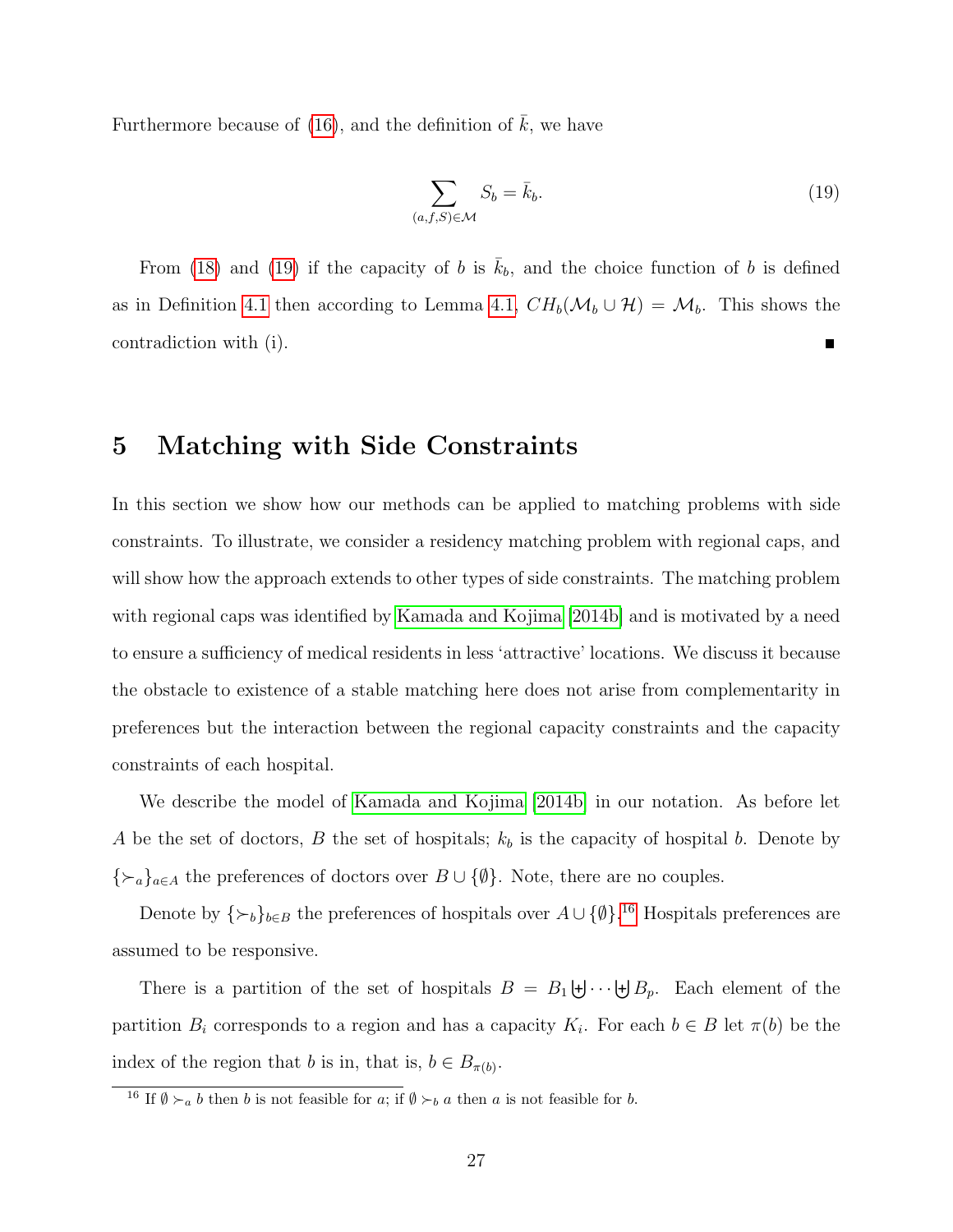If 
$$
\mathcal{M} \subset \{A \times B\}
$$
 let  $\mathcal{M}_{a^0} = \{b | (a^0, b) \in \mathcal{M}\}; \mathcal{M}_{b^0} = \{a | (a, b^0) \in \mathcal{M}\}.$ 

<span id="page-28-1"></span>DEFINITION 5.1 M is a feasible matching if :

<span id="page-28-2"></span>
$$
\mathcal{M} \subset \{(a, b) | a \in A; \in B; b \succ_a \emptyset; a \succ_b \emptyset\}
$$

$$
|\mathcal{M}_a| \le 1 \ \forall a \in A; |\mathcal{M}_b| \le k_b \ \forall b \in B; \sum_{b \in B_i} |\mathcal{M}_b| \le K_i \ \forall i \in [p]
$$

Strong stability in this setting is defined as follows.[17](#page-28-0)

DEFINITION 5.2 A doctor-hospital pair  $(a, b)$  strongly blocks a feasible matching M if: i.  $b \succ_a \mathcal{M}_a$ ii.  $a \in CH_b(\mathcal{M}_b \cup \{a\})$ iii. If under M, a is currently unmatched, or matched outside region  $\pi(b)$ , then  $\sum_{b'} \in B_{\pi(b)} |M_{b'}| \leq K_{\pi(b)} - 1.$ A feasible matching  $\mathcal M$  is strongly stable if there is no strong blocking pair.

[Kamada and Kojima](#page-33-5) [\[2014b\]](#page-33-5) show that a strongly stable matching need not exist in this setting. Furthermore, a mechanism that chooses a strongly stable match when it exists will not be strategy proof. For this reason they propose the following relaxation:

DEFINITION 5.3 A doctor-hospital pair  $(a, b)$  weakly blocks a feasible matching M if:

- *i. a prefers b to the current hospital*  $\mathcal{M}_a$ :  $b \succ_a \mathcal{M}_a$
- ii.  $a \in CH_b(\mathcal{M}_b \cup \{a\})$

iii. the cap for the region of the hospital is not full:  $\sum_{b'} \in B_{\pi(b)}|\mathcal{M}_{b'}| \le K_{\pi(b)} - 1$ .

A feasible matching  $\mathcal M$  is weakly stable if there is no weak blocking pair.

A weakly stable matching M allows for a blocking pair  $(a, b)$  where b is in the same region as the hospital,  $\mathcal{M}_a$ , that a is currently matched with. A strongly stable matching rules out such blocking pairs. Here we show the existence of a near feasible strongly stable matching.

<span id="page-28-0"></span><sup>&</sup>lt;sup>17</sup>Strong stability in this section is defined as in [Kamada and Kojima](#page-33-5) [\[2014b\]](#page-33-5) and is different from that notion defined in Section [4.](#page-19-0)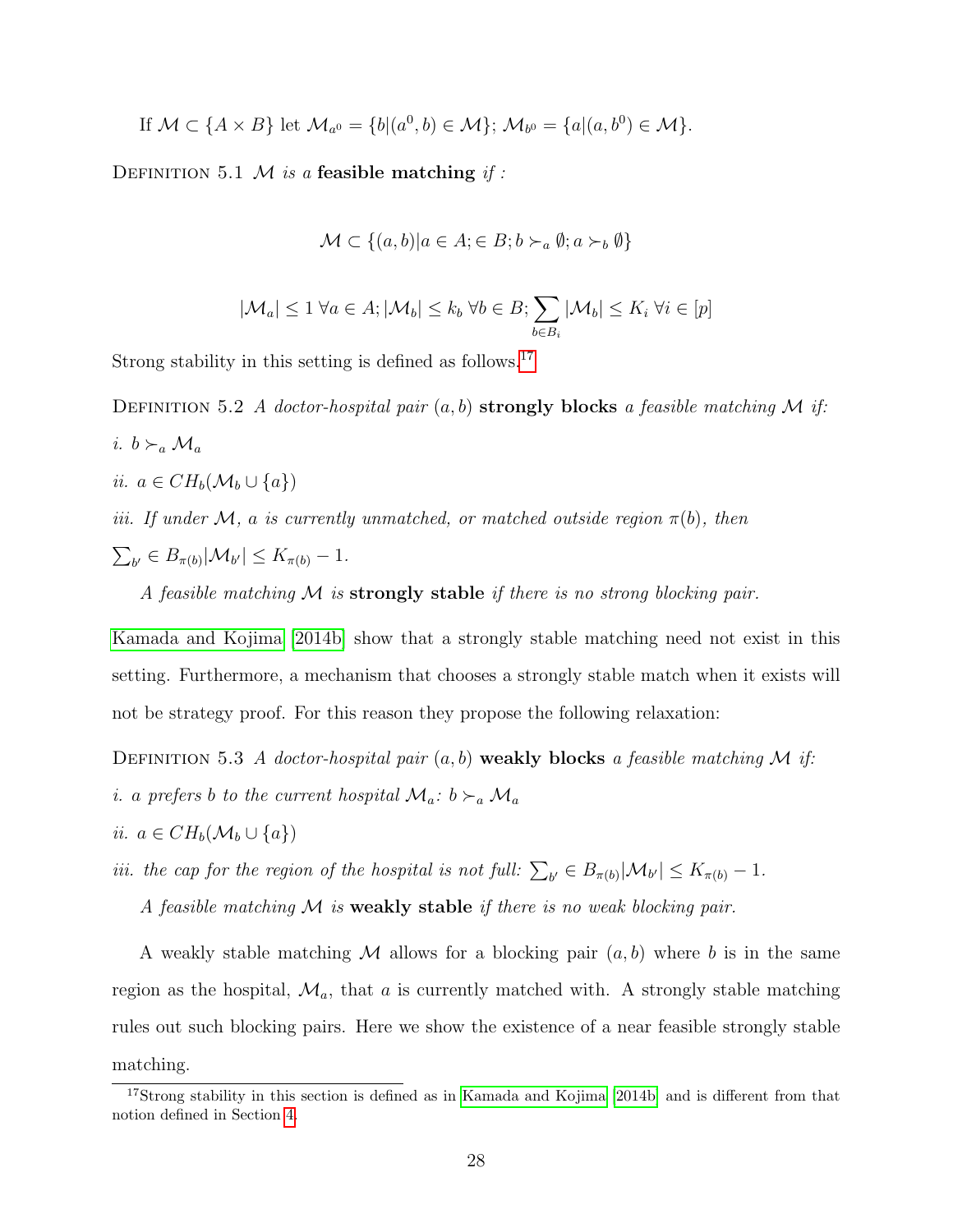- For each region *i*, introduce a dummy hospital  $r_i$  with capacity  $K_i$ .
- Extend each doctor-hospital pair  $(a, b)$  to a triple  $(a, \{b, r_{\pi(b)}\})$  that is  $\{b, r_{\pi(b)}\}$  is the bundle that a consumes.
- Extend the preferences of agents in A and B over the triples  $(a, \{b, r_{\pi(b)}\})$  in the obvious way.
- Endow each dummy hospital  $r_i$  with responsive preferences. The underlying priority ordering is constructed as follows. For each  $a \in A$ , order the elements  $\{(a, \{b, r_i\})|b \in A\}$  $B_i$ ;  $a \succ_b \emptyset$ ;  $b \succ_a \emptyset$ } according to  $\succ_a$ . Subsequently, concatenate these lists.

There is a one-to-one correspondence between the matching defined in Definition [5.1](#page-28-1) and the matching in our general framework. Given a feasible matching  $\mathcal M$  let  $\hat{\mathcal M}$  be the corresponding match involving triples  $(a, \{b, r_{\pi(b)}\})$ .

CLAIM 5.1 If  $\hat{\mathcal{M}}$  is a stable matching in this framework with responsive preferences, then its corresponding matching  $M$  is a strongly stable as in Definition [5.2.](#page-28-2)

**Proof.** Given a stable matching  $\hat{\mathcal{M}}$  in the generalized framework, assume for a contradiction that its corresponding  $M$  is not strongly stable as in Definition [5.2.](#page-28-2)

Let  $(a, b)$  be a strong blocking pair. We show  $(a, \{b, r_{\pi(b)}\})$  is a blocking triple for  $\hat{\mathcal{M}}$ . This is true because the preferences of a and b do not change, therefore both  $a, b$  will 'accept'  $(a, \{b, r_{\pi(b)}\}).$ 

Now, if under matching M region  $\pi(b)$ 's capacity is not full, then so is the hospital  $r_{\pi(b)}$ under  $\hat{\mathcal{M}}$ . Thus,  $r_{\pi(b)}$  can continue to accept  $(a, \{b, r_{\pi(b)}\})$ .

If under matching M region  $\pi(b)$  is at capacity, then in order for  $(a, b)$  to be a strong blocking pair of M, a's current match, b<sup>\*</sup> must be in the same region as b, that is  $b^* = \mathcal{M}_a$ and  $\pi(b) = \pi(b^*)$ . Because a's preferences are aligned and  $r_{\pi(b)}$ 's,  $r_{\pi(b)}$  will also prefers  $(a, \{b, r_{\pi(b)}\})$  to  $(a, \{b^*, r_{\pi(b)}\})$ . However,  $r_{\pi(b)}$ 's preferences are responsive,  $r_{\pi(b)}$  will reject the latter to accept the former.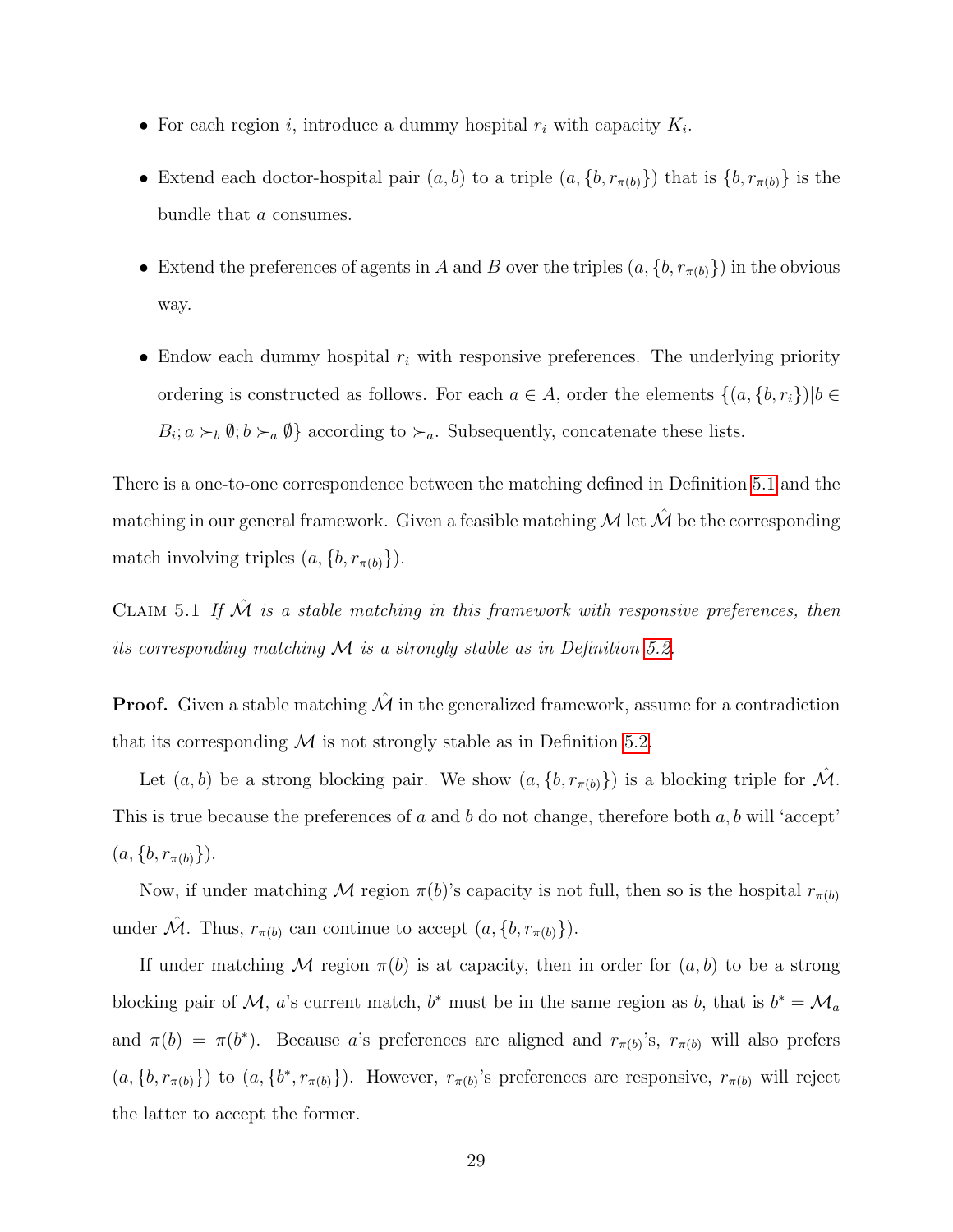From this and Theorem [3.1](#page-13-1) we obtain:

THEOREM 5.1 Given a hospital capacity vector  $k$  and a regional capacity vector  $K$ ; there exists a strongly stable matching with respect to capacity vectors  $(k', K')$  such that  $\max_b |k_b |k'_b| \leq 3$  and  $\max_i |K_i - K'_i| \leq 3$ .

The regional cap example shows how one may handle other types of side constraints with upper quotas. For example, limits on numbers enrolled in particular specializations, or numbers with certain characteristics (gender, race) admitted. One simply introduces dummy hospitals for each such side constraint, and extends the bundle in the appropriate way. For example, if in addition to the cap constraints above, a constraint on gender is also considered, then add two dummy hospital m (male) and f (female) and extend  $(a, \{b, r_{\pi(b)}\})$  to either  $(a, \{b, r_{\pi(b)}, m\})$  or  $(a, \{b, r_{\pi(b)}, f\})$  depending on the gender of a. Notice, unlike [Budish et al.](#page-32-9) [\[2013\]](#page-32-9) and [Kamada and Kojima](#page-33-9) [\[2014a\]](#page-33-9), we do not need to impose the hierarchical structure on these side constraints. If the number of such constraints is small relative to the size of the market, the 'bundles' will be small and we will obtain near feasible stable matchings.

In the residency matching problem with regional caps, hospitals are divided into disjoint set of regions. This additional structure allows us to get better handle on which hospital's capacity needs to be modified.

Define a hospital to be either urban or rural depending on the relation of the cap constraint with the total capacities of all hospitals in the region. Call a region  $i$  urban if  $K_i < \sum_{b \in B_i} k_b$  and rural otherwise.<sup>[18](#page-30-0)</sup>Hospitals in urban and rural regions are called urban and rural, respectively.

We show that only the capacities of the urban hospitals and the regions that contain them need to be modified to guarantee the existence of a strongly stable match. Thus, this

<span id="page-30-0"></span><sup>18</sup>[Kamada and Kojima](#page-33-5) [\[2014b\]](#page-33-5) provides data for the cap constraints in the Japanese Residency Matching Program. For major cities such as Tokyo and Osaka the government imposes a cap constraint that is significantly smaller than the total available positions in these areas.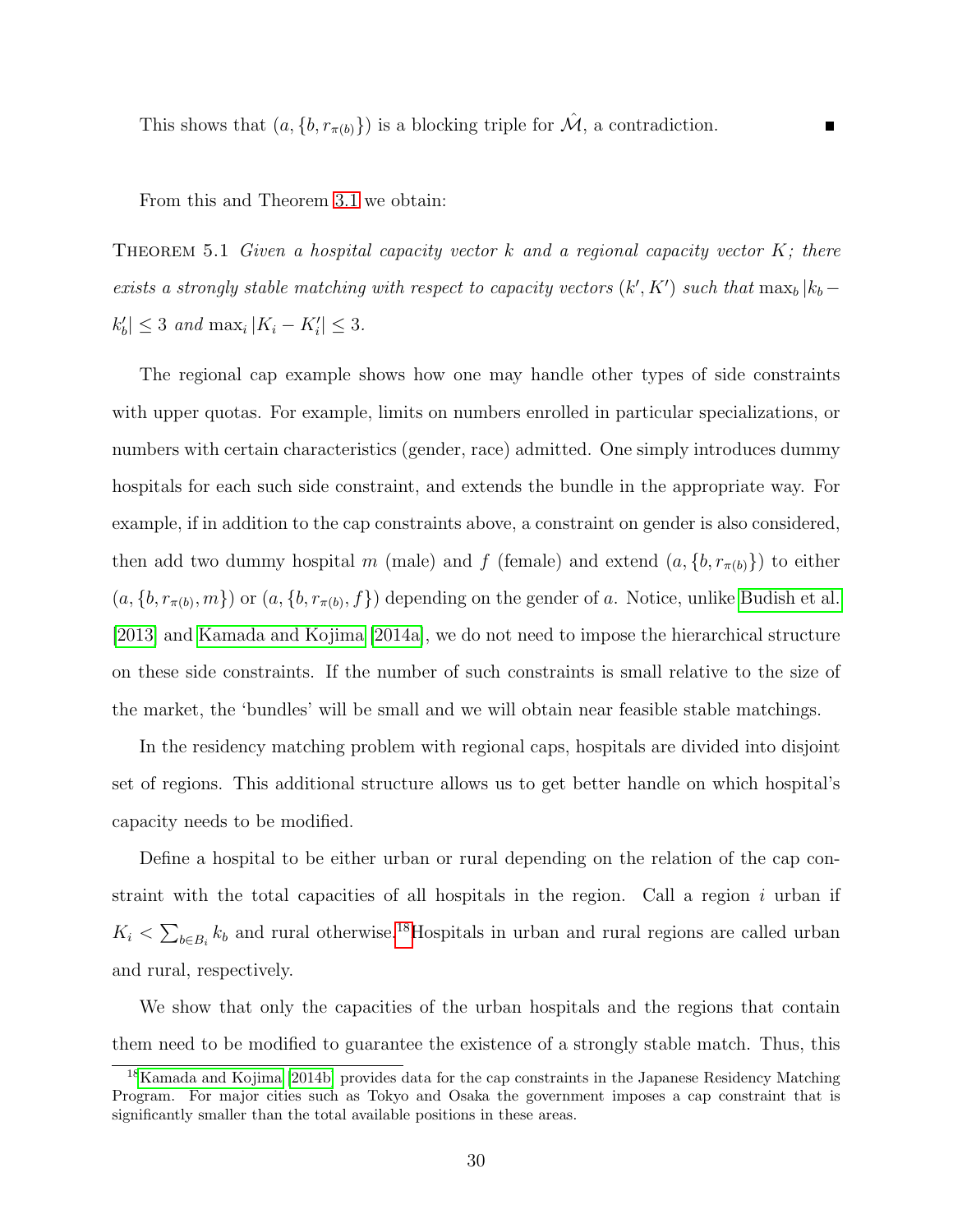might suggest a method for a better implementation of the basic idea behind the Japanese Residency Matching Program, which introduces cap constraints for urban regions to ensure a sufficiency of medical residents in promote areas. Namely, the unavoidable instability of a matching caused by strict regions cap constraints can be avoided with more flexible constraints.

<span id="page-31-1"></span>THEOREM 5.2 Given a hospital capacity vector  $k$  and a regional capacity vector  $K$ ; there exists a strongly stable matching with respect to capacity vectors  $(k', K')$  such that  $\max_b |k_b |k'_b| \leq 3$  and  $\max_i |K_i - K'_i| \leq 3$ , furthermore  $k'_b = k_b$  for all rural hospitals.

Proof. See appendix [C.](#page-48-0)

# <span id="page-31-0"></span>6 Conclusion

A key goal in the design of centralized matching markets is to eliminate the incentive for participants to contract outside of the market. This is formalized as stability and is considered crucial for the long-term sustainability of a market. In the presence of complementarities, stable matchings need not exist and limits the applicability of centralized matching. Others have responded to this challenge by weakening the notion of stability. We instead, weaken 'feasibility' and establish the existence of near feasible stable matchings in the presence of complementarities.

# Acknowledgements

We thank Nicholas Arnosti, Eric Budish, Fuhito Kojima and Ben Roth for useful comments. Peter Biró was particularly helpful with extensive suggestions.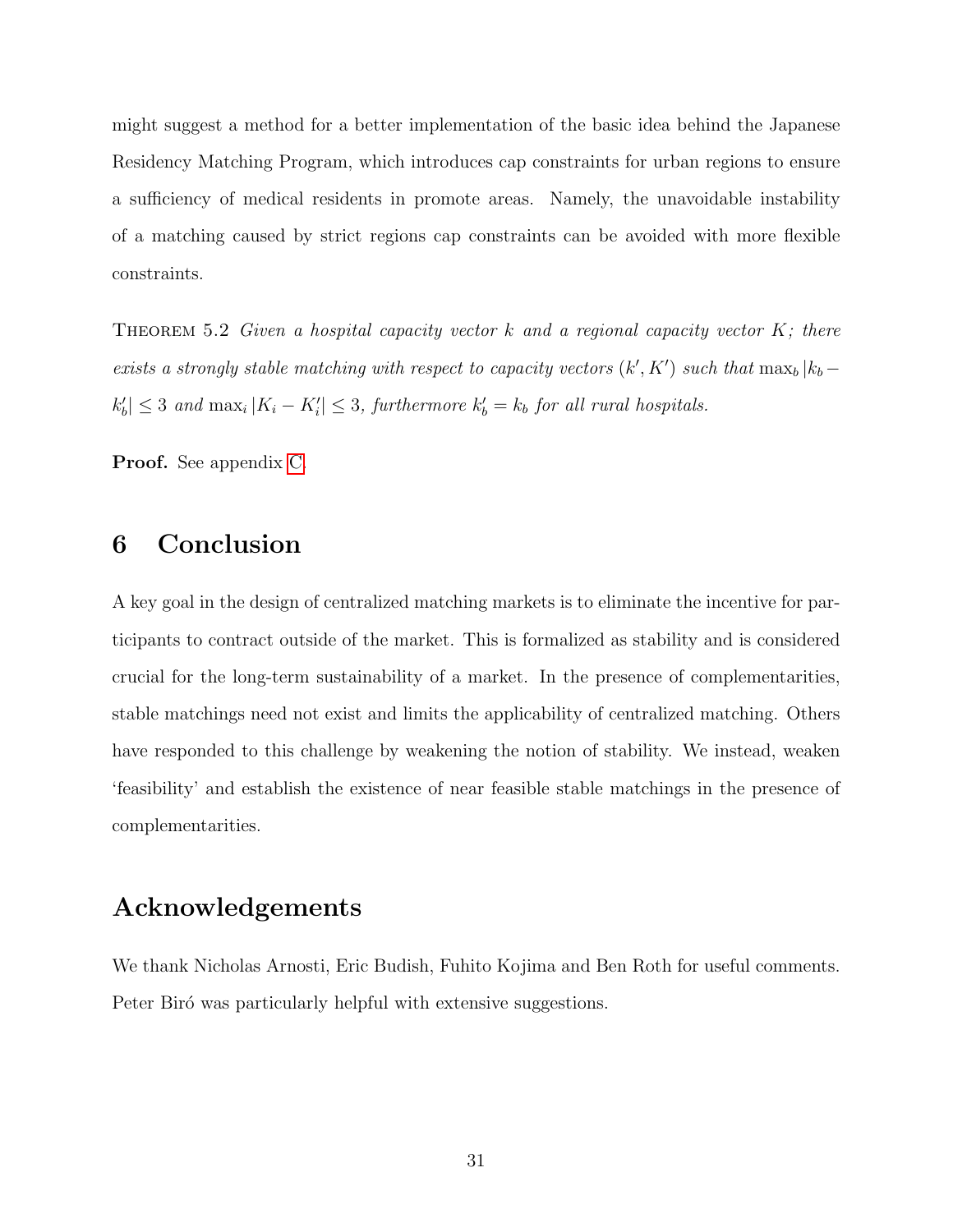# References

- <span id="page-32-7"></span>R. Aharoni and T. Fleiner. On a lemma of Scarf. Journal of Combinatorial Theory, Series B, 87:72–80, 2003.
- <span id="page-32-6"></span>R. Aharoni and R. Holzman. Fractional kernels in digraphs. Journal of Combinatorial Theory, Series B, 73(1):1–6, 1998.
- <span id="page-32-1"></span>I. Ashlagi, M. Braverman, and A. Hassidim. Stability in large matching markets with complementarities. Operations Research, forthcoming, 2014.
- <span id="page-32-8"></span>P. Biro and T. Fleiner. Fractional solutions for capacitated NTU-games, with applications to stable matchings. Technical Report 1234, Institute of Economics, Centre for Economic and Regional Studies, Hungarian Academy of Sciences, Dec. 2012.
- <span id="page-32-3"></span>P. Biró and F. Klijn. Matching With Couples: A Multidisciplinary Survey. *International* Game Theory Review, 15(02), 2013.
- <span id="page-32-4"></span>P. Biró, T. Fleiner, and R. Irving. Matching couples with Sscarf's algorithm. Proc. 8th Hungarian-Japanese Symposium on Discrete Mathematics and its Applications, 2013.
- <span id="page-32-2"></span>E. Budish. The combinatorial assignment problem: Approximate competitive equilibrium from equal incomes. Journal of Political Economy,  $119(6):1061 - 1103$ ,  $2011$ .
- <span id="page-32-9"></span>E. Budish, Y.-K. Che, F. Kojima, and P. Milgrom. Designing random allocation mechanisms: Theory and applications. American Economic Review, 103(2):585–623, September 2013.
- <span id="page-32-5"></span>D. Cantala. Matching markets: the particular case of couples. *Economics Bulletin*, 3(45): 1–11, 2004.
- <span id="page-32-0"></span>Y.-K. Che, J. Kim, and F. Kojima. Stable matching in large economies. Working paper, 2014.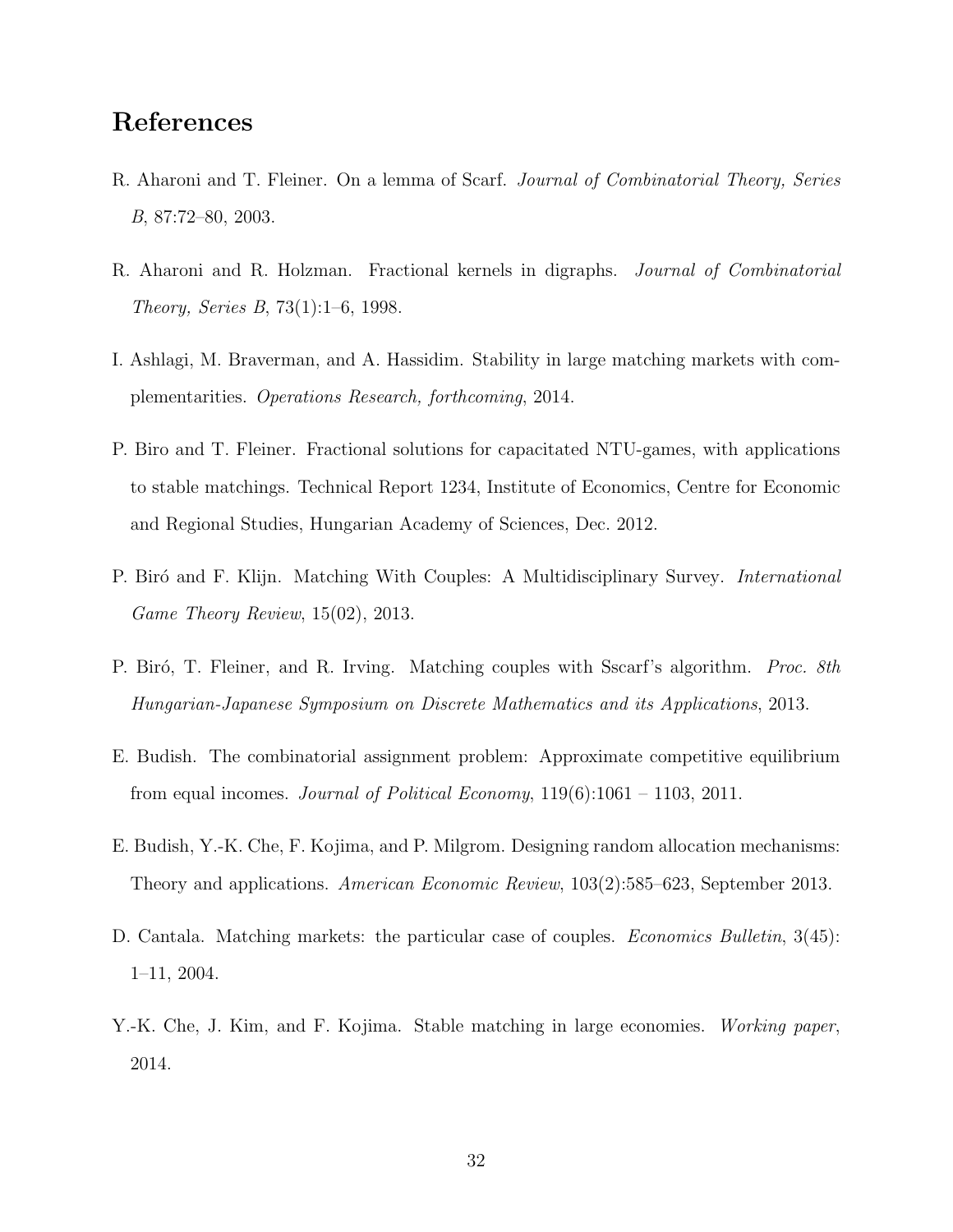- <span id="page-33-4"></span>B. C. Dean, M. X. Goemans, and N. Immorlica. The unsplittable stable marriage problem. In Fourth IFIP International Conference on Theoretical Computer Science-TCS 2006, pages 65–75. Springer US, 2006.
- <span id="page-33-1"></span>T. Fleiner. A fixed-point approach to stable matchings and some applications. Mathematics of Operations Research, 28(1):103–126, Feb. 2003.
- <span id="page-33-0"></span>D. Gale and L. S. Shapley. College Admissions and the Stability of Marriage. The American Mathematical Monthly, 69(1):9–15, 1962.
- <span id="page-33-3"></span>J. W. Hatfield and F. Kojima. Substitutes and stability for matching with contracts. Journal of Economic Theory, 145(5):1704–1723, 2010.
- <span id="page-33-8"></span>J. W. Hatfield and S. D. Kominers. Contract design and stability in many-to-many matching. Technical report, Mimeo, 2012.
- <span id="page-33-2"></span>J. W. Hatfield and P. R. Milgrom. Matching with Contracts. American Economic Review, 95(4):913–935, September 2005.
- <span id="page-33-9"></span>Y. Kamada and F. Kojima. General theory of matching under distributional constraints. Working paper, 2014a.
- <span id="page-33-5"></span>Y. Kamada and F. Kojima. Efficient matching under distributional constraints: Theory and applications. American Economic Review, forthcoming, 2014b.
- <span id="page-33-6"></span>S. Kintali. Scarf is PPAD-complete. CoRR, abs/0812.1601, 2008.
- <span id="page-33-7"></span>T. Király and J. Pap. Kernels, stable matchings, and scarfs lemma. Working paper, Egerváry Research Group, TR-2008-13, 2008.
- <span id="page-33-10"></span>T. Király, L. Lau, and M. Singh. Degree bounded matroids and submodular flows. Combinatorica, 32(6):703–720, 2012.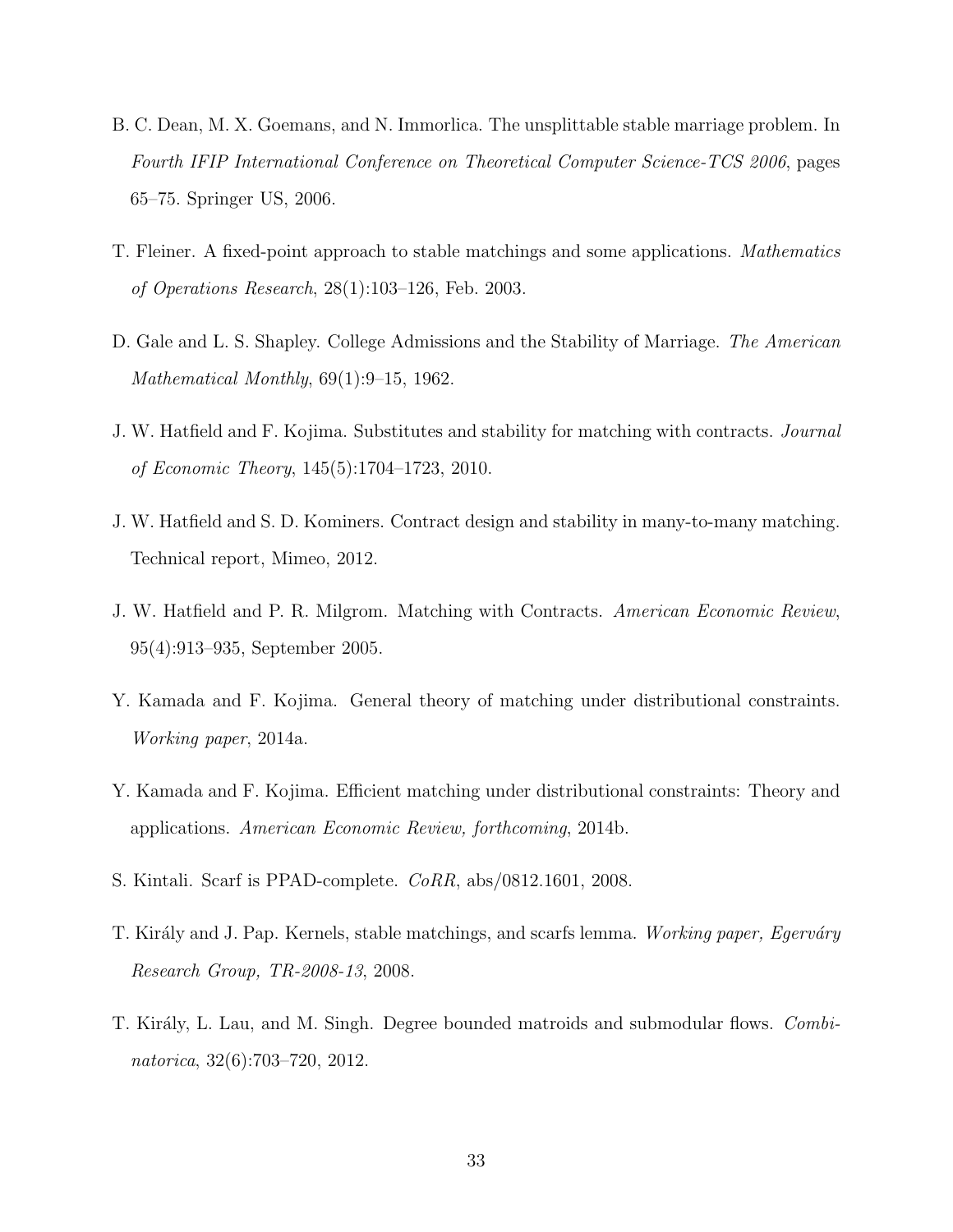- <span id="page-34-8"></span>B. Klaus and F. Klijn. Stable matchings and preferences of couples. *Journal of Economic* Theory, 121(1):75–106, 2005.
- <span id="page-34-2"></span>F. Kojima, P. A. Pathak, and A. E. Roth. Matching with couples: Stability and incentives in large markets. The Quarterly Journal of Economics, 128(4):1585–1632, 2013.
- <span id="page-34-6"></span>L.-C. Lau, R. Ravi, and M. Singh. Iterative Methods in Combinatorial Optimization. Cambridge University Press, New York, NY, USA, 2011.
- <span id="page-34-7"></span>T. Nguyen, A. Peivandi, and R. Vohra. One-sided matching with limited complementarities. Working Paper, 2014.
- <span id="page-34-0"></span>M. Ostrovsky. Stability in supply chain networks. American Economic Review, 98(3):897– 923, 2008.
- <span id="page-34-9"></span>M. Pycia. Stability and preference alignment in matching and coalition formation. Econometrica, 80(1):323–362, 2012. ISSN 1468-0262.
- <span id="page-34-3"></span>E. Ronn. NP-complete stable matching problems. Journal of Algorithms, 11(2):285–304, May 1990.
- <span id="page-34-10"></span>A. Roth and M. Sotomayor. Two-Sided Matching: A Study in Game-Theoretic Modeling and Analysis. Econometric Society Monographs. Cambridge University Press, 1992. ISBN 9780521437882.
- <span id="page-34-1"></span>A. E. Roth. The evolution of the labor market for medical interns and residents: A case study in game theory. Journal of Political Economy, 92(6):pp. 991–1016, 1984.
- <span id="page-34-4"></span>A. E. Roth and E. Peranson. The redesign of the matching market for american physicians: Some engineering aspects of economic design. American Economic Review, 89(4):748–780, 1999.
- <span id="page-34-5"></span>H. E. Scarf. The core of an n person game. Econometrica, 35(1):pp. 50–69, 1967.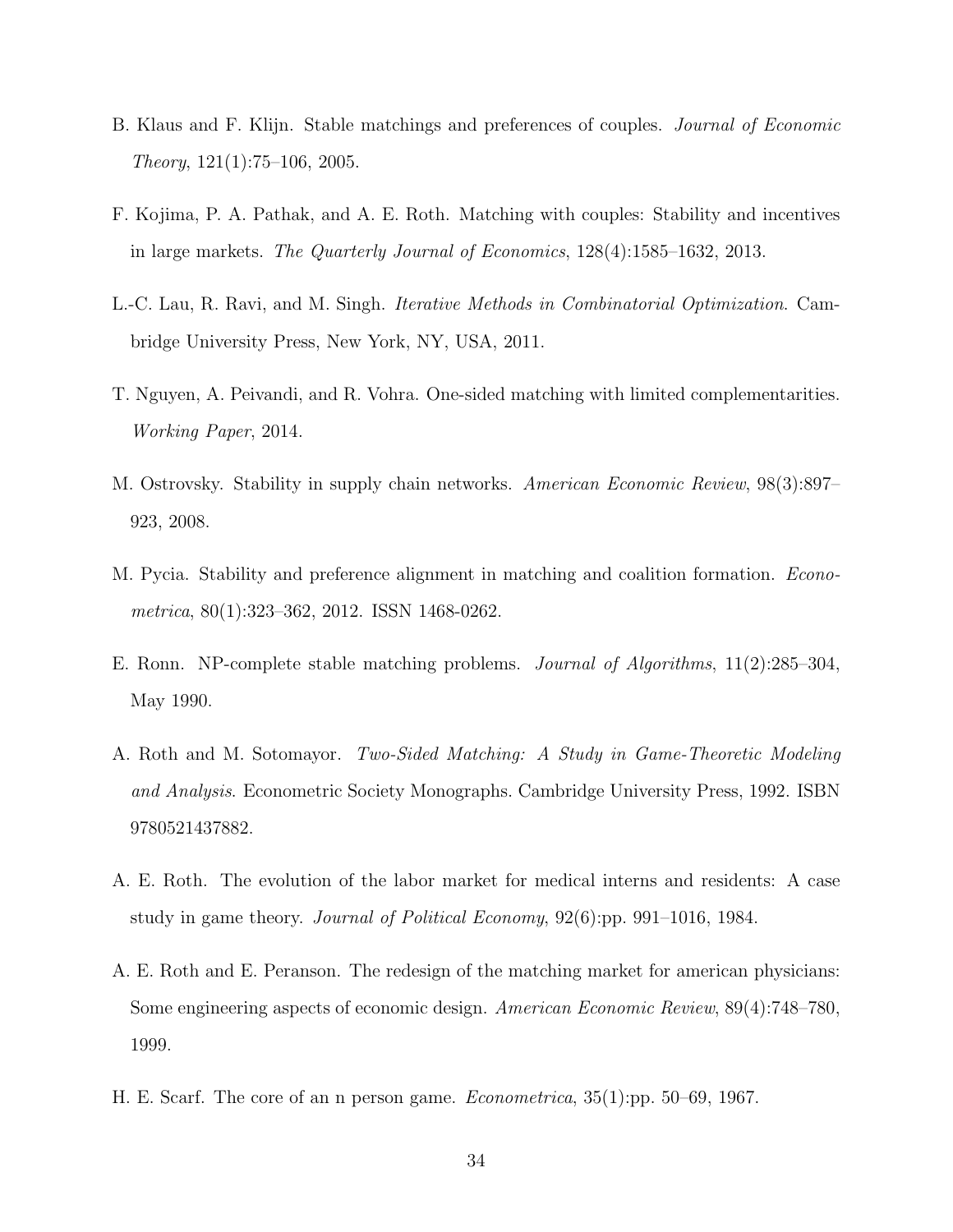<span id="page-35-0"></span>J. Sethuraman, C.-P. Teo, and L. Qian. Many-to-one stable matching: Geometry and fairness. Mathematics of Operations Research, 31(3):581–596, 2006.

# Appendix

# A Omitted Proofs

### <span id="page-35-1"></span>A.1 Proof of Claim [3.2](#page-13-0)

The proof is by contradiction. Let  $\mathcal M$  be a stable matching in the general set-up, assume the corresponding assignment  $\mu$  in the residency matching with couples is not stable. This means that at least one of the three items below obtains.

- 1. A pair  $s \in D^1$  and  $h \in H$  can block  $\mu$  if  $h \succ_s \mu(s)$  and  $s \in ch_h(\mu(h) \cup s)$ .
- 2. A triple  $(c, h, h') \in D^2 \times H \times H$  with  $h \neq h'$  can block  $\mu$  if  $(h, h') \succ_c \mu(c)$ ,  $f_c \in$  $ch_h(\mu(h) \cup f_c)$  and  $m_c \in ch_{h'}(\mu(h') \cup m_c)$ .
- 3. A pair  $(c, h) \in D^2 \times H$  can block  $\mu$  if  $(h, h) \succ_c \mu(c)$  and  $(f_c, m_c) \subseteq ch_h(\mu(h) \cup \{f_c, m_c\})$ .

The first type of blocking coalition corresponds to a triple  $(a, f, S)$  where a is a single student s, f is redundant (NULL), and S is a single slot in the hospital h. We need to show that if  $s \in ch_h(\mu(h) \cup s)$ , then in the general setup  $(a, f, S) \in CH_h(\mathcal{M}_h \cup (a, f, S))$ .

Now, because  $ch_h(.)$  is a responsive choice function over *individual* doctors,  $s \in ch_h(\mu(h) \cup$ s) implies that s is among the best  $k_h$  candidates among  $\mu(h) \cup s$ . Therefore, even when some other members of  $\mu(h)$  form pairs they cannot improve their rank in the new  $\succ_b^*$  order, because  $\succ_b^*$  ranks these couples according to their worst member. Hence, the corresponding triple  $(a, f, S)$  would still be selected in the choice function, that is  $(a, f, S) \in CH_h(\mathcal{M}_h \cup$  $(a, f, S)$ ).

For the second type of blocking coalition, the proof is exactly the same as above.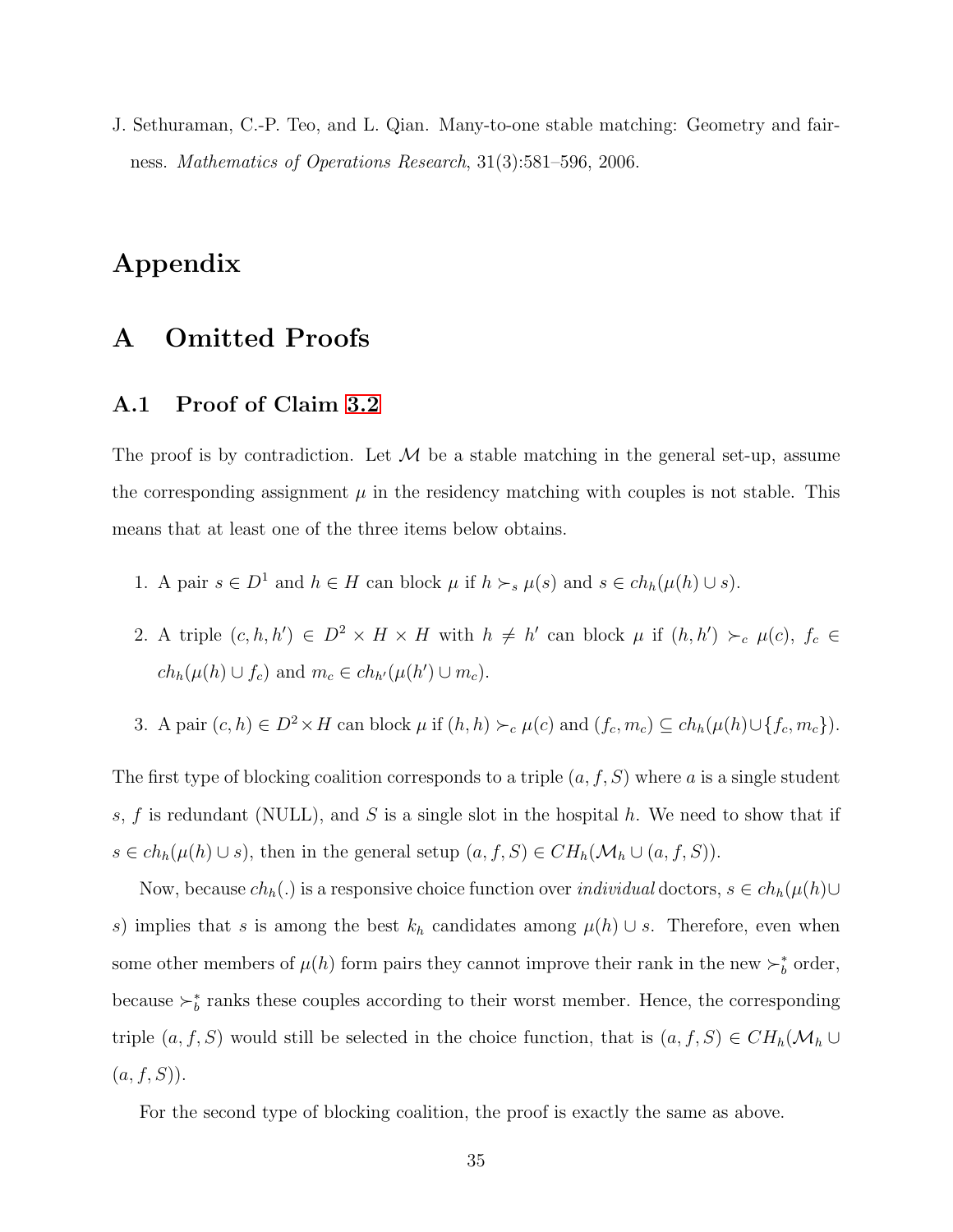In the third type of blocking coalition, the pair  $(f_c, m_c)$  and a hospital h correspond to  $(a, f, S)$ , where a represents the couple, S contains 2 positions in h, and f is NULL. Because  $(f_c, m_c) \subseteq ch_h(\mu(h) \cup c)$ , both  $f_c$  and  $m_c$  are among the  $k_h$  best candidates, thus even when represented by the triple  $(a, f, S)$ , both members are still ranked highly among  $\mathcal{M}_h \cup (a, f, S)$ . Hence, if  $CH_h$  is generalized responsive,  $(a, f, S)$  will be selected, that is  $(a, f, S) \in CH_h(\mathcal{M}_h \cup (a, f, S))$ . This shows that if  $(f_c, m_c)$ , h blocks a matching  $\mu$ , then  $(a, f, S)$  blocks M.

#### <span id="page-36-0"></span>A.2 Proof of Lemma [4.1](#page-21-3)

According to Definition [4.1,](#page-21-2)  $CH_b(\mathcal{H}) = \{(a, f, S) \in \mathcal{H} | x_{a,f,S} = 1\}$ , where  $x_{a,f,S} \in \{0,1\}$  is the solution of the following problem.

<span id="page-36-1"></span>
$$
\max \sum_{(a,f,S)\in\mathcal{H}} V_{a,f,S}^b \cdot x_{a,f,S}
$$
\n
$$
s.t: \sum_{(f,S):(a,f,S)\in\mathcal{H}} x_{a,f,S} \le 1 \ \forall \ a \in A
$$
\n
$$
\sum_{(a,f,S)\in\mathcal{H}} x_{a,f,S} \cdot S_b \le k_b
$$
\n
$$
x_{a,f,S} \in \{0, 1\}
$$
\n
$$
(20)
$$

If there are multiple solutions, we break ties lexicographically. Choose the first solution in a lexicographical order for a fixed linear order  $\succ_b^{tie}$  over  $\Phi_b$ .

Let

$$
\beta = \min_{(a^*, f^*, S^*) \in \mathcal{H}^*} \frac{V^b_{(a^*, f^*, S^*)}}{S_b^*} > 0
$$

and

$$
\lambda_{a,f,S} := \min\{0, V_{(a,f,S)}^b - \beta S_b\}
$$

Let  $x^*$  be the solution corresponding to  $\mathcal{H}^*$ , that is  $x^*_{a,f,S} = 1$  iff  $(a, f, S) \in \mathcal{H}^*$ . It is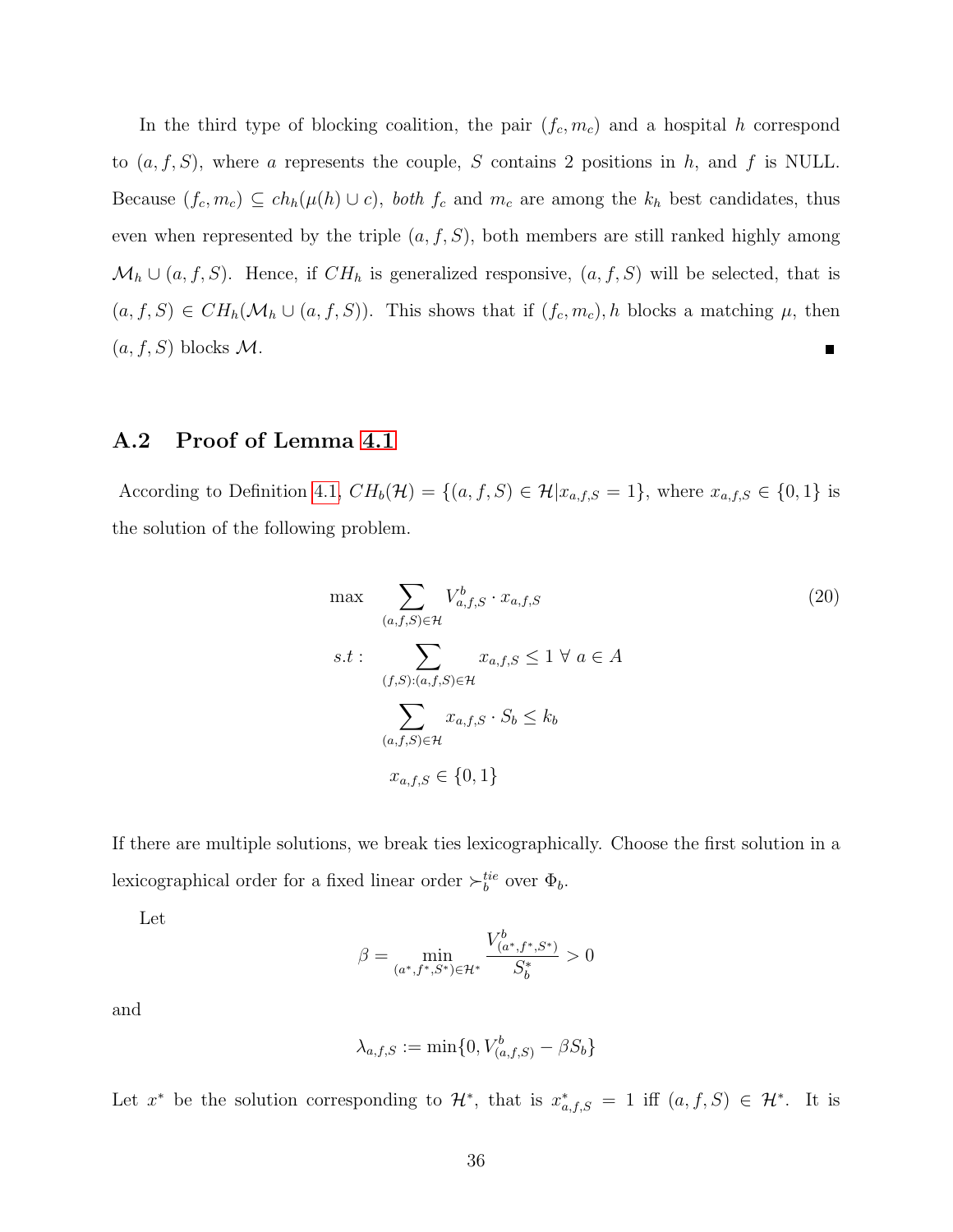straightforward to check that the primal solution  $x^*$  and the dual  $(\lambda, \beta)$  satisfy the comple-mentary slackness condition of the linear relaxation of [\(20\)](#page-36-1), where we replace  $x_{a,f,S} \in \{0,1\}$ by  $0 \leq x_{a,f,S} \leq 1$ . Thus,  $x^*$  is the optimal solution of the above optimization problem.

It remains to verify that among all optimal solutions,  $\mathcal{H}^*$  is the first according to the tie breaking rule  $\succ_b^{tie}$ . First, if  $\frac{V_{(a,f,S)}^b}{S_b} > \beta$  then  $(a, f, S)$  is in all optimal solutions of [\(20\)](#page-36-1). Second, if  $\frac{V_{(a,f,S)}^b}{S_b} < \beta$ , then  $(a, f, S)$  cannot be in any optimal solution of [\(20\)](#page-36-1). Third, for an  $(a, f, S) \in \mathcal{H} \setminus \mathcal{H}^*$  such that  $\frac{V_{(a, f, S)}^b}{S_b} = \beta$ , by the assumption, we know that if  $(a^*, f^*, S^*) \in \mathcal{H}^*$ such that

$$
\frac{V_{(a^*,f^*,S^*)}^b}{S_b^*} = \frac{V_{(a,f,S)}^b}{S_b}
$$

,

then,  $(a^*, f^*, S^*) \succ_b^{tie} (a, f, S)$ . Therefore,  $\mathcal{H}^* = CH_b(\mathcal{H})$ .

### <span id="page-37-0"></span>B Rounding Technique: Proof of Lemma [3.3](#page-17-0)

#### B.1 Iterative Rounding

The proof is based on a combinatorial optimization method called iterative rounding. The iterative rounding algorithm tries to identify an  $x \in \arg \max \{c \cdot x : Dx \le d, x \ge 0\}$  that is integral. Choose an  $x^{opt} \in \arg \max \{c \cdot x : Dx \le d, x \ge 0\}$ . If it is integral, we are done. If not, the iterative rounding method will eliminate one or more constraints and resolve the linear program.

The algorithm starts from a given  $x^* \geq 0$  such that  $Dx^* \leq d$ , and executes the following steps.

Step 0: Initiate  $x^{opt} := x^*$ .

**Step 1:** If  $x^{opt}$  is integral, stop and output  $x^{opt}$ , otherwise continue to either Step 2a or 2b.

Step 2a: If any coordinate of  $x^{opt}$  is integral, fix the value of those coordinates, and update the linear program.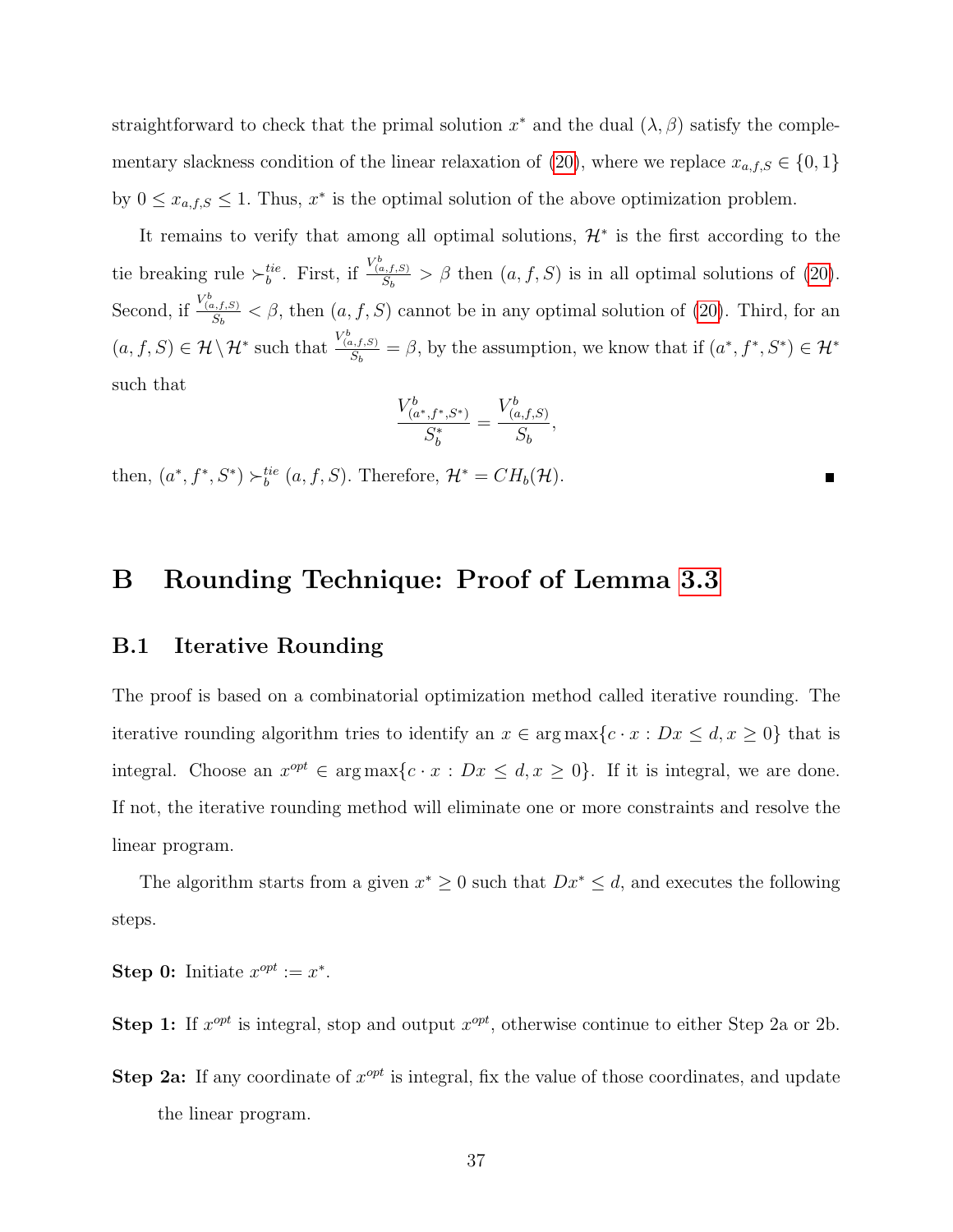To describe the updated linear program, let C and  $\overline{C}$  be the set of columns of D that correspond to the non-integer and integer valued coordinates of  $x^{opt}$ , respectively. Let  $D_C$ , and  $D_{\overline{C}}$  be the sub-matrix of D that consists of columns in C and the complement  $\overline{C}$ , respectively. Similarly, for a vector x, let  $x_C$  and  $x_{\overline{C}}$  be the sub-vector of x that consists of all coordinates in C and  $\overline{C}$ .

The updated linear program is:

$$
\begin{aligned}\n\max \quad & c_C \cdot x_C \\
\text{s.t} \quad & D_C \cdot x_C \le d - D_{\overline{C}} \cdot x_{\overline{C}}^{opt}.\n\end{aligned}
$$

In other words, we replace c by c<sub>C</sub>; x by x<sub>C</sub>; D by D<sub>C</sub> and d by  $d - D_{\overline{C}} \cdot x_{\overline{C}}^{opt}$  $\frac{opt}{C}$ , and move to Step 3.

- **Step 2b** If all coordinates of  $x^{opt}$  are fractional, then delete *certain* rows of D (to be specified later) and the corresponding constraints from the linear program. Update the linear program, move to Step 3.
- **Step 3** Solve the updated linear program {max  $c \cdot x$  subject to  $Dx \leq d$ } to get an extreme point solution. Let this be the new  $x^{opt}$  and return to Step 1.

<span id="page-38-0"></span>Lemma B.1 Assume that whenever the algorithm passes Step 1 and has not terminated, it can either enter Step 2a, or will find at least one row of the current D to delete in Step 2b. Then, the algorithm will terminate in a finite number of steps and output a 0-1 vector. Furthermore, if  $x^{OUT}$  is the output, then,  $c \cdot x^{OUT} \geq c \cdot x^*$ .

Proof. In Step 2a, we fix at least one coordinate and update the linear program, thus at least one column of the matrix is eliminated. In Step 2b, on the other hand, we delete at least one row. D is a finite matrix. Thus, the algorithm can only execute Step 2a and Step 2b a finite number of times. Therefore, if the assumption in Lemma [B.1](#page-38-0) holds, then, the algorithm has to terminate.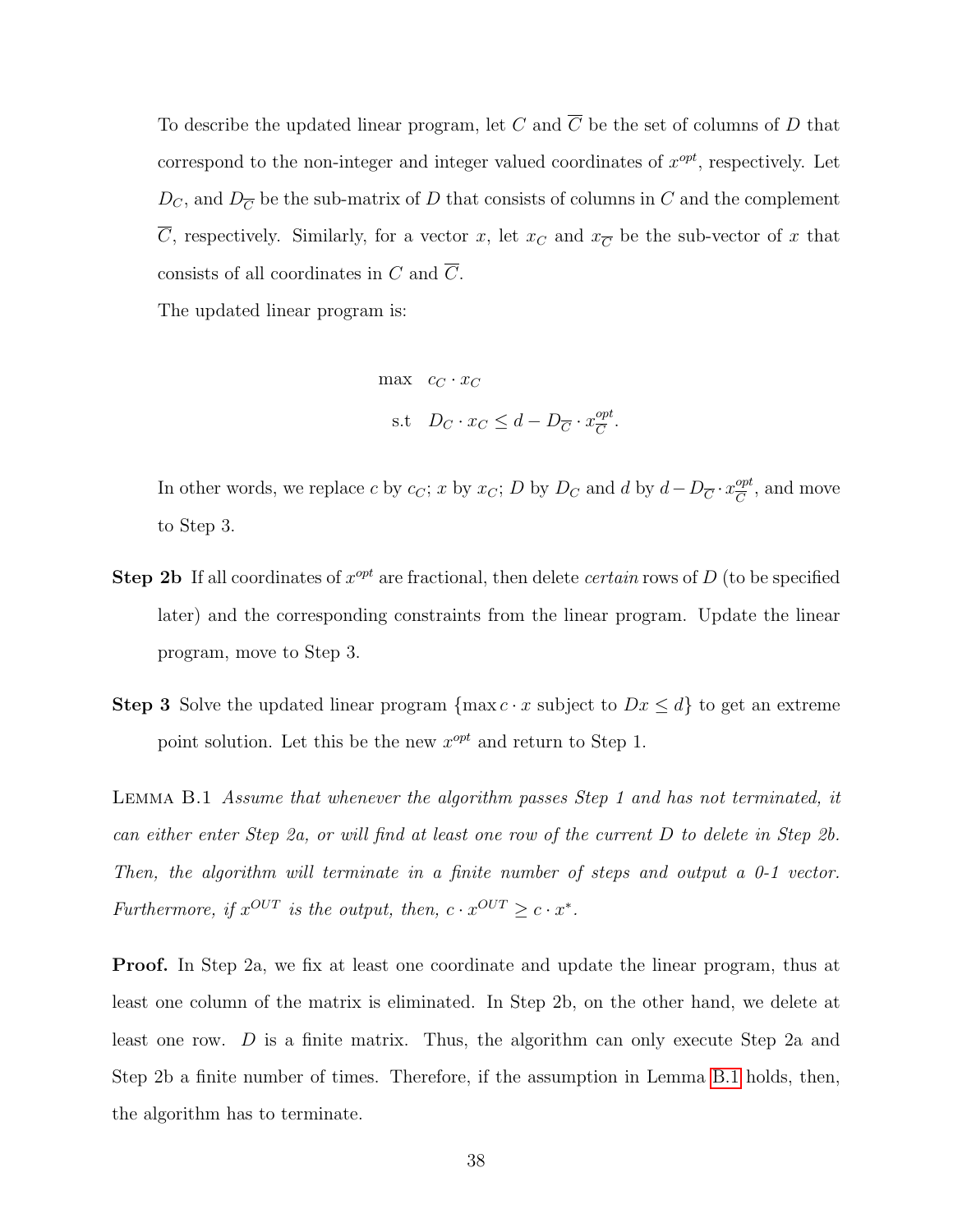Observe that after each iteration of the algorithm, we eliminate some constraints and resolve the linear program, thus the objective function cannot decrease.

Therefore, 
$$
c \cdot x^{OUT} \geq c \cdot x^*
$$
.

To prove Lemma [3.3,](#page-17-0) given the fractional vector  $x^*$  we will set up two linear programs corresponding to part A and part B of Lemma [3.3.](#page-17-0) We first show that  $x^*$  is a feasible solution of each of these programs. Then, apply the iterative rounding algorithm that uses certain row elimination rules for Step 2b. We describe these rules later.

<span id="page-39-0"></span>In order to show that the iterative rounding algorithm will terminate, we will need the following result.

LEMMA B.2 Given nonnegative integers  $\underline{d}_a \leq \overline{d}_a$  for all  $a \in A$ ,

$$
\mathcal{F} = \{x : \underline{d}_a \le \sum_{(f,S)} x_{a,f,S} \le \overline{d}_a \text{ for all } a \in A\}
$$

is an integral polytope. That is for any c, the linear program  $\max_{x \in \mathcal{P}} c \cdot x$  has an integral optimal solution.

Proof. Each variable appears with a non-zero coefficient in at most one constraint. The non-zero coefficient has the value 1, making the constraint matrix totally unimodular. П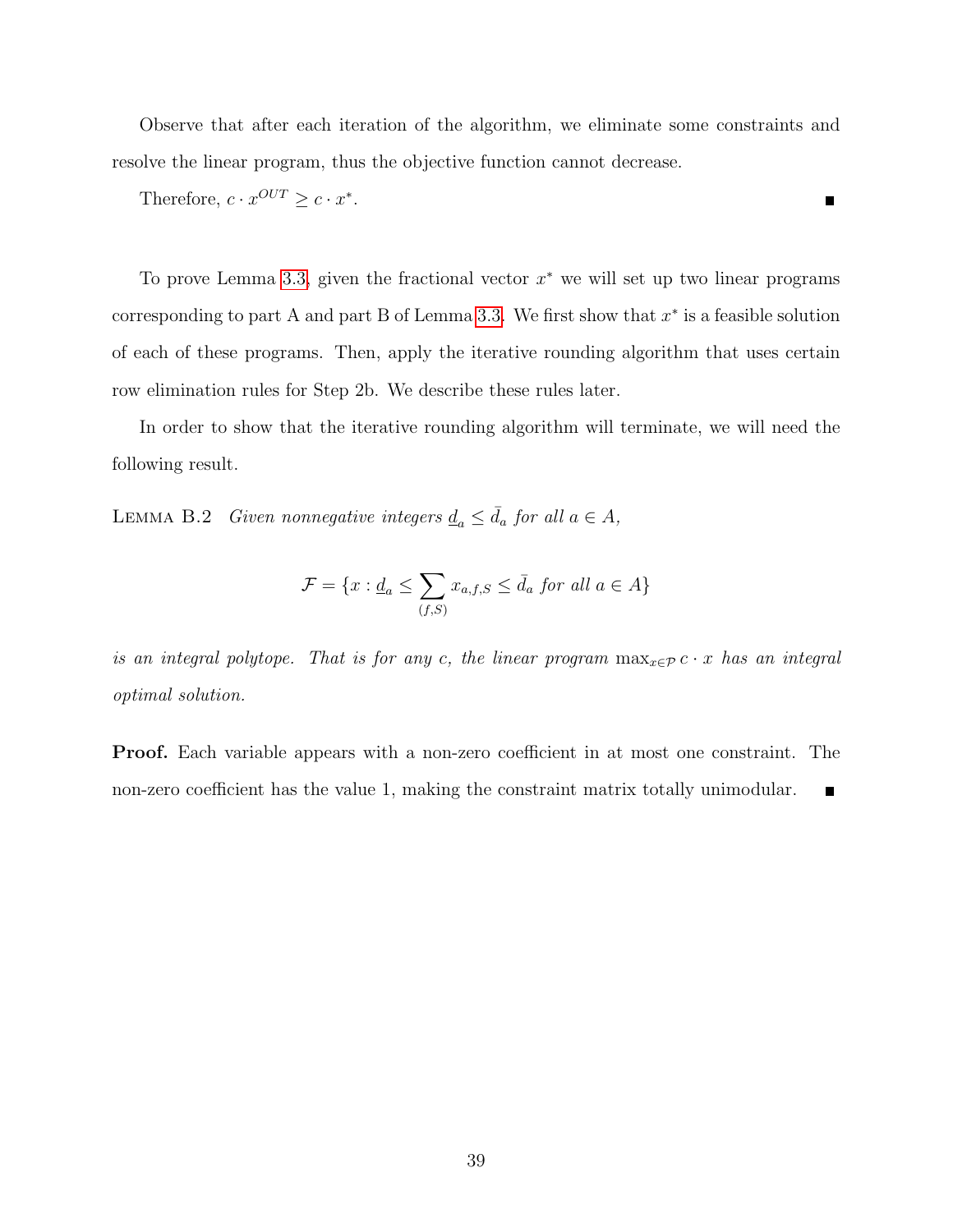### B.2 Proof of part A of Lemma [3.3:](#page-17-0)

Consider the following program.

PROGRAM A:  $\max c \cdot x$  such that :

$$
x_{a,f,S} = 0 \text{ if } x_{a,f,S}^* = 0
$$
  

$$
x_{a,f,S} \le 1
$$
  

$$
\left\lfloor \sum_{(f,S)} x^*_{a,f,S} \right\rfloor \le \sum_{(f,S)} x_{a,f,S} \le \left\lceil \sum_{(f,S)} x^*_{a,f,S} \right\rceil \quad \forall a \in A
$$
  
 (A1)

$$
\sum_{(a,f,S)} S_b \cdot x_{a,f,S} \le \left[ \sum_{(a,f,S)} S_b \cdot x_{a,f,S}^* \right] \ \forall b \in B \tag{A2}
$$

<span id="page-40-1"></span><span id="page-40-0"></span>
$$
\sum_{(a,f,S)} S_b \cdot x_{a,f,S} \ge \left\lfloor \sum_{(a,f,S)} S_b \cdot x_{a,f,S}^* \right\rfloor \ \forall b \in B. \tag{A3}
$$

We apply the iterative rounding algorithm to this program, and start with  $x^*$  at Step 0. Clearly,  $x^*$  satisfies all the constraints in PROGRAM A. Our row elimination rule we will only delete constraints of type [\(A2\)](#page-40-0) and [\(A3\)](#page-40-1).

Consider an intermediate step of the algorithm. Assume the current linear program is

PROGRAM A': max  $c \cdot x$  such that :

$$
x_{a,f,S} = 0 \text{ if } (a, f, S) \notin \mathcal{H}
$$
  

$$
x_{a,f,S} \le 1
$$
  

$$
\underline{d}_a \le \sum_{(f,S)} x_{a,f,S} \le \overline{d}_a \quad \forall a \in A
$$
 (A1')

<span id="page-40-4"></span><span id="page-40-2"></span>
$$
\sum_{(a,f,S)\in\mathcal{H}} S_b \cdot x_{a,f,S} \le \bar{d}_b \ \ \forall b \in B' \tag{A2'}
$$

<span id="page-40-3"></span>
$$
\sum_{(a,f,S)\in\mathcal{H}} S_b \cdot x_{a,f,S} \ge \underline{d}_b \ \ \forall b \in B''.
$$
 (A3')

Here  $\mathcal H$  corresponds to the set of active columns;  $B' \cup B''$  corresponds to the set of remaining constraints of type [\(A2\)](#page-40-0) and [\(A3\)](#page-40-1). Notice all  $\underline{d}_a$ ,  $\overline{d}_a$ ,  $\underline{d}_b$ ,  $\overline{d}_b$  are integral.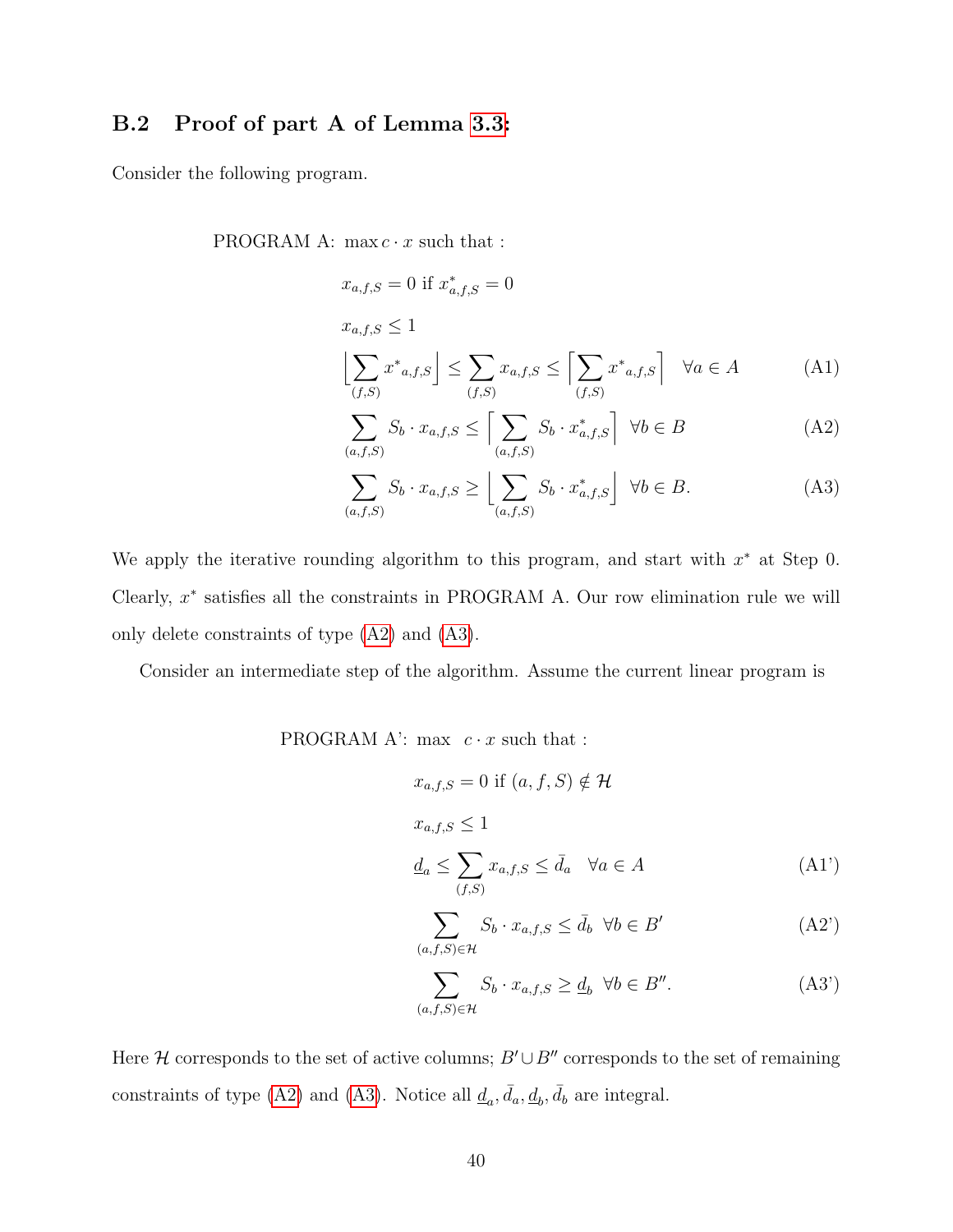Let  $x^{opt}$  be an optimal solution of PROGRAM A'. Without loss of generality assume none of the coordinates of  $x^{opt}$  are integral; otherwise by fixing those integral values we can continue to update and reduce the size of the linear program.

<span id="page-41-1"></span>CLAIM B.1 Given an optimal solution  $x^{opt}$  of PROGRAM A'. If NONE of the coordinates of  $x^{opt}$  are integral, then, there exists a b such that either<sup>[19](#page-41-0)</sup>

$$
\sum_{(a,f,S)\in\mathcal{H}} S_b \cdot \lceil x_{a,f,S}^{opt} \rceil \le \bar{d}_b + 2\alpha - 1
$$

or

$$
0 = \sum_{(a,f,S)\in\mathcal{H}} S_b \cdot \lfloor x_{a,f,S}^{opt} \rfloor \ge \underline{d}_b - (2\alpha - 1).
$$

Assume that Claim [B.1](#page-41-1) is true. Apply the iterative rounding algorithm with the following row elimination rule for Step 2b:

- Eliminate any constraint b of type [\(A2'\)](#page-40-2) if  $\sum_{(a,f,S)} S_b \cdot [x_{a,f,S}^{opt}] \le d_b + 2\alpha 1$ .
- Eliminate any constraint b of type [\(A3'\)](#page-40-3) if  $0 = \sum_{(a,f,S)} S_b \cdot \lfloor x_{a,f,S}^{opt} \rfloor \geq \underline{d}_b (2\alpha 1)$ .

To show that with this elimination rule the algorithm will terminate, notice that if no constraints of type  $(A2')$  or  $(A3')$  remain, according to Lemma [B.2,](#page-39-0) the linear program has an integral solution, and thus the algorithm terminates at Step 1. Assume the algorithm does not terminates at Step 1. Because of Claim [B.2,](#page-39-0) we can always proceed either to Step 2a or 2b. Thus according to Lemma [B.1](#page-38-0) the algorithm has to end in a finite number of steps.

Let  $\bar{x}$  be the output of this algorithm. We show that  $\bar{x}$  satisfies [\(6\)](#page-17-3)-[\(9\)](#page-17-2).

Once coordinate  $x_{a,f,S}$  is fixed, it is never changed in subsequent iterations. Thus, [\(6\)](#page-17-3) is true because if  $x^*_{a,f,S} = 0$ , then that variable is fixed to be 0 in all subsequent iterations of the algorithm.

Because of Lemma [B.1,](#page-38-0)  $c \cdot \bar{x} \geq c \cdot x^*$ , thus [\(C1\)](#page-50-0) is true.

<span id="page-41-0"></span><sup>&</sup>lt;sup>19</sup>Notice, because all coordinates of  $x^{opt}$  are fractional, they are less than 1. Therefore,  $\lfloor x_{a,f,S}^{opt} \rfloor = 0$ .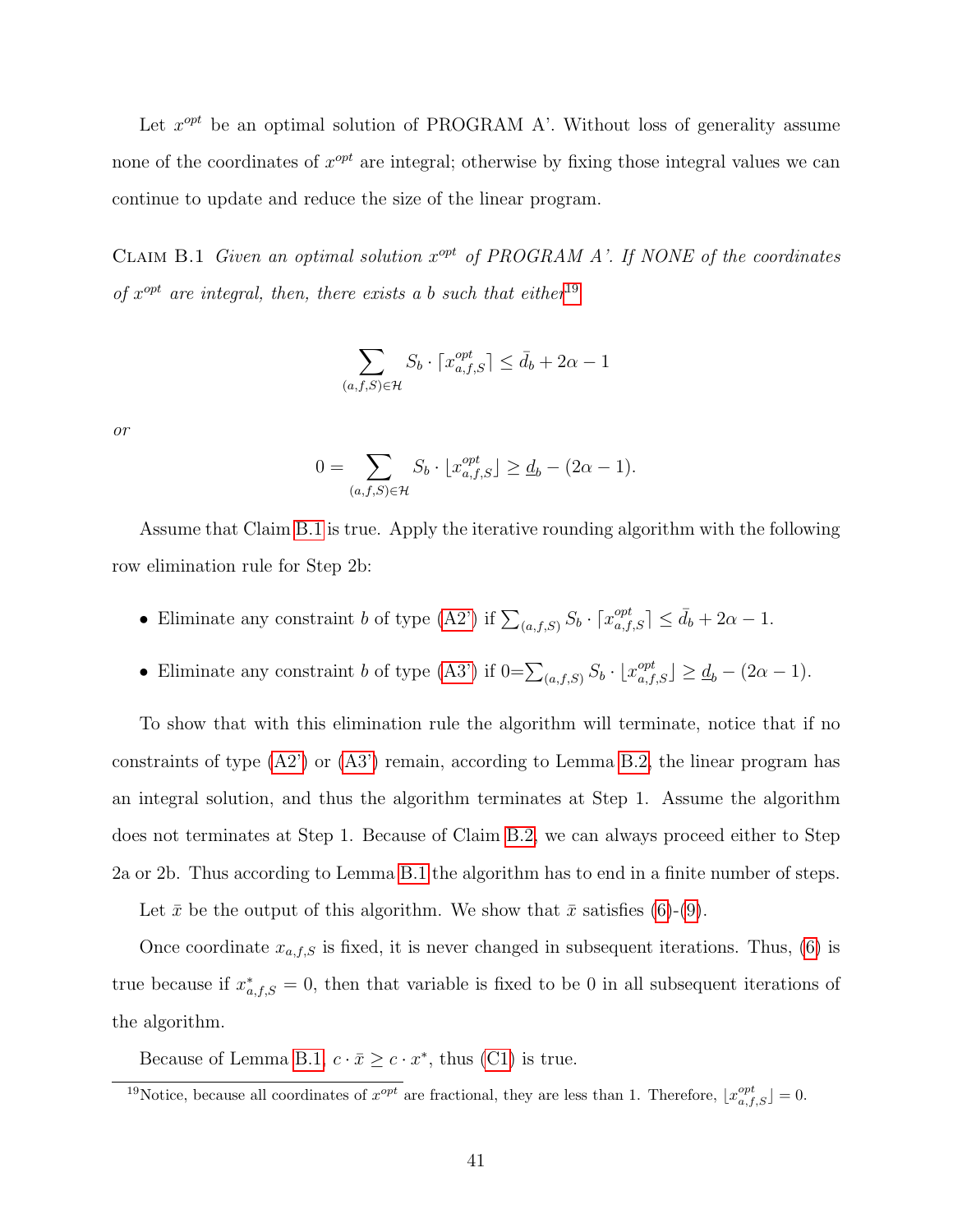[\(8\)](#page-17-4) is not violated because we do not eliminate such constraints during the algorithm. Finally we need to show [\(9\)](#page-17-2), that is

$$
\left\lfloor \sum_{(a,f,S)} S_b \cdot x^*_{a,f,S} \right\rfloor - 2\alpha + 1 \le \sum_{(a,f,S)} S_b \cdot \bar{x}_{a,f,S} \le \left\lceil \sum_{(a,f,S)} S_b \cdot x^*_{a,f,S} \right\rceil + 2\alpha - 1 \quad \forall b \in B.
$$

Notice that the constraints that were eliminated during the execution of the algorithm satisfy the conditions in Claim [B.1,](#page-41-1) and once coordinate  $x_{a,f,S}$  is fixed, it is never changed in subsequent iterations. Therefore, the above inequalities must hold.

As  $\bar{x}$  satisfies [\(6\)](#page-17-3)-[\(9\)](#page-17-2), this suffices to prove part A of Lemma [3.3.](#page-17-0)

It remains to prove Claim [B.1.](#page-41-1)

**Proof of Claim [B.1](#page-41-1)** This proof is an extension of Király et al. [\[2012\]](#page-33-10).<sup>[20](#page-42-0)</sup> Given the extreme point  $x^{opt}$ , assume none its coordinates are integral, i.e,  $0 < x_{a,f,S}^{opt} < 1$ .

We credit each non-zero variable  $x_{a,f,S}^{opt}$  with a single token. We then redistribute these tokens to the binding, linearly independent constraints in a particular way.

Suppose for a contradiction that the conclusion of Claim [B.1](#page-41-1) is false. Because all  $\underline{d}_b$ ,  $\overline{d}_b$ are integral, the contracdiction assumption means that for all b:

$$
\sum_{(a,f,S)\in\mathcal{H}} S_b \cdot \lceil x_{a,f,S}^{opt} \rceil \ge \bar{d}_b + 2\alpha \text{ and } 0 \le \underline{d}_b - 2\alpha.
$$

We show that each binding constraint will get at least one token, and there will be one token left over. This shows that the number of non-zero variables in  $x^{opt}$  exceeds the number of binding, linearly independent constraints, which contradicts the fact that  $x^{opt}$  is an extreme point.

We redistribute the tokens as follows:

1. Credit 1/2 of the tokens of  $x_{a,f,S}^{opt}$  to the constraint corresponding to agent a [\(A1'\)](#page-40-4).

<span id="page-42-0"></span><sup>&</sup>lt;sup>20</sup>We generalize Király et al. [\[2012\]](#page-33-10) to allow  $S_b > 1$ . Our counting technique is also different, which allows us to extend the proof to part B of Lemma [3.3.](#page-17-0)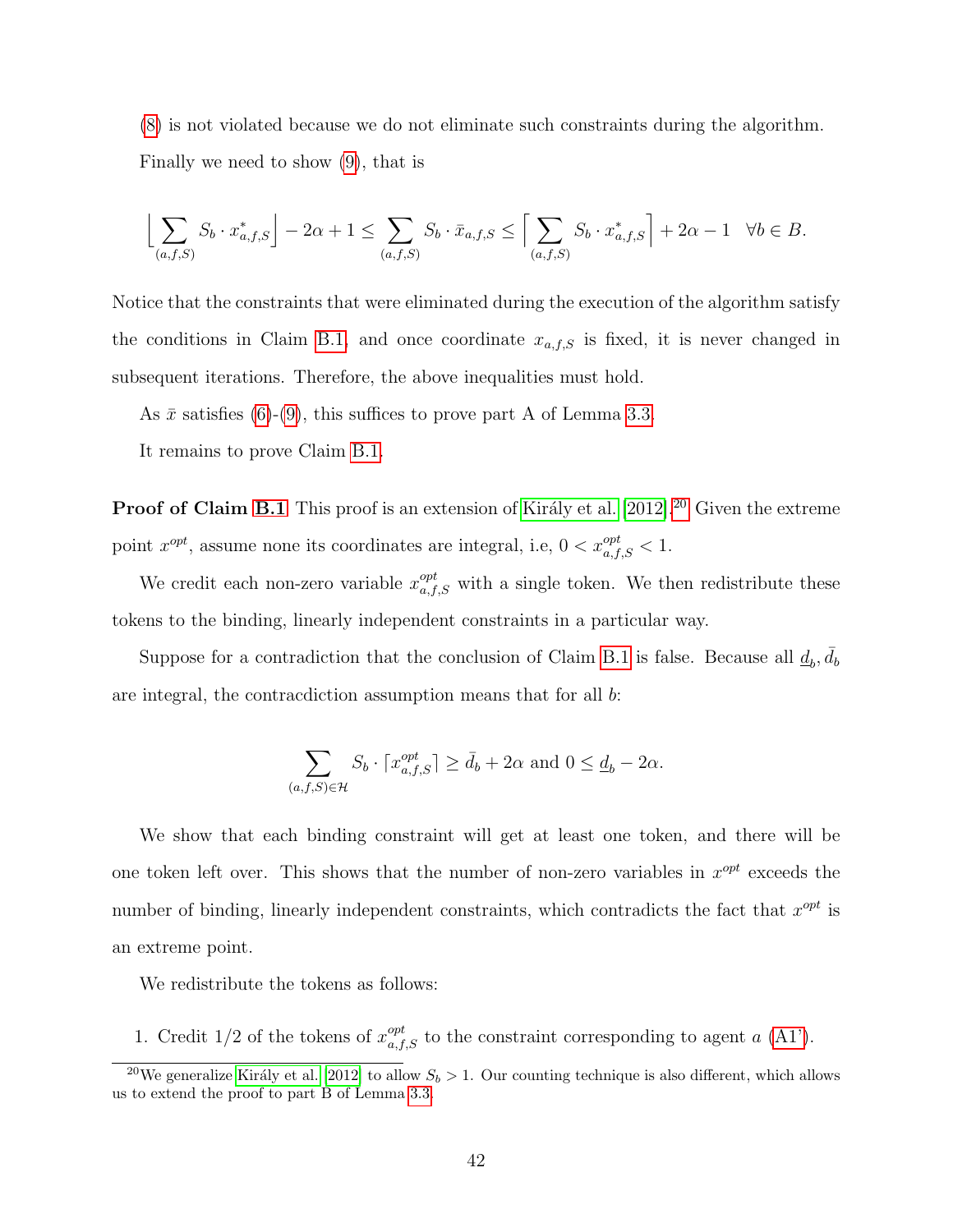2. Credit  $S_b\left[\frac{1-x_{a,f,S}^{opt}}{2\alpha}\right]$  to each constraint of type  $(A2')$  corresponding to each  $b \in B'$ .

3. Credit  $S_b\left[\frac{x_{a,f,S}^{opt}}{2\alpha}\right]$  to each constraint of type  $(A3')$  corresponding to each  $b \in B''$ .

Notice that this is feasible because the size of each bundle is at most  $\alpha$ . The total of number of tokens debited from each  $x_{a,f,S}^{opt}$  is

$$
1/2+\sum_bS_b\frac{1-x_{a,f,S}^{opt}}{2\alpha}+\sum_bS_b\frac{x_{a,f,S}^{opt}}{2\alpha}\leq 1/2+\frac{(\sum_bS_b)}{2\alpha}=1/2+\frac{size(S)}{2\alpha}\leq 1.
$$

Consider an agent a such that  $\sum_{(f,S)} x_{a,f,S}^{opt} = 1$ . As all components of  $x_{a,f,S}^{opt}$  are fractional, there are at least 2 positive  $x_{a,f,S}^{opt}$ . Each of them contributes  $1/2$  a token, thus, the constraint corresponding to agent a gets at least 1 token.

Consider an agent  $b \in B''$  and suppose its corresponding constraint of type [\(A3'\)](#page-40-3) binds. Then, the number of tokens it gets is

$$
\sum_{a,f,S} S_b \frac{x_{a,f,S}^{opt}}{2\alpha} = \frac{\underline{d}_b}{2\alpha}.
$$

Because of the contradiction assumption,  $\underline{d}_b \geq 2\alpha$ , this constraint gets at least 1 token.

Now suppose a constraint of type  $(A2')$  for agent  $b \in B'$  binds. Then, the number of tokens it gets is

$$
\sum_{a,f,S} S_b \frac{1 - x_{a,f,S}^{opt}}{2\alpha} = \frac{\sum_{(a,f,S)} S_b \cdot \lceil x_{a,f,S}^{opt} \rceil - \bar{d}_b}{2\alpha}.
$$

As assumed,  $\sum_{(a,f,S)} S_b \cdot [x_{a,f,S}^{opt}] \ge \bar{d}_b + 2\alpha$ , this constraint gets at least 1 token.

Hence, the amount of tokens given at the beginning (which is the dimension of  $x^{opt}$ ) have been redistributed to the binding constraints, so that each is credited with at least 1 token. Thus the dimension of  $x^{opt}$  is at least the number of binding constraints.

Now, equality obtains only if for every nonzero  $x_{a,f,S}^{opt}$ ,  $size(S) = \alpha$ . Furthermore, the constraint corresponding to agent a as well as all constraints corresponding to all  $b \in B$  bind. In this case one can show that the set of binding constraints is not linearly independent. To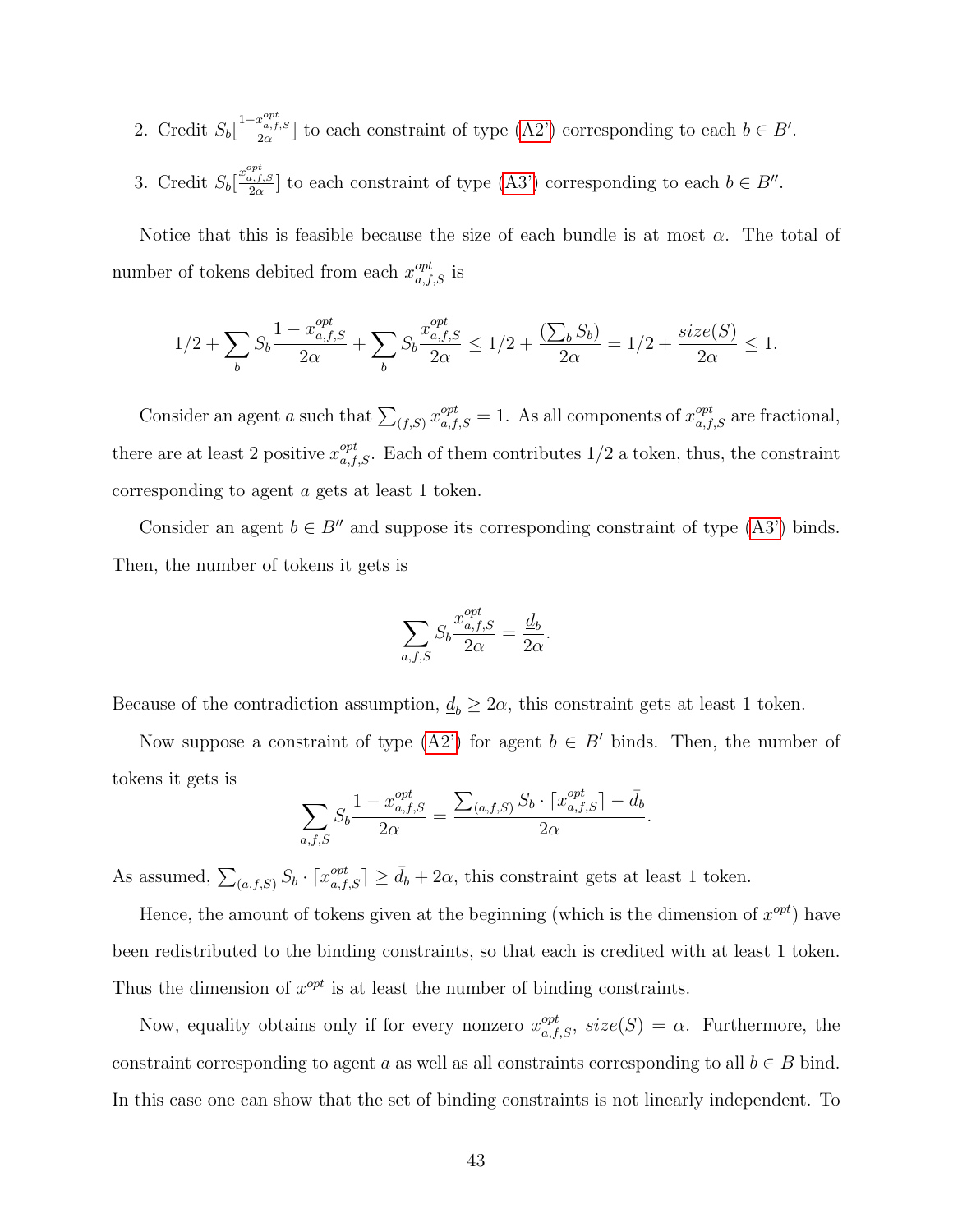see this, consider the sum of all the binding constraints of type [\(A1'\)](#page-40-4). The coefficient of each variable will be 1. On the other hand, in the sum of all the constraints of type  $(A2)$ , the coefficient of each variable  $x_{a,f,S} > 0$  is  $size(S)$ . However, each bundle consumed contains exactly  $\alpha$  items. Thus each coefficient is  $\alpha$ .

By this we have shown that the number of nonzero variables in an extreme point solution is larger than the number of linearly independent binding constraints. П

### B.3 Proof of part B of Lemma [3.3](#page-17-0)

The proof of part B is similar to the previous proof of part A.

Consider the following program.

PROGRAM B:  $\max c \cdot x$  such that :

$$
x_{a,f,S} = 0 \text{ if } x_{a,f,S}^* = 0
$$
  

$$
x_{a,f,S} \le 1
$$
  

$$
\left\lfloor \sum_{(f,S)} x^*_{a,f,S} \right\rfloor \le \sum_{(f,S)} x_{a,f,S} \le \left\lceil \sum_{(f,S)} x^*_{a,f,S} \right\rceil \quad \forall a \in A
$$
 (B0)

<span id="page-44-0"></span>
$$
\sum_{(a,f,S)} S_b \cdot x_{a,f,S} \le \left[ \sum_{(a,f,S)} S_b \cdot x_{a,f,S}^* \right] \ \forall b \in B \tag{B1}
$$

<span id="page-44-1"></span>
$$
\sum_{(a,f,S)} S_b \cdot x_{a,f,S} \ge \left\lfloor \sum_{(a,f,S)} S_b \cdot x_{a,f,S}^* \right\rfloor \ \forall b \in B. \tag{B2}
$$

<span id="page-44-2"></span>
$$
\sum_{(a,f,S)} x_{(a,f,S)} \cdot size(S) \le \left[ \sum_{(a,f,S)} x^*_{(a,f,S)} \cdot size(S) \right]
$$
 (B3)

We apply the iterative rounding algorithm to this program, and start with  $x^*$  at Step 0. Clearly,  $x^*$  satisfies all the constraints in PROGRAM B. In the row elimination rule we will only delete the constraints of type [\(B1\)](#page-44-0), [\(B2\)](#page-44-1) and [\(B3\)](#page-44-2).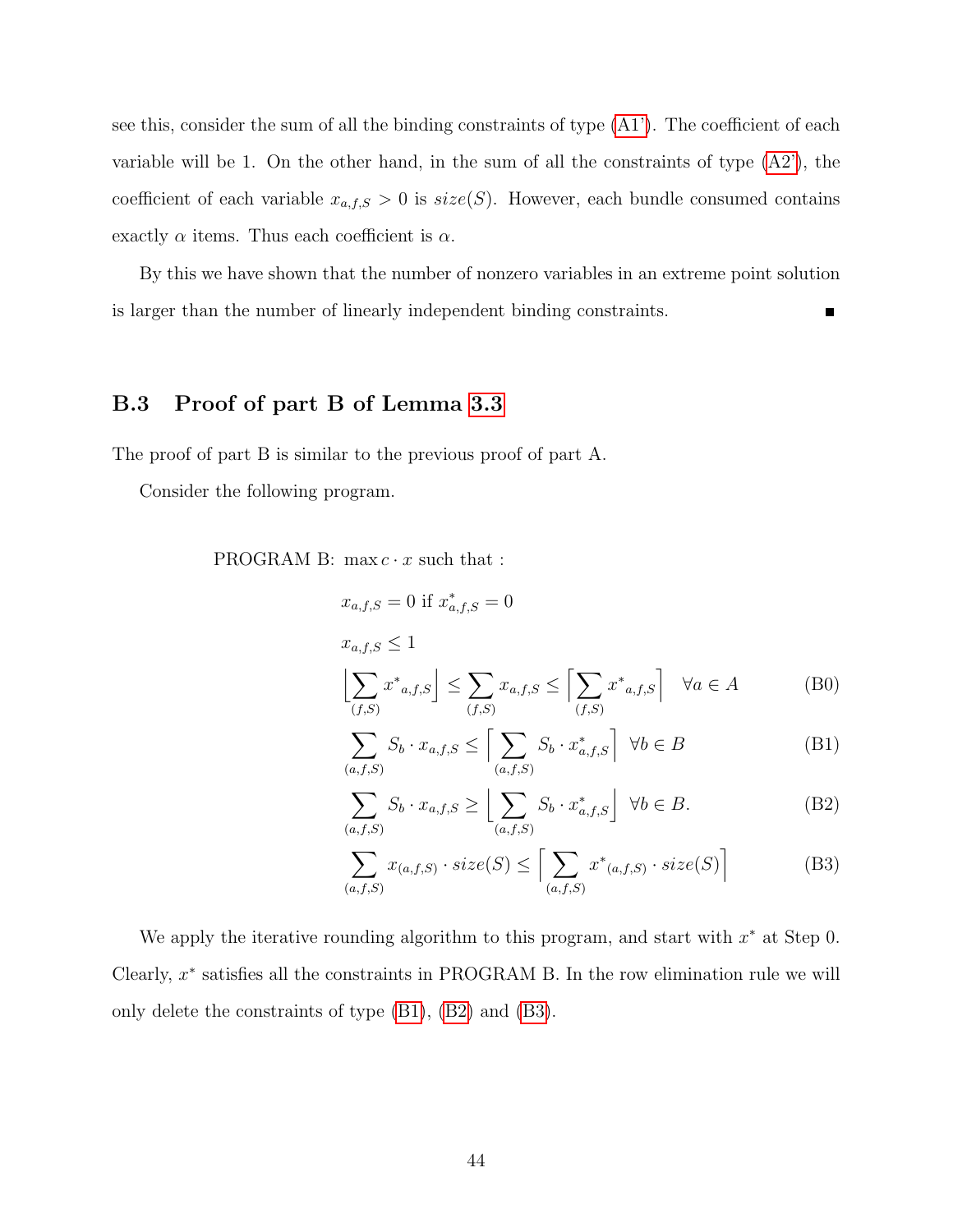Consider an intermediate step of the algorithm. The current linear program is either

PROGRAM B':  $\max c \cdot x$  such that :

<span id="page-45-5"></span>
$$
x_{a,f,S} = 0 \text{ if } (a, f, S) \notin \mathcal{H}
$$
  

$$
x_{a,f,S} \le 1
$$
  

$$
\underline{d}_a \le \sum_{(f,S)} x_{a,f,S} \le \overline{d}_a \quad \forall a \in A
$$
 (B0')

<span id="page-45-3"></span>
$$
\sum_{(a,f,S)\in\mathcal{H}} S_b \cdot x_{a,f,S} \le \bar{d}_b \ \forall b \in B' \tag{B1'}
$$

<span id="page-45-4"></span>
$$
\sum_{(a,f,S)\in\mathcal{H}} S_b \cdot x_{a,f,S} \ge \underline{d}_b \ \ \forall b \in B''.
$$
 (B2')

<span id="page-45-2"></span><span id="page-45-0"></span>
$$
\sum_{(a,f,S)\in\mathcal{H}} x_{(a,f,S)} \cdot size(S) \le d \tag{B3'}
$$

or one without constraint  $(B3')$ .<sup>[21](#page-45-1)</sup> Without loss of generality, we assume that the current linear program has such a constraint, otherwise the proof is the same as in part A.

As in the proof of part A, H corresponds to the set of active columns;  $B' \cup B''$  corresponds to the set of remaining constraints of type [\(B1\)](#page-44-0) and [\(B2\)](#page-44-1).

Again, we assume  $x^{opt}$  to be the optimal solution of the PROGRAM B' and all the coordinates of  $x^{opt}$  are fractional, that is,  $0 < x^{opt} < 1$ . With this we have the following.

CLAIM B.2 Let  $x^{opt}$  be the optimal solution of the PROGRAM B' such that all coordinates of  $x^{opt}$  are fractional, then, one of the following is true:

- **C1:** there exists  $b \in B'$  such that  $\sum_{(a,f,S) \in \mathcal{H}} S_b \cdot [x_{a,f,S}^{opt}] \le \bar{d}_b + 2\alpha$
- **C2:** there exists  $b \in B''$  such that  $0 = \sum_{(a,f,S) \in \mathcal{H}} S_b \cdot \lfloor x_{a,f,S}^{opt} \rfloor \geq d_b 2\alpha$
- **C3:**  $\sum_{(a,f,S)\in\mathcal{H}} \lceil x^{opt}(a,f,S) \rceil \cdot size(S) \leq d + (2\alpha+1)\alpha 1.$

First assume that Claim [B.2](#page-45-2) is true, then we can prove part (B) as follows. Apply the iterative

<span id="page-45-1"></span><sup>&</sup>lt;sup>21</sup>Notice all  $d, \underline{d}_a, \overline{d}_a, \underline{d}_b, \overline{d}_b$  are integral.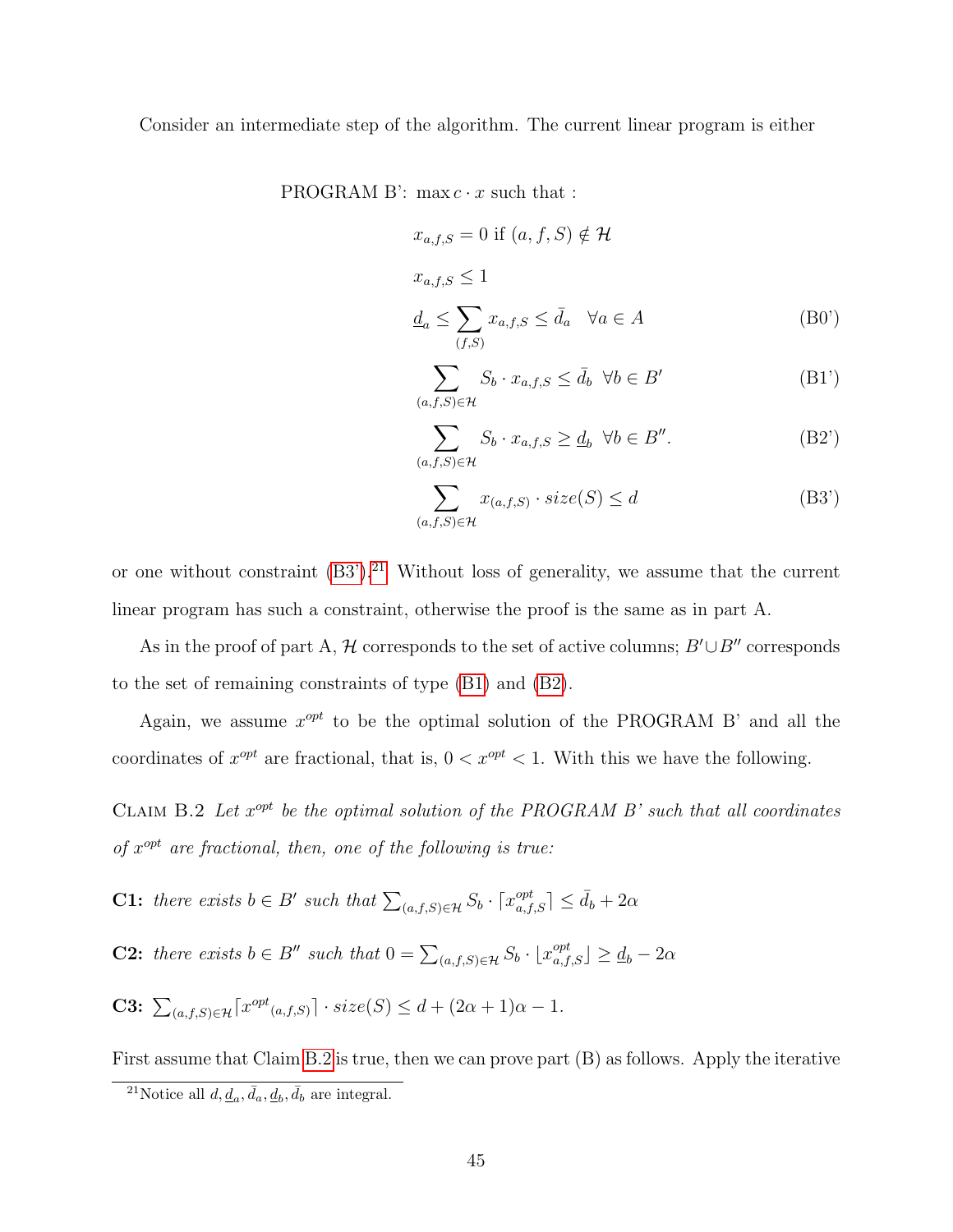rounding algorithm to PROGRAM B above with the row elimination rule corresponding to the conditions C1, C2 and C3 as in Claim [B.2.](#page-45-2)

First, if there are no constraints of type  $(B1')$ ,  $(B2')$  or  $(B3')$  left, then according to Lemma [B.2,](#page-39-0) the linear program has an integral solution, and thus the algorithm terminates at Step 1. Second, according to Claim [B.2,](#page-45-2) after Step 1, if has not terminated, the algorithm can always proceed to either Step 2a or 2b. Therefore because of Lemma [B.1](#page-38-0) the algorithm will end in a finite number of steps.

Let  $\hat{x}$  be the output of the algorithm. The remainder of the proof shows that  $\hat{x}$  must satisfy  $(10)$ – $(14)$  is analogous to the proof of part  $(A)$ . It remains to show Claim [B.2.](#page-45-2)

**Proof of Claim [B.2](#page-45-2)** The proof is similar to that of Claim [B.1,](#page-41-1) but a more elaborate redistribution of tokens is employed. We first assume that the claim is not true. Because  $d, \underline{d}_b, \overline{d}_b$ are all integral, this means that for all remaning constraints:

•  $0 = \sum_{(a,f,S)\in\mathcal{H}} S_b \cdot \lfloor x_{a,f,S}^{opt} \rfloor \leq \underline{d}_b - 2\alpha - 1$ 

$$
\bullet \sum_{(a,f,S)} S_b \cdot \left[ x_{a,f,S}^{opt} \right] \ge \bar{d}_b + 2\alpha + 1
$$

•  $\sum_{(a,f,S)\in\mathcal{H}} \lceil x^{opt}(a,f,S) \rceil \cdot size(S) \geq d + (2\alpha+1)\alpha$ 

Again, credit each fractional  $x_{a,f,S}^{opt}$  with one token. We redistribute this token as follows. Credit  $\frac{\alpha+1}{2\alpha+1}x_{a,f,S}^{opt}+\frac{\alpha}{2\alpha+1}(1-x_{a,f,S}^{opt})$  tokens to the constraint corresponding to agent a in the constraints of type [\(B0'\)](#page-45-5).

Credit  $S_b \frac{1-x_{a,f,S}^{opt}}{2\alpha+1}$  tokens to each constraint of type [\(B1'\)](#page-45-3) corresponding to each b Credit  $S_b \frac{x_{a,f,S}^{opt}}{2\alpha+1}$  tokens to each constraint of type [\(B2'\)](#page-45-4) corresponding to each b Credit  $\frac{1-x_{a,f,S}^{opt}}{2\alpha}$  to each constraint of type [\(B3'\)](#page-45-0).

It is easy to check that the sum of these tokens is at most 1, because for every  $S$ ,  $size(S) = \sum_{b} S_b \leq \alpha.$ 

As in the the proof of Claim [B.1,](#page-41-1) consider an agent  $b \in B$ . If its corresponding constraint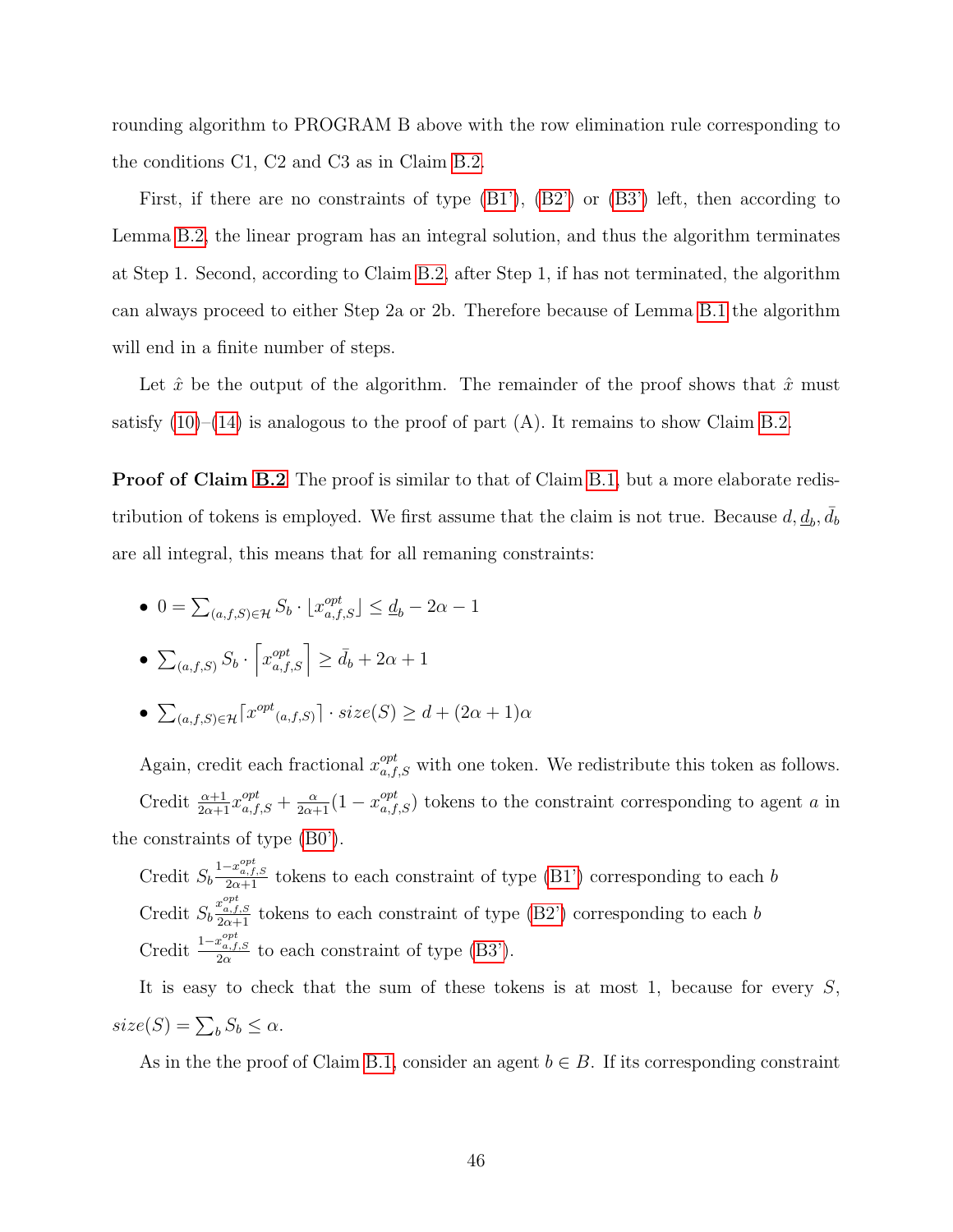of type [\(B2'\)](#page-45-4) binds then the amount of tokens it gets is

$$
\sum_{a,f,S} S_b \frac{x_{a,f,S}^{opt}}{2\alpha + 1} = \frac{\underline{d}_b}{2\alpha + 1}.
$$

Thus, if  $\underline{d}_b \geq 2\alpha + 1$ , then, this constraint gets at least 1 token.

Consider a constraint of type [\(B1'\)](#page-45-3) for an agent  $b \in B$ . If this constraint is binding, then, the amount of tokens it gets is

$$
\sum_{a,f,S} S_b \frac{1 - x_{a,f,S}^{opt}}{2\alpha + 1} = \frac{\sum_{(a,f,S)} S_b \cdot \left[x_{a,f,S}^{opt}\right] - \bar{d}_b}{2\alpha + 1}.
$$

Notice the above equality is true because we assume  $0 < x_{a,f,S}^{opt} < 1$ , and thus  $\lceil x_{a,f,S}^{opt} \rceil = 1$ . Thus, if  $\sum_{(a,f,S)} S_b \cdot \left[ x_{a,f,S}^{opt} \right] \ge d_b + 2\alpha + 1$ , then this constraint gets at least one token.

Consider constraint [\(B3'\)](#page-45-0). If it binds, the amount of tokens it gets is

$$
\sum_{a,f,S} \frac{1 - x_{a,f,S}^{opt}}{2\alpha + 1} = \sum_{a,f,S} \frac{size(S) - size(S) \cdot x_{a,f,S}^{opt}}{size(S)(2\alpha + 1)} \ge \frac{\sum_{(a,f,S)} size(S) \cdot \left[x_{a,f,S}^{opt}\right] - d}{\alpha(2\alpha + 1)}.
$$

Therefore, if  $\sum_{(a,f,S)} size(S) \cdot \lceil x_{a,f,S}^{opt} \rceil - d \geq (2\alpha+1)\alpha$ , this constraint also gets at least one token.

Finally, for a constraint corresponding to an agent a. The total tokens that it gets is

$$
\frac{\alpha+1}{2\alpha+1} \sum_{f,S} x_{a,f,S}^{opt} + \frac{\alpha}{2\alpha+1} \sum_{f,S} (1 - x_{a,f,S}^{opt}).
$$

Since, all  $x_{a,f,S}^{opt}$  are fractional, if the constraint corresponding to agent a binds, then  $\sum_{(f,S)} x_{a,f,S} =$ 1. Thus,

$$
\frac{\alpha+1}{2\alpha+1} \sum_{f,S} x_{a,f,S}^{opt} = \frac{\alpha+1}{2\alpha+1}.
$$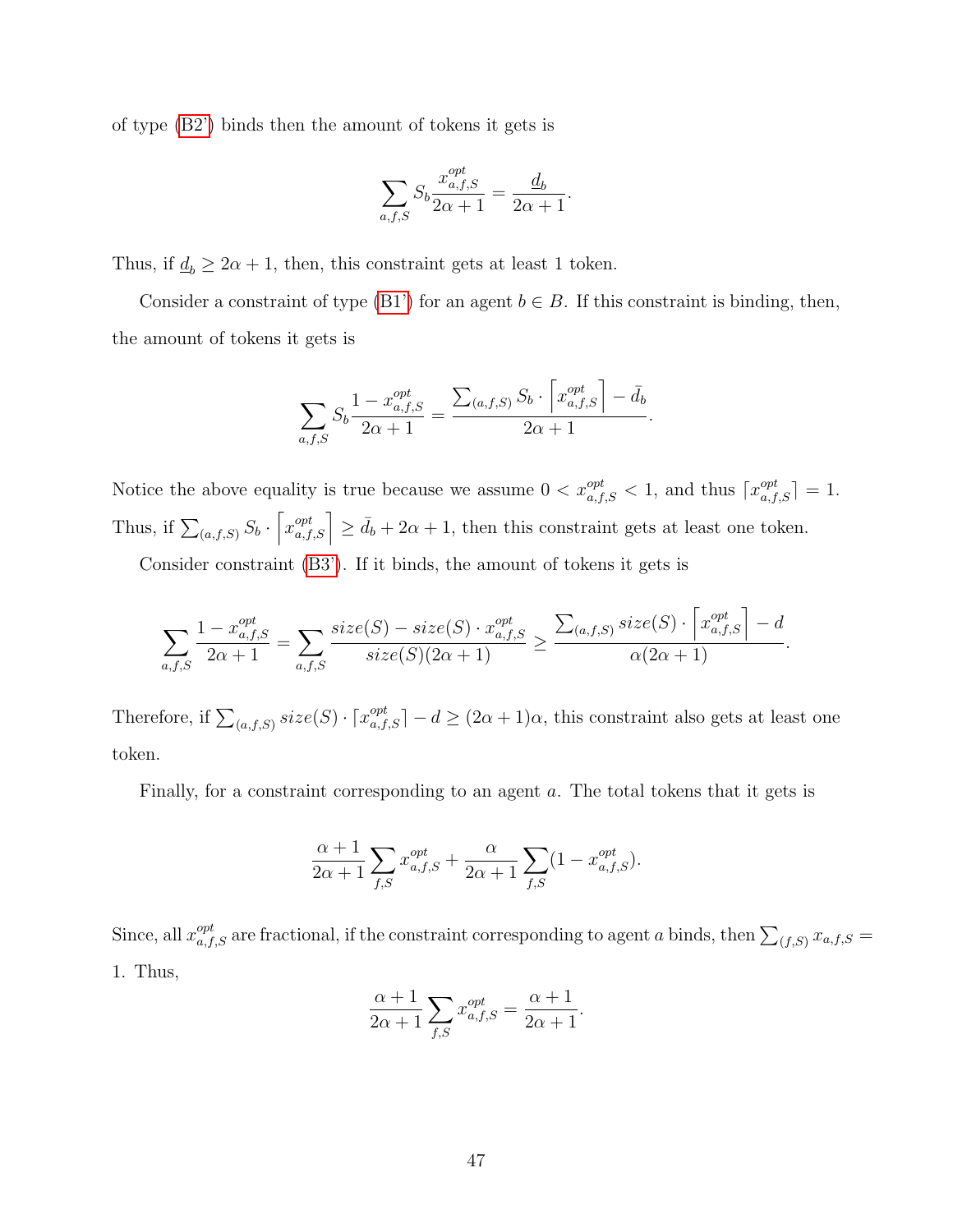Furthermore, for such a, there are at least 2 positive  $x_{a,f,S}^{opt}$ , otherwise  $x_{a,f,S}^{opt} = 1$ , therefore

$$
\frac{\alpha}{2\alpha+1} \sum_{f,S} (1 - x_{a,f,S}^{opt}) \ge \frac{\alpha}{2\alpha+1} (2 - \sum_{f,S} x_{a,f,S}^{opt}) = \frac{\alpha}{2\alpha+1}.
$$

Combining these inequalities, we obtain that the constraint corresponding to agent a also gets at least one token. The remainder of the proof shows if all the inequalities above hold at equality, then these binding constraints are linearly dependent as in the the proof of Claim [B.1.](#page-41-1) Ē

# <span id="page-48-0"></span>C Proof of Theorem [5.2](#page-31-1)

The proof of this theorem is analogous to the proof of Theorem [3.1.](#page-13-1) Using the construction of dummy hospitals as described in Section [5,](#page-27-0) we transform the problem into our general framework described in Section [3.](#page-9-0)

For a rural region  $B_i$ , because  $\sum_{b \in B_i} k_b \le K_i$ , we can ignore the cap for this region, and therefore omit the dummy hospital corresponding to this constraint.

Thus, a possible match between a doctor a and a urban hospital b corresponds to the triple  $(a, \{b, r_{\pi(b)}\})$ . However, a possible match between a doctor a and a rural hospital b will correspond to  $(a, \{b\})$ , that is the match between a and b in the usual sense.

Let  $x^*$  be the fractional solution found using Scarf's lemma for this setting. All we need to show is that  $x^*$  can be rounded into an integral vector  $\bar{x}$  such that:

For every urban hospital b:

$$
\Bigl\lfloor \sum_{(a,\{b,r_{\pi(b)}\})} x^*_{(a,\{b,r_{\pi(b)}\})} \Bigr\rfloor - 3 \le \sum_{(a,\{b,r_{\pi(b)}\})} \bar{x}_{(a,\{b,r_{\pi(b)}\})} \le \Bigl\lceil \sum_{(a,\{b,r_{\pi(b)}\})} x^*_{(a,\{b,r_{\pi(b)}\})} \Bigr\rceil + 3,
$$

which guarantees that we do not change the capacity of any urban hospital by more than 3.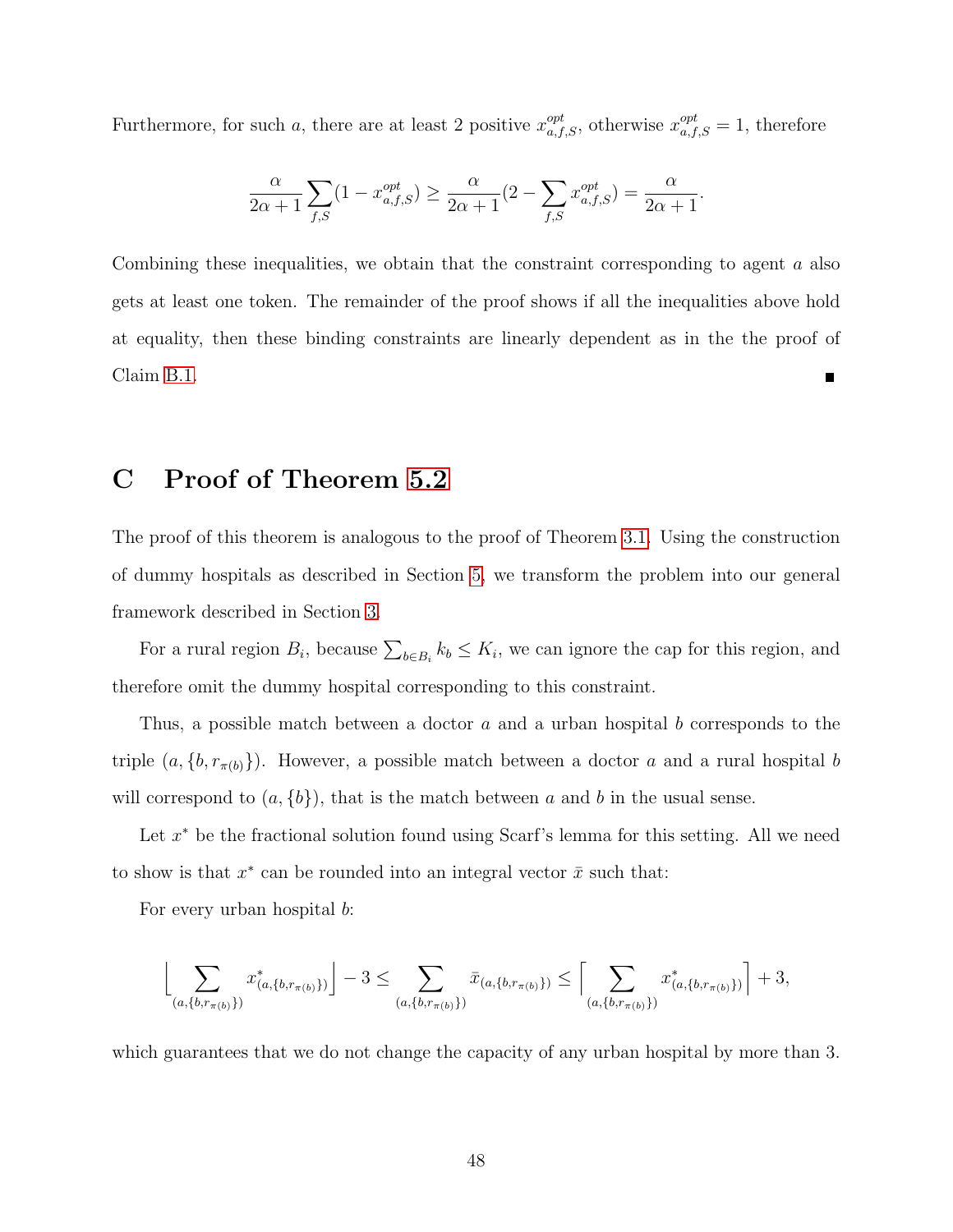For every dummy hospital  $r_i$ :

$$
\left\lfloor \sum_{(a,\{b,r_i\})} x^*_{(a,\{b,r_i\})} \right\rfloor - 3 \le \sum_{(a,\{b,r_i\})} \bar{x}_{(a,\{b,r_i\})} \le \left\lceil \sum_{(a,\{b,r_i\})} x^*_{(a,\{b,r_i\})} \right\rceil + 3,
$$

which guarantees that we do not change the cap of any urban region by more than 3. For every rural hospital b:

$$
\left\lfloor \sum_{(a,\{b\})} x^*_{(a,\{b\})} \right\rfloor \le \sum_{(a,\{b\})} \bar{x}_{(a,\{b\})} \le \left\lceil \sum_{(a,\{b\})} x^*_{(a,\{b\})} \right\rceil,
$$

which guarantees that we do not change the capacity of any rural hospital. Finally, for every doctor a:

$$
\left\lfloor \sum_{(a,\{b,r_{\pi(b)}\})} x^*_{(a,\{b,r_{\pi(b)}\})} + \sum_{(a,\{b\})} x^*_{(a,\{b\})} \right\rfloor \le \sum_{(a,\{b,r_{\pi(b)}\})} \bar{x}_{(a,\{b,r_{\pi(b)}\})} + \sum_{(a,\{b\})} \bar{x}_{(a,\{b\})}
$$
\n
$$
\sum_{(a,\{b,r_{\pi(b)}\})} \bar{x}_{(a,\{b,r_{\pi(b)}\})} + \sum_{(a,\{b\})} \bar{x}_{(a,\{b,r_{\pi(b)}\})} \le \left[ \sum_{(a,\{b,r_{\pi(b)}\})} x^*_{(a,\{b,r_{\pi(b)}\})} + \sum_{(a,\{b\})} x^*_{(a,\{b\})} \right],
$$

which guarantees that if in  $x^*$  a doctor a is always matched to a hospital, that is  $\sum_{(a,\{b,r_{\pi(b)}\})} x^*_{(a,\{b,r_{\pi(b)}\})} +$  $\sum_{(a,\{b\})} x^*_{(a,\{b\})} = 1$ , then doctor a will be matched in  $\bar{x}$ .

<span id="page-49-0"></span>The existence of such a  $\bar{x}$  can be derived by the iterative rounding procedure. For this procedure to work the following lemma is at the core of the argument.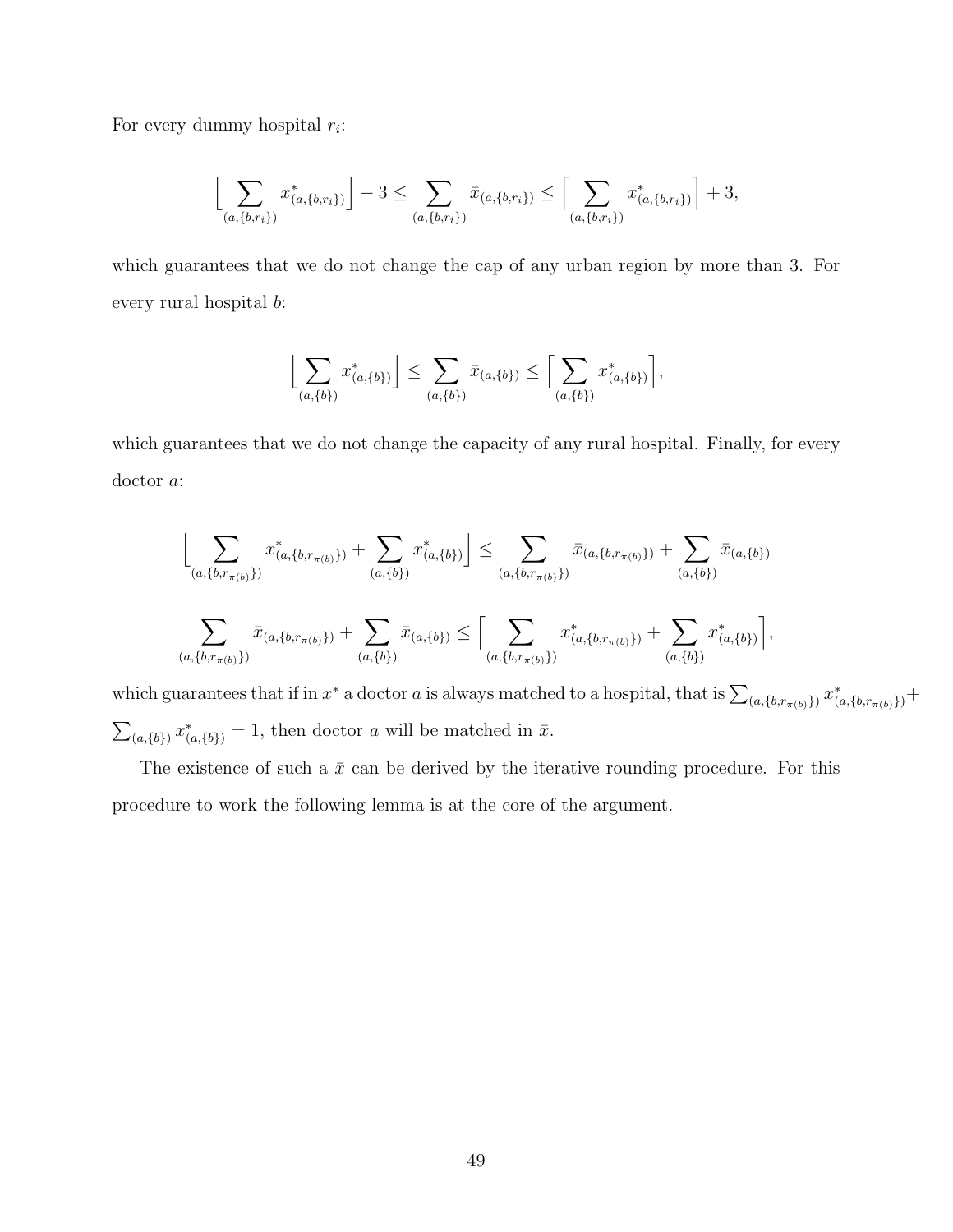#### Claim C.1 Consider the following linear program.

 $PROGRAM$  C: max  $c \cdot x$  such that :

$$
x_{(a{b,r_{\pi(b)}})} = 0; x_{(a,{b})} = 0 \text{ if } (a{b,r_{\pi(b)}}) \text{ and } (a,{b}) \notin \mathcal{H}
$$

<span id="page-50-6"></span> $x_{(a{b,r_{\pi(b)}})} \leq 1; x_{(a,{b})} \leq 1$ 

<span id="page-50-0"></span>
$$
\underline{d}_a \le \sum_{(a\{b,r_{\pi(b)})} x_{(a\{b,r_{\pi(b)})}} + \sum_{(a,\{b\})} x_{(a,\{b\})} \le \bar{d}_a \quad \forall a \in A \tag{C0}
$$

$$
\underline{d}_b \le \sum_{(a,\{b\})} x_{(a,\{b\})} \le \bar{d}_b \quad \text{for all rural hospital } b \tag{C1}
$$

<span id="page-50-2"></span>
$$
\sum_{(a\{b,r_{\pi(b)}\}\in\mathcal{H}} x_{(a\{b,r_{\pi(b)}\})} \le \bar{d}_b \quad \text{for urban hospital } b \in B' \tag{C2}
$$

<span id="page-50-4"></span><span id="page-50-3"></span>
$$
\sum_{(a\{b,r_{\pi(b)}\}\in\mathcal{H}} x_{(a\{b,r_{\pi(b)}\})} \ge \underline{d}_b \quad \text{for urban hospital } b \in B" \tag{C3}
$$

$$
\sum_{(a\{b,r_i)\in\mathcal{H}}x_{(a\{b,r_i\})}\leq \bar{d}_{r_i} \quad \text{for dummy hospital } r_i \in I' \tag{C4}
$$

<span id="page-50-5"></span>
$$
\sum_{(a\{b,r_i)\in\mathcal{H}} x_{(a\{b,r_i\})} \ge d_{r_i} \quad \text{for dummy hospital } r_i \in I''
$$
 (C5)

where H is the set of indexes (columns) of active variables, and  $B'; B''; I'; I''$  are the set of active constraints.<sup>[22](#page-50-1)</sup> Let  $x^{opt}$  be an extreme solution of this program, and assume all active coordinates of  $x^{opt}$  are fractional, then there exists  $b \in B' \cup B''$  or  $r_i \in I' \cup I''$  such that at least one of the following is true.

- $\bullet$   $\sum_{(a\{b,r_{\pi(b)}\})\in\mathcal{H}}\lceil x_{(a\{b\}}^{opt}$  $_{(a{b,r_{\pi(b)}})}^{opt}$   $\leq d_b + 3$
- $\bullet$   $\sum_{(a\{b,r_{\pi(b)}\})\in\mathcal{H}}\left[\mathcal{X}^{opt}_{(a\{b\})}\right]$  $\binom{opt}{(a{b,r_{\pi(b)}})} \leq \underline{d}_b - 3$
- $\bullet$   $\sum_{(a{\{b,r_i\}}) \in \mathcal{H}} \lceil x_{(a{\{b,r_i\}})}^{opt}$  $\binom{opt}{(a{b,r_i})} \leq \bar{d}_{r_i} + 3$
- $\bullet$   $\sum_{(a{\{b,r_i\}}) \in \mathcal{H}} \left[ x_{(a{\{b,r_i\}})}^{opt} \right]$  $\binom{opt}{(a{b,r_i})}\n\geq \underline{d}_{r_i}-3$

<span id="page-50-1"></span>The proof of this claim is similar to Claim [B.1,](#page-41-1) and so is omitted.

 $^{22}$ This corresponds to the updated linear program obtained at the beginning of stage 3 during the iterative algorithm.